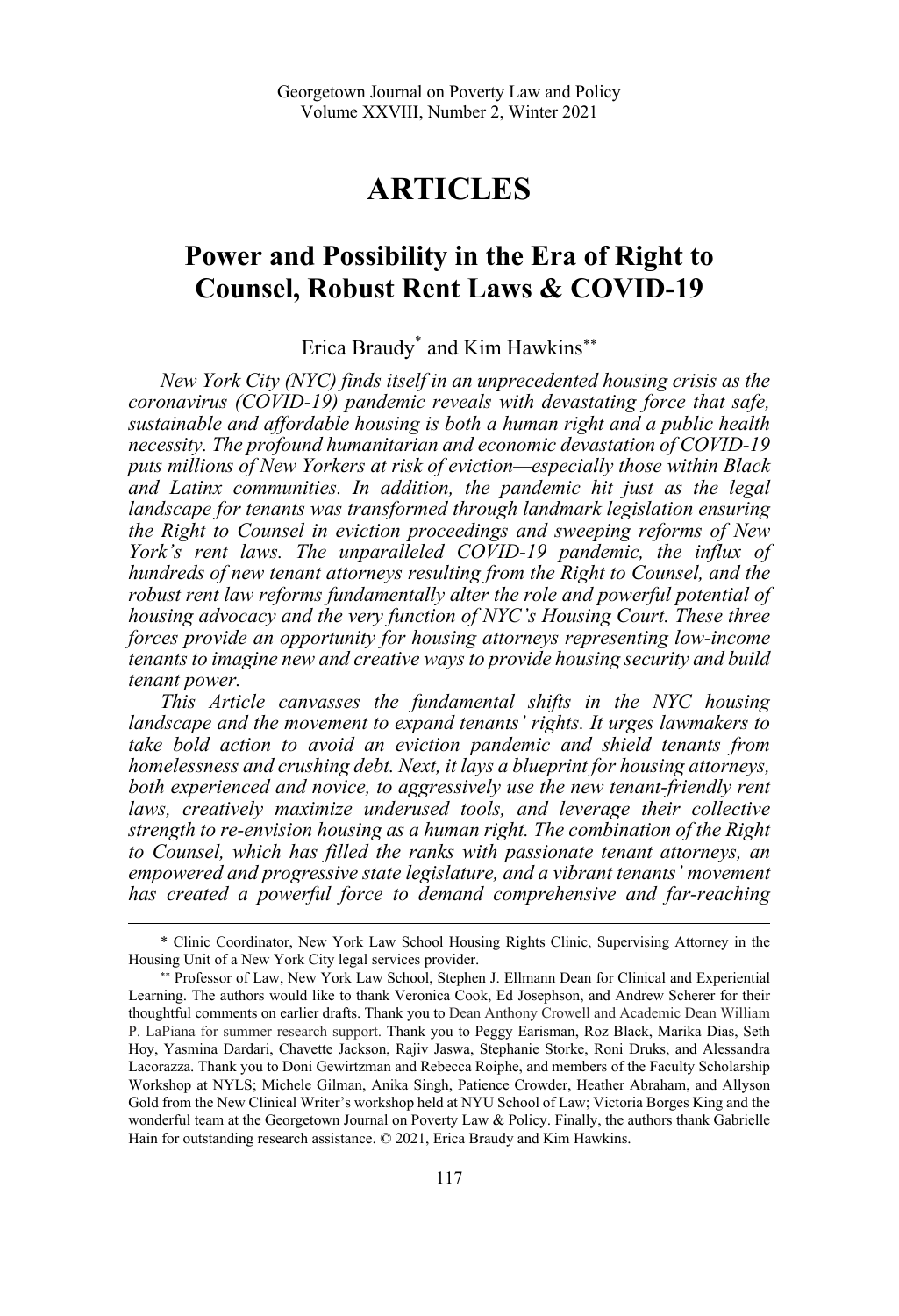*housing and racial justice for all New Yorkers and redefine the housing world that lies beyond the virus.* 

| III. AN ARMY OF HOUSING RIGHTS ATTORNEYS: THE RIGHT TO COUNSEL 129   |  |
|----------------------------------------------------------------------|--|
|                                                                      |  |
|                                                                      |  |
| IV. HISTORIC CHANGES TO THE RENT LAWS: HOUSING STABILITY AND         |  |
|                                                                      |  |
| V. THE FIERCE TENANT ATTORNEY: RE-ENVISIONING THE HOUSING            |  |
| ATTORNEY'S ROLE AND AGGRESSIVELY USING UNDERUTILIZED TOOLS  141      |  |
|                                                                      |  |
| B. Fight Landlord Neglect and Ensure Safe and Habitable Housing  146 |  |
| 1. Prohibit Landlords from Collecting Rent if Documented Repair      |  |
|                                                                      |  |
| 2. Put Non-Payment Cases on Hold Where a Landlord Refuses to Repair  |  |
|                                                                      |  |
| 3. Force Landlords to Repair Apartment Through an Affirmative HP     |  |
|                                                                      |  |
| 4. Organize Tenant Takeover of Buildings Effectively Abandoned by    |  |
|                                                                      |  |
|                                                                      |  |
| D. Challenge Unethical Behavior in Court with Sanctions 151          |  |
|                                                                      |  |
|                                                                      |  |
|                                                                      |  |
| B. Expand Right to Counsel, Eviction Prevention & Access to          |  |
|                                                                      |  |
| C. Invest in Community Land Initiatives & End Apartment              |  |
|                                                                      |  |
|                                                                      |  |
| D. Abolish Summary Proceedings & Possessory Judgments in             |  |
|                                                                      |  |
|                                                                      |  |
|                                                                      |  |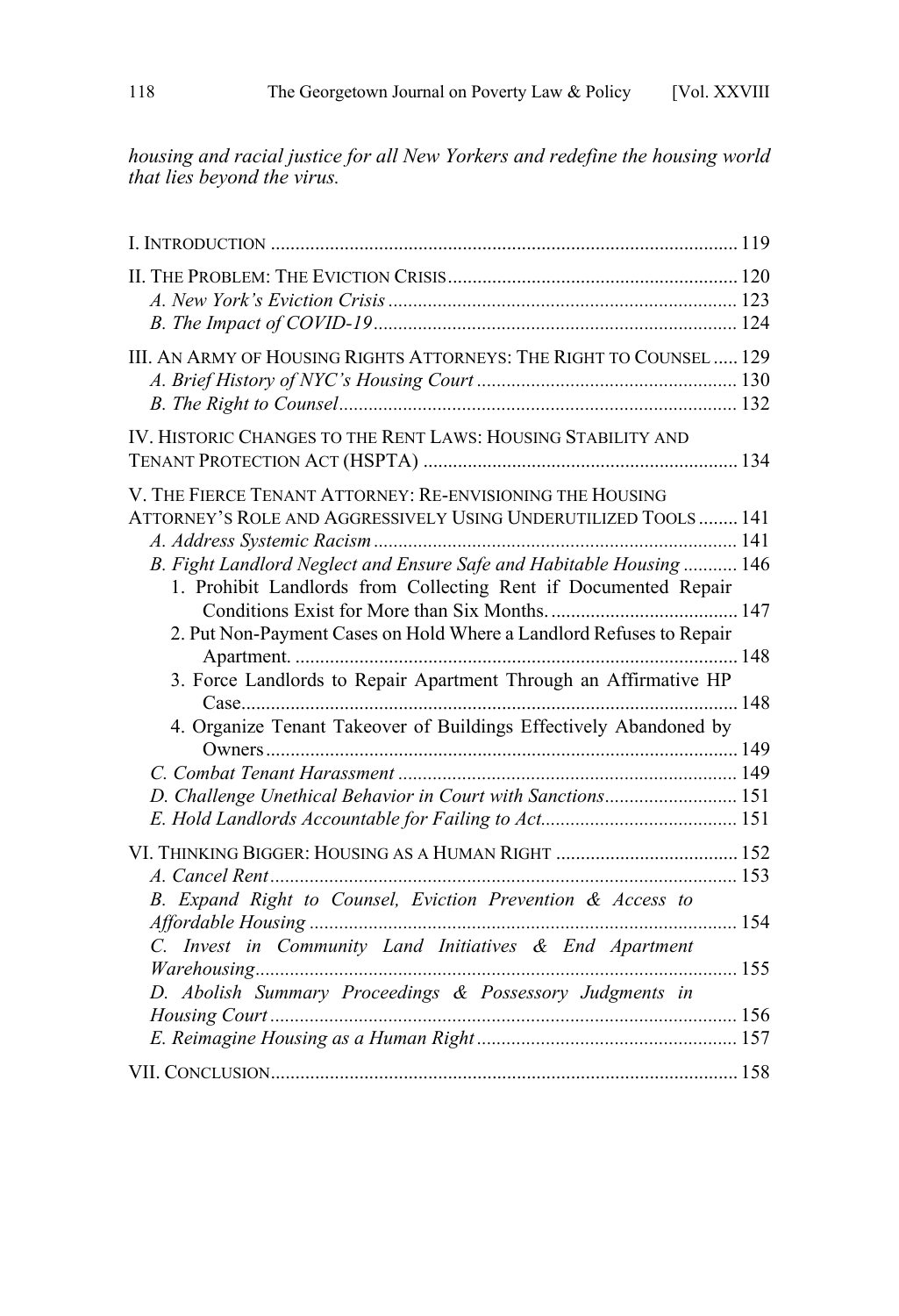#### I. INTRODUCTION

<span id="page-2-0"></span>New York City stands at a crossroads. In the face of a public health crisis, it has the opportunity to be bold and unrelenting in its provision of justice for lowincome tenants. After decades of tenant organizing, in 2017, NYC became the first jurisdiction in the country to provide a Right to Counsel for tenants facing eviction.<sup>1</sup> This was a watershed moment for tenants and resulted in the hiring of a new army of tenant attorneys.<sup>2</sup> In June 2019, the New York State (NYS) legislature passed historic legislation extending and broadening rent laws, increasing tenant protections and providing housing lawyers new avenues to fight for tenants' rights. <sup>3</sup> March 2020 brought the destabilizing and dangerous COVID-19 pandemic, a public health and economic crisis of still-unfolding epic proportions.<sup>4</sup>

Armed with new tools, housing attorneys must continue to combat a reality where tens of thousands of New Yorkers live paycheck to paycheck and lack safe and affordable housing. The COVID-19 crisis has shown that safe, secure and affordable housing is both a human right and a public health necessity—especially in communities of color that have been hardest hit by the pandemic. Working alongside a strong tenants' movement, housing attorneys can push the newly empowered state legislature to shift power and win the fight for tenant justice. This moment invites many to reimagine housing in NYC, rethink how the system functions, and shift the common understanding of real estate from an investment for a rich few to a basic right for many.

This Article calls on New York City lawmakers to act boldly in the face of uncertainty, think expansively and act creatively to guarantee all New Yorkers secure and sustainable homes. The Article provides a blueprint for capitalizing on the dual effects of an army of new tenant attorneys and new laws to advance the legal rights of tenants. Part II locates these changes in the context of the eviction crisis and the devastating effect of the COVID-19 pandemic on the lives and livelihoods of low-income New Yorkers. Part III summarizes the history and power of the Housing Court and traces the arc of the movement to secure the Right to Counsel through tenant organizing and legislative action. Part IV charts the historic changes in New York's rent laws under the Housing Stability and Tenant

*Mayor de Blasio Signs Legislation to Provide Low-Income New Yorkers with Access to Counsel*  1. *for Wrongful Evictions*, THE OFFICIAL WEBSITE OF THE CITY OF N.Y. (Aug. 11, 2017), [https://www1.nyc.gov/office-of-the-mayor/news/547-17/mayor-de-blasio-signs-legislation-provide-low](https://www1.nyc.gov/office-of-the-mayor/news/547-17/mayor-de-blasio-signs-legislation-provide-low-income-new-yorkers-access-counsel-for#/0)[income-new-yorkers-access-counsel-for#/0.](https://www1.nyc.gov/office-of-the-mayor/news/547-17/mayor-de-blasio-signs-legislation-provide-low-income-new-yorkers-access-counsel-for#/0)

*See* Abigail Savitch-Lew, *City Tackles Roll-Out of Right to Counsel in Housing Court*, CITY LIMITS 2. (Jan. 17, 2018), [https://citylimits.org/2018/01/17/city-tackles-roll-out-of-right-to-counsel-in-housing](https://citylimits.org/2018/01/17/city-tackles-roll-out-of-right-to-counsel-in-housing-court/)[court/](https://citylimits.org/2018/01/17/city-tackles-roll-out-of-right-to-counsel-in-housing-court/) ("Legal Services NYC has expanded its housing units from about 50 to about 250 attorneys and paralegals across the five boroughs over the past couple years").

*New Rights for Tenants: Housing Stability and Tenant Protection Act of 2019*, LEGAL SERVICES 3. OF THE HUDSON VALLEY (Sept. 19, 2019), [https://www.nysenate.gov/newsroom/articles/2019/new-rights](https://www.nysenate.gov/newsroom/articles/2019/new-rights-tenants-housing-stability-and-tenant-protection-act-2019-1#:~:text=%2D%20Starting%20in%20October%202019%2C%20landlords,help%E2%80%9D%20eviction%20is%20a%20crime)[tenants-housing-stability-and-tenant-protection-act-2019-](https://www.nysenate.gov/newsroom/articles/2019/new-rights-tenants-housing-stability-and-tenant-protection-act-2019-1#:~:text=%2D%20Starting%20in%20October%202019%2C%20landlords,help%E2%80%9D%20eviction%20is%20a%20crime)

[<sup>1#:~:</sup>text=%2D%20Starting%20in%20October%202019%2C%20landlords,help%E2%80%9D%20evicti](https://www.nysenate.gov/newsroom/articles/2019/new-rights-tenants-housing-stability-and-tenant-protection-act-2019-1#:~:text=%2D%20Starting%20in%20October%202019%2C%20landlords,help%E2%80%9D%20eviction%20is%20a%20crime) [on%20is%20a%20crime.](https://www.nysenate.gov/newsroom/articles/2019/new-rights-tenants-housing-stability-and-tenant-protection-act-2019-1#:~:text=%2D%20Starting%20in%20October%202019%2C%20landlords,help%E2%80%9D%20eviction%20is%20a%20crime)

*See Coronavirus Disease 2019 (COVID-19)*, CTR. FOR DISEASE CONTROL AND PREVENTION (Feb. 4. 6, 2021), [https://www.cdc.gov/media/dpk/diseases-and-conditions/coronavirus/coronavirus-2020.html.](https://www.cdc.gov/media/dpk/diseases-and-conditions/coronavirus/coronavirus-2020.html)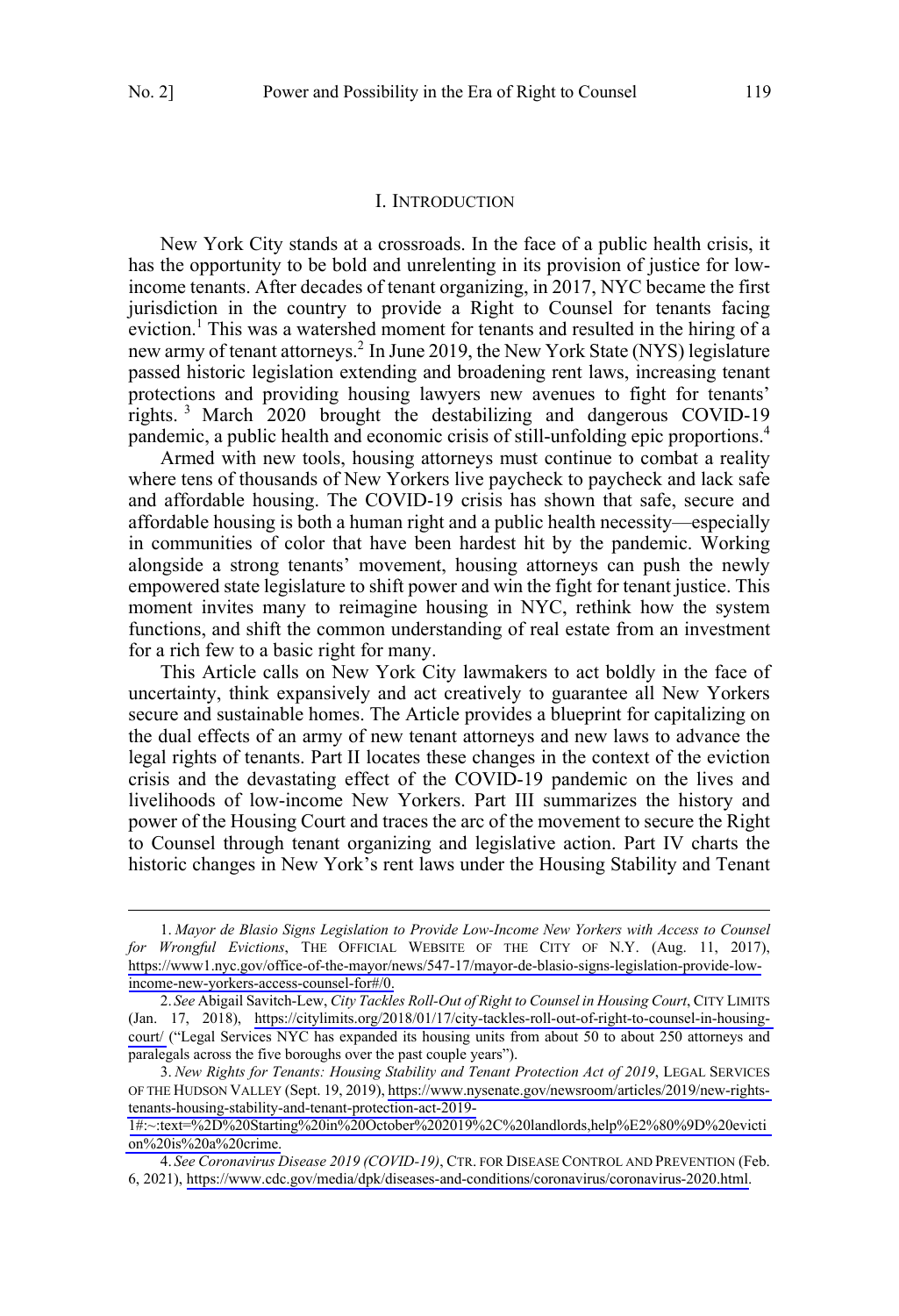<span id="page-3-0"></span>Protection Act. Against this backdrop, Part V presents underutilized tools that can be aggressively leveraged by housing attorneys to further tenants' rights. Finally, Part VI concludes with a new vision for tenants and their advocates in the fight for safe, habitable homes in this new era of tenants' rights.

### II. THE PROBLEM: THE EVICTION CRISIS

## *"Eviction isn't just a condition of poverty; it's a cause of poverty."5*

The federal government defines "affordable housing" as housing that requires paying no more than 30 percent of household income toward rent.  $\overline{6}$  Low-income families in the United States are increasingly "rent burdened," meaning they are paying more than half their income toward rent.<sup>7</sup> There are an estimated 30-40 million people – including essential workers and their children—who are at risk of losing their homes as COVID-19 continues to ravage the economy and health of millions.<sup>8</sup> However, the vast scale of the impending eviction crisis lays bare the precarious position that many families faced before COVID-19 hit. Nearly half of renter households were rent burdened before the pandemic—spending more than 30% of their income on rent on average.9 For families living under the poverty line, a majority paid more than 50% of their income on rent, with one in four people paying an astounding 70% of their income just to keep a roof over their head.<sup>10</sup>

There is a high cost of such an extreme rent burden. Many individuals are one job loss or health crisis away from eviction. Evictions can be devastating and destabilizing for individuals and families and create long-ranging negative effects. Evidence shows that mothers who face evictions experience significantly higher rates of material hardship and depression than their peers even two years after the eviction.<sup>11</sup> Evictions can lead to high levels of stress, anxiety, depression and even post-traumatic stress disorder (PTSD).<sup>12</sup> Evictions have an especially dangerous and detrimental effect on children.<sup>13</sup> In fact, homelessness for New York City students continues at disturbingly high rates—topping 100,000 or 1 in 10 kids in

<sup>5.</sup> Matthew Desmond, *First-Ever Evictions Database Shows: 'We're In the Middle Of A Housing* Crisis', NAT'L PUB. RADIO (Apr. 12, 2018), [https://www.npr.org/2018/04/12/601783346/first-ever](https://www.npr.org/2018/04/12/601783346/first-ever-evictions-database-shows-were-in-the-middle-of-a-housing-crisis)[evictions-database-shows-were-in-the-middle-of-a-housing-crisis](https://www.npr.org/2018/04/12/601783346/first-ever-evictions-database-shows-were-in-the-middle-of-a-housing-crisis).

*Defining Affordable Housing*, U.S. DEP'T OF HOUS. AND URB. DEV. (Mar. 17, 2020), 6.

[https://www.huduser.gov/portal/pdredge/pdr-edge-featd-article-081417.html.](https://www.huduser.gov/portal/pdredge/pdr-edge-featd-article-081417.html)

Oksana Mironova & Victor Bach, *Tenants at the Edge Rising Insecurity Among Renters in N.Y.C*, 7. CMTY. SERV. SOC'Y, at 11 (Apr. 2018), [https://smhttp-ssl-58547.nexcesscd.](https://smhttp-ssl-58547.nexcesscd)

Emily Benfer et al., *The COVID-19 Eviction Crisis: an Estimated 30-40 Million People in America*  8. *Are at Risk*, Aꜱᴘᴇɴ Iɴꜱᴛɪᴛᴜᴛᴇ: BUSINESS & SOCIETY (Aug. 7, 2020), [https://www.aspeninstitute.org/blog](https://www.aspeninstitute.org/blog-posts/the-covid-19-eviction-crisis-an-estimated-30-40-million-people-in-america-are-at-risk/)[posts/the-covid-19-eviction-crisis-an-estimated-30-40-million-people-in-america-are-at-risk/.](https://www.aspeninstitute.org/blog-posts/the-covid-19-eviction-crisis-an-estimated-30-40-million-people-in-america-are-at-risk/)

<sup>9.</sup> *See id.*

<sup>10.</sup> *Id.*

<sup>11.</sup> See Matthew Desmond & Rachel Tolbert Kimbro, *Eviction's Fallout: Housing, Hardship, and Health*, SOCIAL FORCES 1, 25 (2015),

[https://scholar.harvard.edu/files/mdesmond/files/desmondkimbro.socialforces.2015.pdf.](https://scholar.harvard.edu/files/mdesmond/files/desmondkimbro.socialforces.2015.pdf) 

<sup>12.</sup> Univ. Granada, *The Enormous Impact of Home Evictions on Mental Health*, DISABLED WORLD (Jan. 19, 2018), [https://www.disabled-world.com/disability/housing/eviction.php.](https://www.disabled-world.com/disability/housing/eviction.php)

*See Eviction Hits Children Hardest*, THE BRIDGE FUND OF N.Y. INC., 13.

<https://thebridgefund.org/2016/06/05/eviction-hits-children-most/>(last visited May 1, 2020).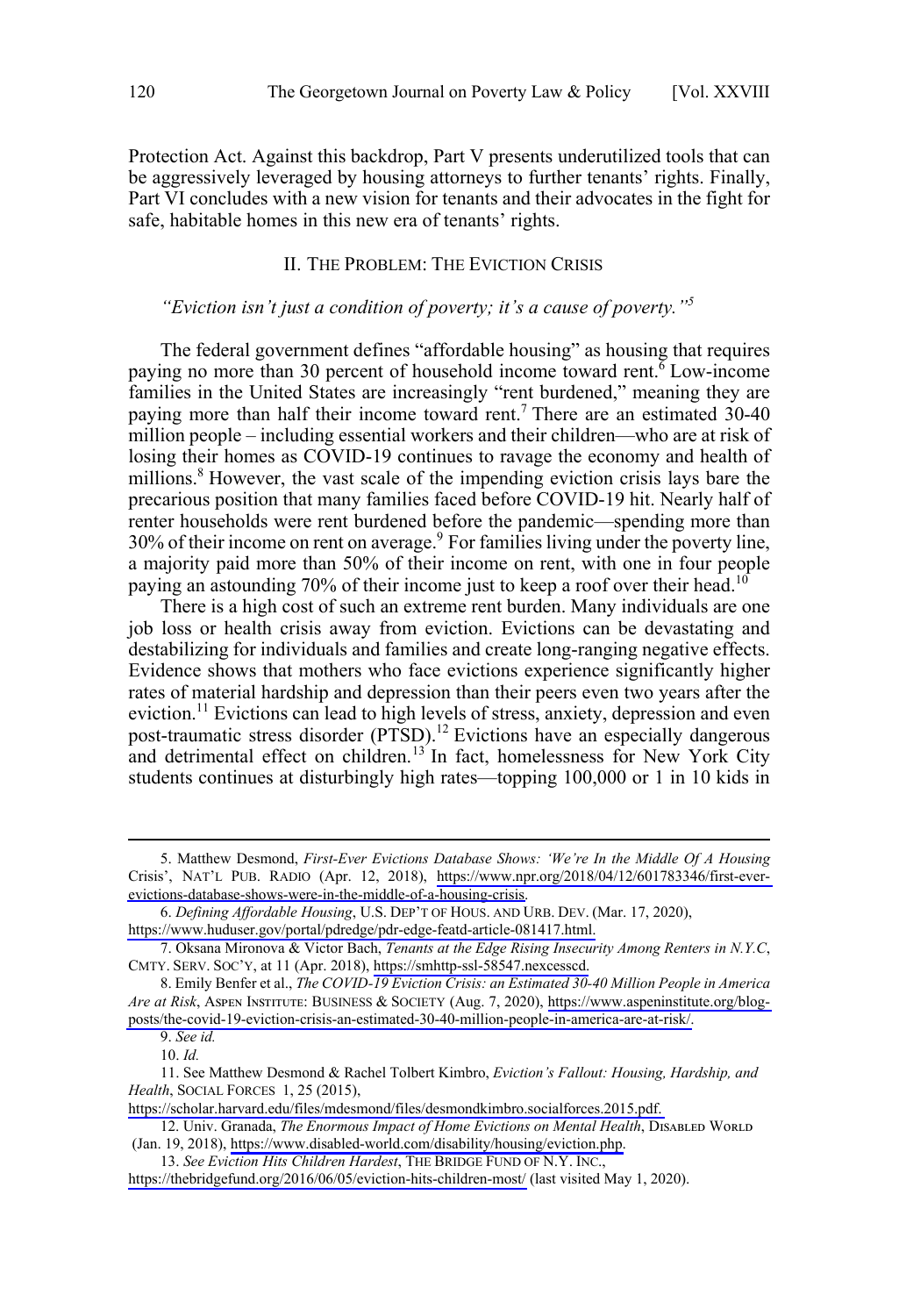2019.<sup>14</sup> In addition to the physical, mental and emotional impacts of eviction, losing one's home has severe financial implications.<sup>15</sup>

Systemic racism and sexism also intensify the eviction epidemic. As John O. Calmore describes, "[R]acism operates so effectively that we seldom distinguish serious racist harms from a variety of other harms that categorically run from 'bad luck' to 'natural catastrophes.'"<sup>16</sup> Systemic racism is deeply embedded in housing. For example, discrimination in the rental market is rampant and welldocumented.<sup>17</sup> Researchers also recognize discrimination in evictions.<sup>18</sup> Studies show that the racial make-up of a neighborhood is a significant factor in eviction rates, even after controlling for income, property value, and other factors.<sup>19</sup> These studies also show that as the Black population of a neighborhood increases, the eviction rate increases. By contrast, when the share of white population increases,

<https://advocatesforchildren.org/node/1403>.

 $\overline{a}$ 

*See, e.g.*, Ali M. Ahmed & Mats Hammarstedt, *Discrimination in the Rental Housing Market: A*  17. *Field Experiment on the Internet*, 64 J. Uʀʙ. Eᴄᴏɴ. 362, 362 (2008) (demonstrating the effect of "ethnic sounding" names on rental applications); Pouya Bavafa, *The Intentional Targeting Test: A Necessary Alternative to the Disparate Treatment and Disparate Impact Analyses in Property Rentals Discrimination*, 43 Cᴏʟᴜᴍ. J.L. & Sᴏᴄ. Pʀᴏʙꜱ. 491, 491 (2010) (explaining how landlords rent substandard apartments to minority groups for profit); Mariano Bosch et al., *Information and Discrimination in the Rental Housing Market: Evidence from a Field Experiment*, 40 Rᴇɢ'ʟ Sᴄɪ. & Uʀʙ. Econ. 11 (2010) (documenting the discriminatory behavior observed based on the names from various ethnic groups on rental applications); Robert G. Schwemm, *Why Do Landlords Still Discriminate (And What Can Be Done About It?*), 40 J. MARSHALL L. REV. 455, 455 (2007) ("...the problem of racial discrimination in rental housing [is the] painful and debilitating ailment"); *see also Gladstone Realtors v. Vill. of Bellwood*, 441 U.S. 91, 101–02 (1979) ("…Congress intended to reach *all* victims—both direct and indirect—of housing discrimination by referring generally to those 'aggrieved.'"); Zuch v. Hussey, 394 F. Supp. 1028, 1046 (E.D. Mich. 1975), aff'd and remanded, 547 F.2d 1168 (6th Cir. 1977) ("Congress' intention in passing the [Fair Housing Act of 1968] was to end the unfairness of racial discrimination forever"); United States v. Youritan Const. Co., 370 F. Supp. 643, 647 (N.D. Cal. 1973), aff'd in part and remanded in part, 509 F.2d 623 (9th Cir. 1975) (finding that discriminatory instructions given to rental agents resulted in the denial of apartments to blacks because of race); U.S. DEP'T OF HOUS. AND URB. DEV., HOUSING DISCRIMINATION AGAINST RACIAL AND ETHNIC MINORITIES (2012) [http://www.huduser.org/portal/ Publications/pdf/HUD-514\\_HDS2012\\_execsumm.pdf,](http://www.huduser.org/portal/Publications/pdf/HUD-514_HDS2012_execsumm.pdf) archived at [https://perma.cc/MYT4- TRXV](https://perma.cc/MYT4-TRXV); Ann Choi et al., *Long Island Divided*, NEwsDAY (Nov. 17, 2019), <https://projects.newsday.com/long-island/real-estate-agents-investigation/>(documenting undercover investigation of racism in Long Island New York real estate market) ("For much of the twentieth century, discrimination by private real estate agents and rental property owners helped establish and sustain stark patterns of housing and neighborhood inequality.").

18.Deena Greenberg et al., *Discrimination in Evictions: Empirical Evidence and Legal Challenges*, 51 HARV.C.R.-C.L. L.REV. 115, 115 (2016).

*See, e.g.,* Benjamin F. Teresa, *The Geography of Eviction in Richmond: Beyond Poverty*, RVA 19. EVICTION LAB, <https://cura.vcu.edu/media/cura/pdfs/cura-documents/GeographiesofEviction.pdf>(last visited Mar. 12, 2021).

*New Data Show Number of NYC Students who are Homeless Topped 100,000 for Fourth*  14. *Consecutive Year*, ADVOCATES FOR CHILD. OF N.Y. (Oct. 28, 2019),

*See* Dyvonne Body & Financial Security Program, *A Glimpse into the Eviction Crisis: Why Housing*  15. *Stability Deserves Greater Attention*, ASPEN INST. (July 24, 2019), [https://www.aspeninstitute.org/blog-posts/a](https://www.aspeninstitute.org/blog-posts/a-glimpse-into-the-eviction-crisis-why-housing-stability-deserves-greater-attention/)[glimpse-into-the-eviction-crisis-why-housing-stability-deserves-greater-attention/](https://www.aspeninstitute.org/blog-posts/a-glimpse-into-the-eviction-crisis-why-housing-stability-deserves-greater-attention/) (explaining that losing a home through an eviction can have a deep impact on mental and financial well-being); *see also* Kathryn A. Sabbeth, *Housing Defense as the New Gideon*, 41 HARV. J. L. & GENDER 55, 64 n.51, 54 (2018) (explaining the significance of housing on lower-income families' household income).

<sup>16.</sup> John O. Calmore, *Race/ism Lost and Found:The Fair Housing Act at Thirty*, 52 U. MIAMI L. REV. 1067, 1073 (1998).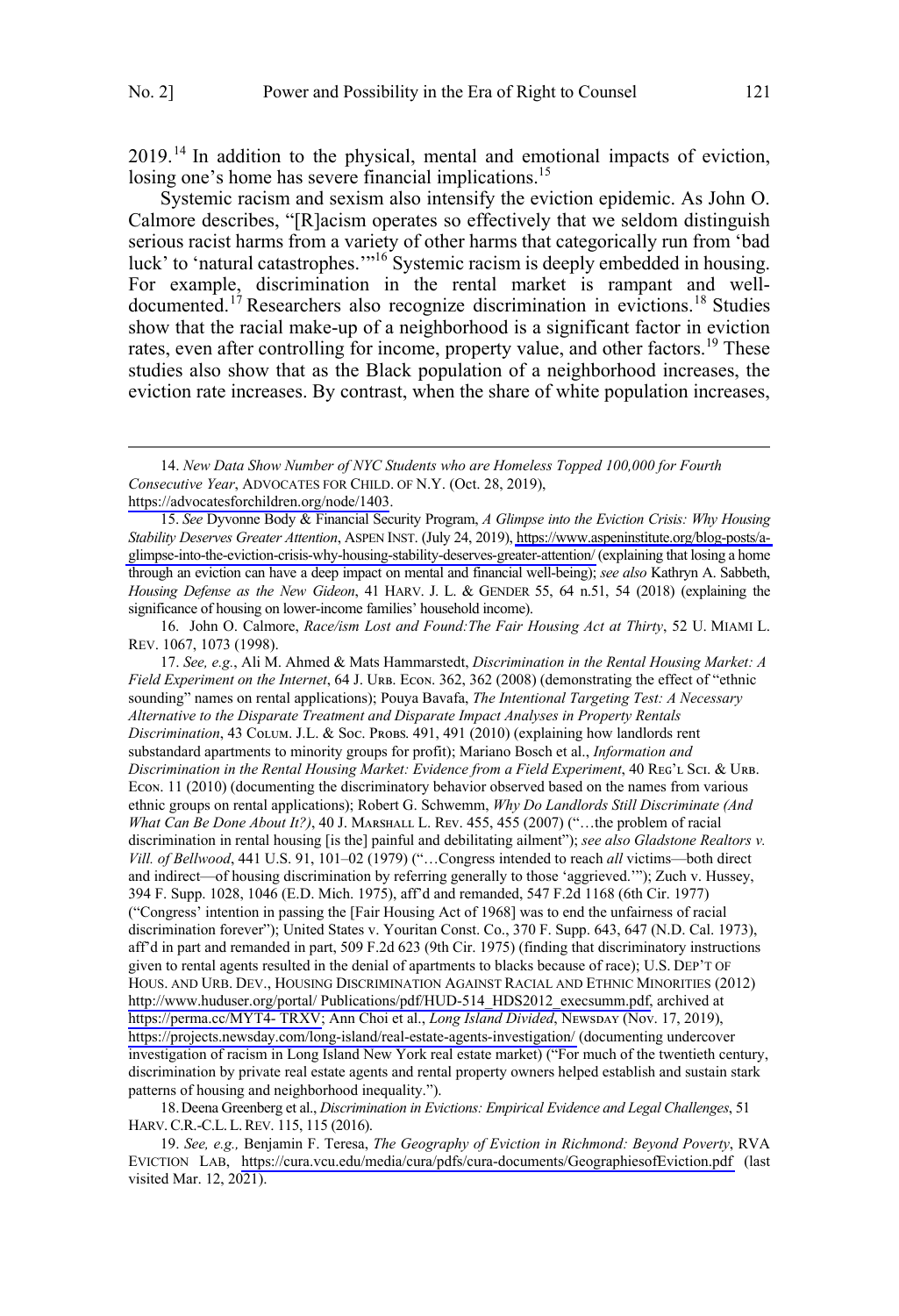the eviction rate declines.<sup>20</sup> Evictions are especially dire for Black and Latinx women who suffer the most in the eviction epidemic, even before the COVID-19 pandemic. $21$ 

In addition, unemployment filings in the early months of 2020 shattered previous records.<sup>22</sup> Pandemic-related job losses fell disproportionately on lowincome households.<sup>23</sup> Black and Latinx communities have experienced exceptionally high levels of unemployment and slow rates of job recovery.<sup>24</sup> The unemployment crisis has also hit women hardest—especially Black and Latinx women.<sup>25</sup> In December 2020, the Bureau of Labor Statistics reported that all of the 140,000 jobs lost in that month were jobs held by women.<sup>26</sup> The unemployment crisis hit Asian communities in NYC especially hard as well. By May 2020, unemployment in NYC Asian communities jumped to 15% from 2.5% in February 2020, the greatest rate of increase among all racial groups across the country.<sup>27</sup> Significantly, renters represent the majority of households with at least one member in an occupation vulnerable to pandemic-related job loss.<sup>28</sup> As many as one in three renters were unable to pay rent in April and May 2020.<sup>29</sup> This trend continued throughout 2020.<sup>30</sup>

Harvard University published a study finding that Black households were the most likely to fall behind on rent payments, followed by Latinx, Asian, multiracial, and finally white households.<sup>31</sup> One critique of the study says it undercounts certain Asian community members since the study was only conducted in English and Spanish.<sup>32</sup> Vulnerable Asian community members who face language barriers, including those who are low-income, recent immigrants, undocumented, or elderly

 $\overline{a}$ 

24. ROGELIO SAENZ & COREY SPARKS, CASEY SCH. OF PUB. POL'Y, THE INEQUITIES OF JOB LOSS AND RECOVERY AMID THE COVID-19 PANDEMIC 1 (2020), [https://carsey.unh.edu/publication/inequities](https://carsey.unh.edu/publication/inequities-job-loss-recovery-amid-COVID-pandemic)[job-loss-recovery-amid-COVID-pandemic.](https://carsey.unh.edu/publication/inequities-job-loss-recovery-amid-COVID-pandemic)

25. CLAIRE EWING-NELSON, NAT'L WOMEN'S L. CTR., ALL OF THE JOBS LOST IN DECEMBER WERE WOMEN'S JOBS 1 (2021), [https://nwlc.org/wp-content/uploads/2021/01/December-Jobs-Day.pdf.](https://nwlc.org/wp-content/uploads/2021/01/December-Jobs-Day.pdf)

27. AAF, THE IMPACT OF COVID-19 ON ASIAN AMERICAN EMPLOYMENT IN NEW YORK CITY (2020), [https://aafcovid19resourcecenter.org/unemployment-report/?mc\\_cid=6ffdf5cf0b&mc\\_eid=ddd4d683c8.](https://aafcovid19resourcecenter.org/unemployment-report/?mc_cid=6ffdf5cf0b&mc_eid=ddd4d683c8)

30. Caroline Spivack, As New York Hurtle Toward an Eviction Crisis, These are the Tenants Most at *Risk*, Cᴜʀʙᴇᴅ Nᴇᴡ Yᴏʀᴋ (Aug. 19, 2020, 1:31 PM), [https://ny.curbed.com/2020/8/19/21368734/new-york](https://ny.curbed.com/2020/8/19/21368734/new-york-city-eviction-crisis-rent-tenants-greatest-risk)[city-eviction-crisis-rent-tenants-greatest-risk.](https://ny.curbed.com/2020/8/19/21368734/new-york-city-eviction-crisis-rent-tenants-greatest-risk)

 <sup>20.</sup> *Id*.

<sup>21.</sup> Sabbeth, *supra* note 15, at 90.

<sup>22.</sup> Press Release, U.S. Bureau of Lab. Stat., Employment Situation Summary (2020), [https://www.bls.gov/news.release/empsit.nr0.htm.](https://www.bls.gov/news.release/empsit.nr0.htm)

*What are the Housing Costs of Households Most Vulnerable to Job Layoffs? An Initial Analysis*, 23. NYU FURMAN CTR.BLOG: THE STOOP (Mar. 30, 2020), [https://furmancenter.org/thestoop/entry/what-are](https://furmancenter.org/thestoop/entry/what-are-the-housing-costs-of-households-most-vulnerable-to-job-layoffs-a)[the-housing-costs-of-households-most-vulnerable-to-job-layoffs-a](https://furmancenter.org/thestoop/entry/what-are-the-housing-costs-of-households-most-vulnerable-to-job-layoffs-a) [hereinafter *What are the Housing Costs*].

<sup>26.</sup> *Id.*

<sup>28.</sup> *What are the Housing Costs*, *supra* note 22.

Chris Morris, *One-third of American renters didn't pay in April*, FORTUNE (Apr. 9, 2020, 11:03 29. AM), [https://fortune.com/2020/04/09/apartment-renters-april-payments-coronavirus-unemployment](https://fortune.com/2020/04/09/apartment-renters-april-payments-coronavirus-unemployment-jobless/)[jobless/.](https://fortune.com/2020/04/09/apartment-renters-april-payments-coronavirus-unemployment-jobless/)

*The State of the Nation's Housing 2020*, JOINT CTR. FOR HOUS, STUD. OF HARV. UNIV., 2 (2020) 31. [https://www.jchs.harvard.edu/sites/default/files/reports/files/Harvard\\_JCHS\\_The\\_State\\_of\\_the\\_Nations\\_](https://www.jchs.harvard.edu/sites/default/files/reports/files/Harvard_JCHS_The_State_of_the_Nations_Housing_2020_Report_Revised_120720.pdf) [Housing\\_2020\\_Report\\_Revised\\_120720.pdf.](https://www.jchs.harvard.edu/sites/default/files/reports/files/Harvard_JCHS_The_State_of_the_Nations_Housing_2020_Report_Revised_120720.pdf)

<sup>32.</sup> Amy Yee, *It's a Myth That Asian-Americans Are Doing Well in the Pandemic,* SCI. AM. (Mar. 2, 2021)[, https://www.scientificamerican.com/article/its-a-myth-that-asian-americans-are-doing-well-in-the](https://www.scientificamerican.com/article/its-a-myth-that-asian-americans-are-doing-well-in-the-pandemic/)[pandemic](https://www.scientificamerican.com/article/its-a-myth-that-asian-americans-are-doing-well-in-the-pandemic/)/.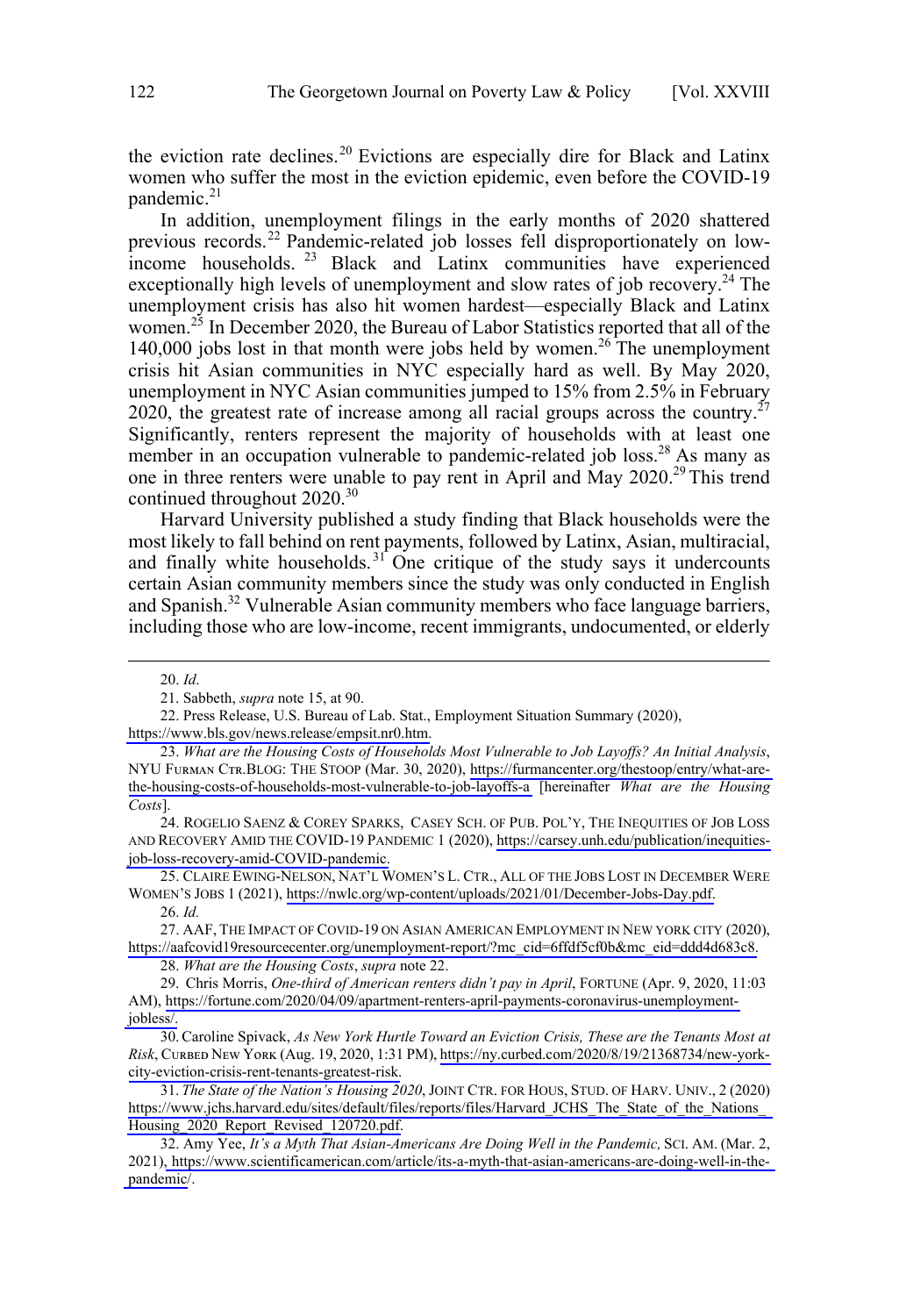<span id="page-6-0"></span>were likely excluded from the study and may be at particular risk of being displaced from their homes outside the formal court process.<sup>33</sup> As john a. powell writes, "[R]acism need not be either intentional or individualist. Institutional practices and cultural patterns can perpetuate racial inequity without relying on racist actors."<sup>34</sup> Put simply, there is nothing accidental about the devastating economic toll and life cost that COVID-19 and accompanying eviction crisis continue to have on Black, Latinx and Asian communities. Failing to take bold and intentional action to support those hit hardest by these crises will perpetuate racial injustice.

#### *A. New York's Eviction Crisis*

Anyone who lives in New York City knows the "Rent is Too Damn High."35 Even before the pandemic, tenants in NYC, like those around the country, experienced a convergence of factors that exacerbated the eviction crisis: increasingly unaffordable rents, stagnant wages, inadequate housing conditions and increased landlord harassment.<sup>36</sup> According to a 2017 report, of the 373,000 New Yorkers earning below the federal poverty level,<sup>37</sup> seventy-eight percent of those were severely rent burdened.<sup>38</sup> New York City has lost over 280,000 rent stabilized units since 1993, further leading to an unaffordability crisis in the city.<sup>39</sup> In a blistering four-part report published in 2018, the New York Times highlighted the eviction crisis and the travesty that tenants experience in their homes and in Housing Court, "often-overlapping modes of harassment: by landlords' fraudulent or exaggerated claims, by disrepair and by overall court dysfunction."40

In 2017, as New York City was on the cusp of passing the groundbreaking right to counsel law to provide attorneys for low-income tenants in Housing Court, the eviction crisis was in full swing.<sup>41</sup> That year, landlords evicted approximately 21,000 families and individuals.  $42^{\circ}$  Once evicted, the barriers to finding another

 $\overline{a}$ 

36. Mironova & Bach, *supra* note 7; Desmond, *supra* note 5.

37. Rachel B. Morgan, *2017 Federal Poverty Level Guidelines*, NAT'L CONF. OF STATE

LEGISLATURES (May 30, 2017), [https://www.ncsl.org/research/health/2014-federal-poverty-level](https://www.ncsl.org/research/health/2014-federal-poverty-level-standards.aspx)[standards.aspx.](https://www.ncsl.org/research/health/2014-federal-poverty-level-standards.aspx)

38. Mironova & Bach, *supra* note 7.

39. Kim Barker, Behind New York's Housing Crisis: Weakened Laws and Fragmented Regulation, N.Y. TIMES (May 20, 2018), [https://www.nytimes.com/interactive/2018/05/20/nyregion/affordable](https://www.nytimes.com/interactive/2018/05/20/nyregion/affordable-housing-nyc.html)[housing-nyc.html,](https://www.nytimes.com/interactive/2018/05/20/nyregion/affordable-housing-nyc.html) ("Since city and state lawmakers started gutting the rent laws in 1993, the city has lost over 152,000 regulated apartments because landlords have pushed the rent too high. At least 130,000 more have disappeared because of co-op and condo conversions, expiring tax breaks and other factors.").

40. Kim Barker et al., *The Eviction Machine Churning Through New York City*, N.Y. TIMES (May 20, 2018), <https://www.nytimes.com/interactive/2018/05/20/nyregion/nyc-affordable-housing.html>*.*

41. Mironova & Bach, *supra* note 7.

N.Y.C. RENT GUIDELINES BOARD, 2018 HOUSING SUPPLY REPORT 3 (2018), 42.

[https://rentguidelinesboard.cityofnewyork.us/wp-content/uploads/2019/08/18HSR.pdf.](https://rentguidelinesboard.cityofnewyork.us/wp-content/uploads/2019/08/18HSR.pdf)

 <sup>33.</sup>*Id.*

<sup>34.</sup> john a. powell, *Structural Racism: Building upon the Insights of John Calmore,* 86 N.C. L. REV. 791, 795 (2008).

<sup>35.</sup> RENT IS TOO DAMN HIGH, <http://www.rentistoodamnhigh.org/index.html>(last visited Jan. 24, 2021). Rent Is Too Damn High is a political party that was founded in New York by Jimmy McMillan. *See*  Janell Ross, *Breaking: The Rent is Indeed Too Damn High*, WASH. POST (Jul. 8, 2015, 11:36 AM), [https://www.washingtonpost.com/news/the-fix/wp/2015/07/08/breaking-the-rent-is-indeed-too-damn](https://www.washingtonpost.com/news/the-fix/wp/2015/07/08/breaking-the-rent-is-indeed-too-damn-high/)[high/.](https://www.washingtonpost.com/news/the-fix/wp/2015/07/08/breaking-the-rent-is-indeed-too-damn-high/)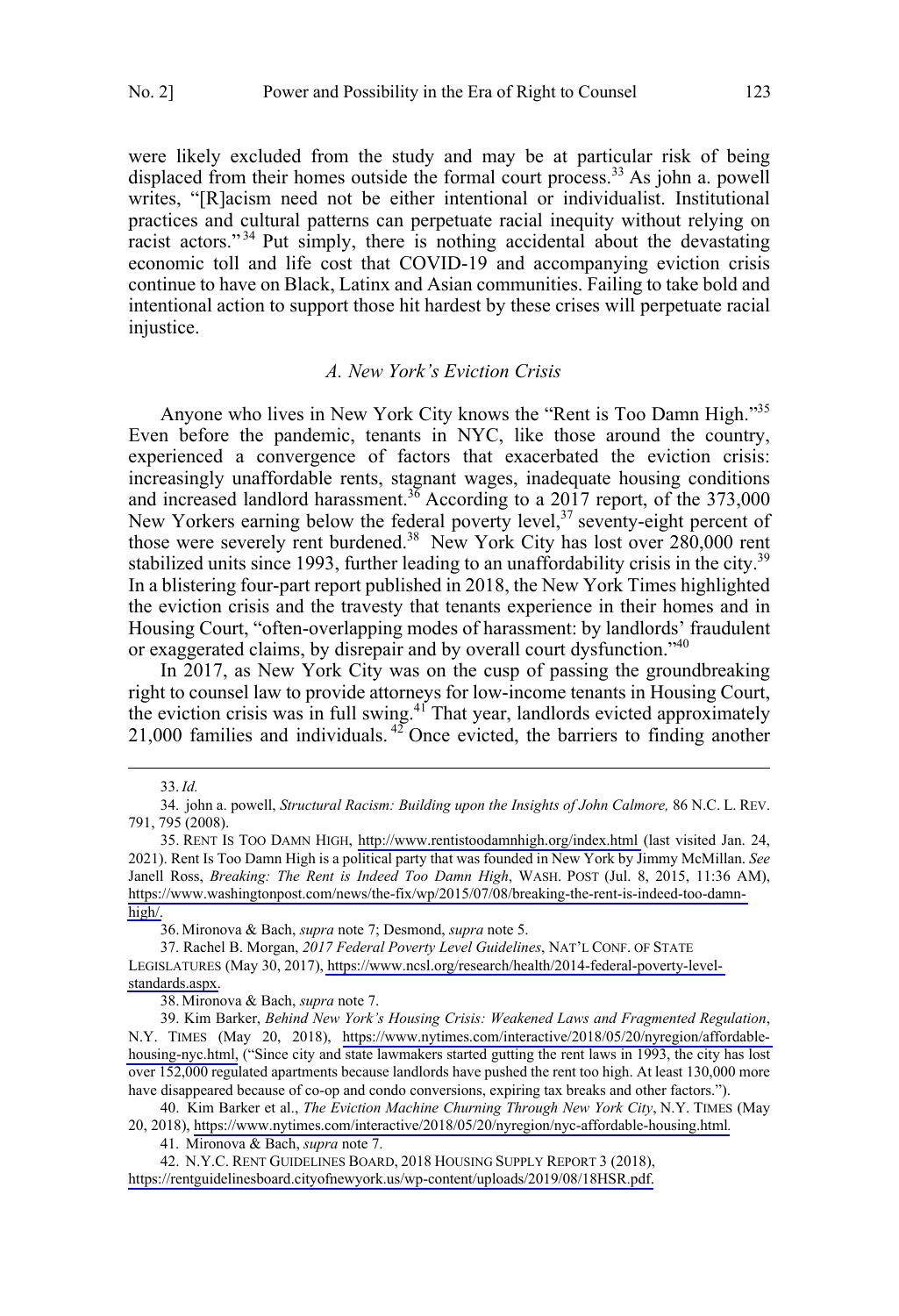<span id="page-7-0"></span>safe and affordable apartment are nearly insurmountable. <sup>43</sup> The rise in gentrification and the flat-lining of affordable housing created a competitive and shrinking housing market with a low city-wide vacancy rate.<sup>44</sup> During a decade and a half of population growth, the number of families in homeless shelters tripled,45 further evidence of the intractable nature of the eviction crisis in New York City.

### *B. The Impact of COVID-19*

New York's eviction crisis was made exponentially more dire by COVID-19. In the early months of 2020, the pandemic hit New York City with devastating and disproportionate force. At one point during the height of the crisis, NYC was the global epicenter of the pandemic.46 From late February 2020—the start of daily case tracking by the NYC Department of Health of known COVID-19 cases through May 22, 2021, at least 2,091,142 New Yorkers tested positive for the virus and  $52,555$  died.<sup>47</sup> Rates of hospitalization and death have been highest among the city's poorest neighborhoods.<sup>48</sup>

Communities of color, especially Latinx and Black communities, have been ravaged by the virus,  $49$  with the highest death rates in the city.  $50$  The disproportionate health effects of COVID-19 are compounded by the patchwork public health system in low-income neighborhoods, the history of discrimination and unequal access to housing, overburdened hospitals and medical centers, and the lack of appropriate personal protective equipment (PPE) for essential workers living and working in those neighborhoods.<sup>51</sup>Essential workers such as transit workers, healthcare workers, food service workers and others have continued to work and risk daily exposure to COVID-19. Essential workers are disproportionately low-income and from communities of color.<sup>52</sup> Thus, these New

 $\overline{a}$ 

*New York Coronavirus Map and Case Count*, N.Y. TIMES (May 22, 2021, 1:31 PM), 47.

[https://www.nytimes.com/interactive/2020/us/new-york-coronavirus-cases.html.](https://www.nytimes.com/interactive/2020/us/new-york-coronavirus-cases.html)

48. *Id*.

*COVID-19: Data Summary*, N.Y.C. HEALTH (2020), 50.

[https://www1.nyc.gov/site/doh/covid/covid-19-data.page.](https://www1.nyc.gov/site/doh/covid/covid-19-data.page)

51. David Madland et.al., *How the Federal Government Can Protect Essential Workers in the Fight Against Coronavirus*, CTR. AM. PROGRESS, (Apr. 8, 2020),

Barker et al., *supra* note 41; Oksana Mironova, *Addressing the Eviction Epidemic- Analysis of*  43. *2017 Data*, CMTY. SERV. SOC'Y, Sept. 12, 2018, [https://www.cssny.org/news/entry/addressing-the](https://www.cssny.org/news/entry/addressing-the-eviction-epidemic-2017-analysis#_ednref1)[eviction-epidemic-2017-analysis#\\_ednref1.](https://www.cssny.org/news/entry/addressing-the-eviction-epidemic-2017-analysis#_ednref1)

<sup>44.</sup> Mironova & Bach, *supra* note 7, at 4.

<sup>45.</sup> *Id*.

<sup>46.</sup> Ben Guarino & Shayna Jacobs, *New York City, Once the U.S. Epicenter of the Coronavirus*, *Begins to Reopen*, WASH. POST (June 8, 2020, 7:22 PM),

[https://www.washingtonpost.com/nation/2020/06/08/new-york-city-once-us-epicenter-coronavirus](https://www.washingtonpost.com/nation/2020/06/08/new-york-city-once-us-epicenter-coronavirus-begins-reopen/)[begins-reopen/.](https://www.washingtonpost.com/nation/2020/06/08/new-york-city-once-us-epicenter-coronavirus-begins-reopen/)

<sup>49.</sup> Jake Dobkin & Zach Gottehrer-Cohen, *The Very Unequal Impact of COVID-19 On NYC Neighborhoods*, Gᴏᴛʜᴀᴍɪꜱᴛ (Apr. 13, 2020), [https://gothamist.com/news/very-unequal-impact-covid-19](https://gothamist.com/news/very-unequal-impact-covid-19-nyc-neighborhoods) [nyc-neighborhoods.](https://gothamist.com/news/very-unequal-impact-covid-19-nyc-neighborhoods)

[https://www.americanprogress.org/issues/economy/news/2020/04/08/482881/federal-government-can](https://www.americanprogress.org/issues/economy/news/2020/04/08/482881/federal-government-can-protect-essential-workers-fight-coronavirus/)[protect-essential-workers-fight-coronavirus/.](https://www.americanprogress.org/issues/economy/news/2020/04/08/482881/federal-government-can-protect-essential-workers-fight-coronavirus/)

*See, e.g.*, *Governor Cuomo Issues Guidance on Essential Services Under The 'New York State*  52. *on PAUSE' Executive Order*, N.Y. Sᴛᴀᴛᴇ (Mar. 20, 2020), [https://www.governor.ny.gov/news/governor](https://www.governor.ny.gov/news/governor-cuomo-issues-guidance-essential-services-under-new-york-state-pause-executive-order)[cuomo-issues-guidance-essential-services-under-new-york-state-pause-executive-order;](https://www.governor.ny.gov/news/governor-cuomo-issues-guidance-essential-services-under-new-york-state-pause-executive-order) Celine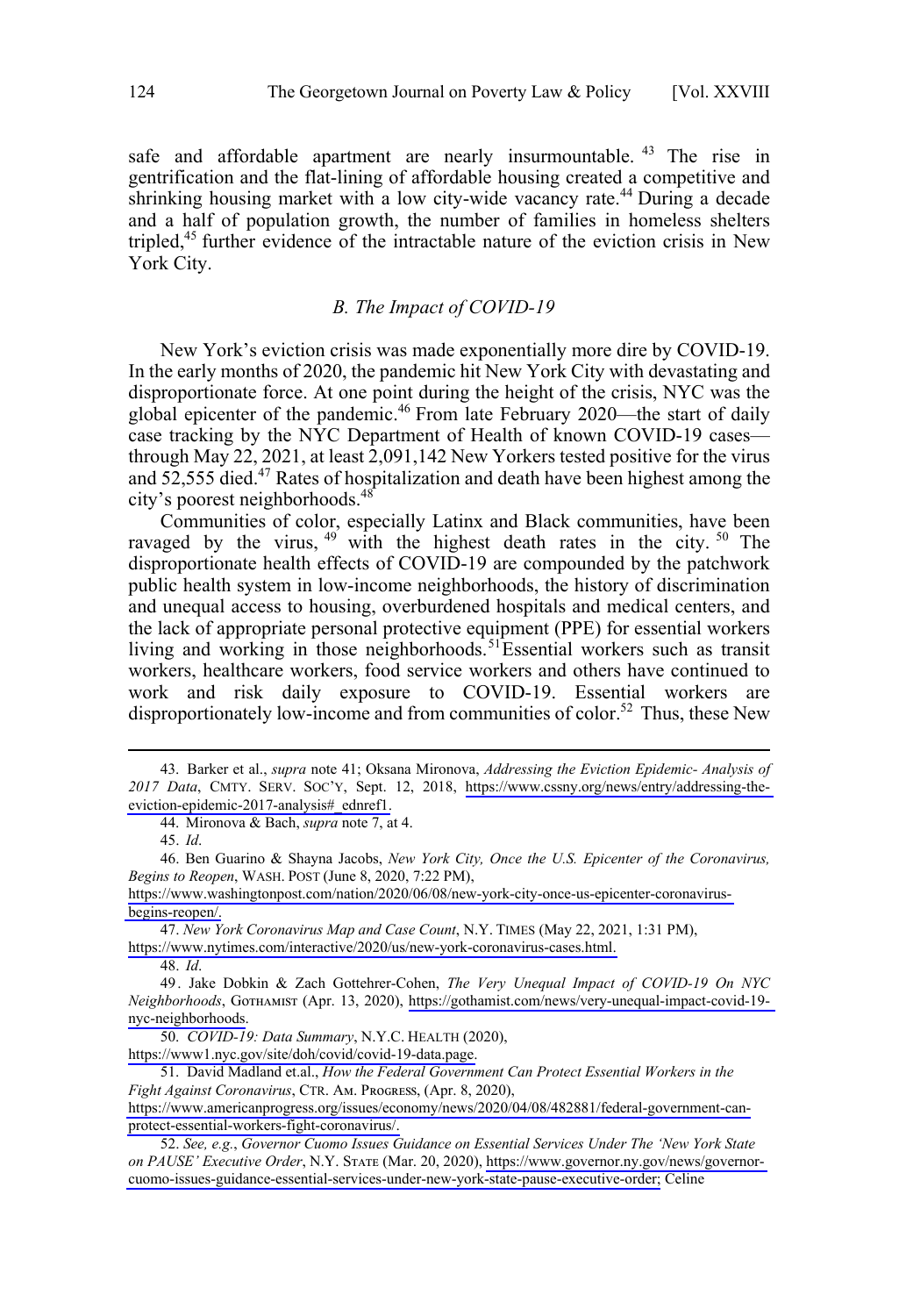Yorkers who lack the option to work from home have had little choice but to continue working, while putting themselves at heightened risk of infection and the resulting health care costs.<sup>53</sup>

Apartment overcrowding—which often affects low-income communities and communities of color—is creating increasingly negative consequences during the COVID-19 pandemic. Overcrowding, defined as more than one person per room, is a symptom of an unsustainable housing affordability crisis.<sup>54</sup> The number of people per shared bedroom has become a more reliable indicator of increased infection than housing density.<sup>55</sup> Reports show that crowded conditions within homes, rather than housing density in a community, can better explain why some urban areas see higher infection rates.<sup>56</sup> Overcrowding is not a new phenomenon in New York City—the pandemic just shines deadly focus on the issue.<sup>57</sup> The problem of overcrowding is particularly acute in the Bronx and Brooklyn, and especially in areas of Queens, including Elmhurst and Corona where there are large working-class and immigrant populations.<sup>58</sup>

The staggering scale of the pending eviction crisis, as well as the risk to public health presented by the courts themselves, forced the closure of NYC Housing Courts on March 16, 2020.<sup>59</sup> On March 20, 2020, Governor Andrew Cuomo issued

[https://www.epi.org/blog/who-are-essential-workers-a-comprehensive-look-at-their-wages-](https://www.epi.org/blog/who-are-essential-workers-a-comprehensive-look-at-their-wages-demographics-and-unionization-rates/)

[demographics-and-unionization-rates/;](https://www.epi.org/blog/who-are-essential-workers-a-comprehensive-look-at-their-wages-demographics-and-unionization-rates/) E. Tammy Kim, *When You are Paid 13 Hours for a 24-Hour Shift*, N.Y. TIMES (June 30, 2020), [https://www.nytimes.com/2020/06/30/opinion/coronavirus-nursing](https://www.nytimes.com/2020/06/30/opinion/coronavirus-nursing-homes.html?action=click&module=Opinion&pgtype=Homepage)[homes.html?action=click&module=Opinion&pgtype=Homepage.](https://www.nytimes.com/2020/06/30/opinion/coronavirus-nursing-homes.html?action=click&module=Opinion&pgtype=Homepage)

54. This definition is provided by the NYC Department of Housing Preservation and Development N.Y. BUR. FISCAL & BUDGET STUDS., NYC HOUSING BRIEF: HIDDEN HOUSEHOLDS 3 (2015), [https://comptroller.nyc.gov/wp-content/uploads/documents/Hidden\\_Households.pdf.](https://comptroller.nyc.gov/wp-content/uploads/documents/Hidden_Households.pdf); Janaki Chadha, *New York City's most crowded neighborhoods are often hardest hit by coronavirus,* POLITICO N.Y. (Apr.11, 2020, 12:29 PM EDT), [https://www.politico.com/states/new-york/albany/story/2020/04/11/new](https://www.politico.com/states/new-york/albany/story/2020/04/11/new-york-citys-most-crowded-neighborhoods-are-often-hardest-hit-by-coronavirus-1274875)[york-citys-most-crowded-neighborhoods-are-often-hardest-hit-by-coronavirus-1274875.](https://www.politico.com/states/new-york/albany/story/2020/04/11/new-york-citys-most-crowded-neighborhoods-are-often-hardest-hit-by-coronavirus-1274875) 

55. Conor Dougherty, 12 People in a 3-Bedroom House, Then the Virus Entered the Equation, N.Y. TIMES (Aug. 1, 2020), [https://www.nytimes.com/2020/08/01/business/economy/housing-overcrowding](https://www.nytimes.com/2020/08/01/business/economy/housing-overcrowding-coronavirus.html)[coronavirus.html;](https://www.nytimes.com/2020/08/01/business/economy/housing-overcrowding-coronavirus.html) Haru Coryne, *In Chicago, Urban Density May Not Be to Blame for the Spread of the Coronavirus*, PROPUBLICA (Apr. 30, 2020, 2:00 PM CDT), [https://www.propublica.org/article/in-chicago](https://www.propublica.org/article/in-chicago-urban-density-may-not-be-to-blame-for-the-spread-of-the-coronavirus)[urban-density-may-not-be-to-blame-for-the-spread-of-the-coronavirus.](https://www.propublica.org/article/in-chicago-urban-density-may-not-be-to-blame-for-the-spread-of-the-coronavirus)

56. Coryne, supra note 53; COVID-19 Cases in New York City, a Neighborhood-Level Analysis, NYU FURMAN CTR.: THE STOOP (Apr. 10, 2020), [https://furmancenter.org/thestoop/entry/covid-19-cases](https://furmancenter.org/thestoop/entry/covid-19-cases-in-new-york-city-a-neighborhood-level-analysis)[in-new-york-city-a-neighborhood-level-analysis.](https://furmancenter.org/thestoop/entry/covid-19-cases-in-new-york-city-a-neighborhood-level-analysis)

57. Kirk Semple, When the Kitchen is Also a Bedroom: Overcrowding Worsens in New York, N.Y. TIMES (Feb. 29, 2016), [https://www.nytimes.com/2016/03/01/nyregion/overcrowding-worsens-in-new](https://www.nytimes.com/2016/03/01/nyregion/overcrowding-worsens-in-new-york-as-working-families-double-up.html)[york-as-working-families-double-up.html](https://www.nytimes.com/2016/03/01/nyregion/overcrowding-worsens-in-new-york-as-working-families-double-up.html) (A 2015 report by NYC Comptroller Scott Stringer found that between 2005 - 2013, overcrowding rose 19% to nearly a quarter million apartments. In 2016, the New York Times reported that about 9 percent of all households or nearly 280,000 units in NYC were overcrowded.).

58. *Id*.

59. Caroline Spivack, *New York Halts Evictions Due to Coronavirus Pandemic*, CURBED N.Y. (Mar. 20, 2020, 12:51 PM), [https://ny.curbed.com/2020/3/16/21180842/coronavirus-new-york-state-eviction](https://ny.curbed.com/2020/3/16/21180842/coronavirus-new-york-state-eviction-moratorium)[moratorium.](https://ny.curbed.com/2020/3/16/21180842/coronavirus-new-york-state-eviction-moratorium)

McNicholas & Margaret Poydock, *Who are essential workers? A comprehensive look at their wages, demographics, and unionization rates*, ECON. POL'Y INST., tbls. 2, 3 (2020),

<sup>53.</sup> Adie Tomer & Joseph W. Kane, *How to Protect Essential Workers During COVID-19*, BROOKINGS (Mar. 31, 2020), [https://www.brookings.edu/research/how-to-protect-essential-workers](https://www.brookings.edu/research/how-to-protect-essential-workers-during-covid-19/)[during-covid-19/.](https://www.brookings.edu/research/how-to-protect-essential-workers-during-covid-19/)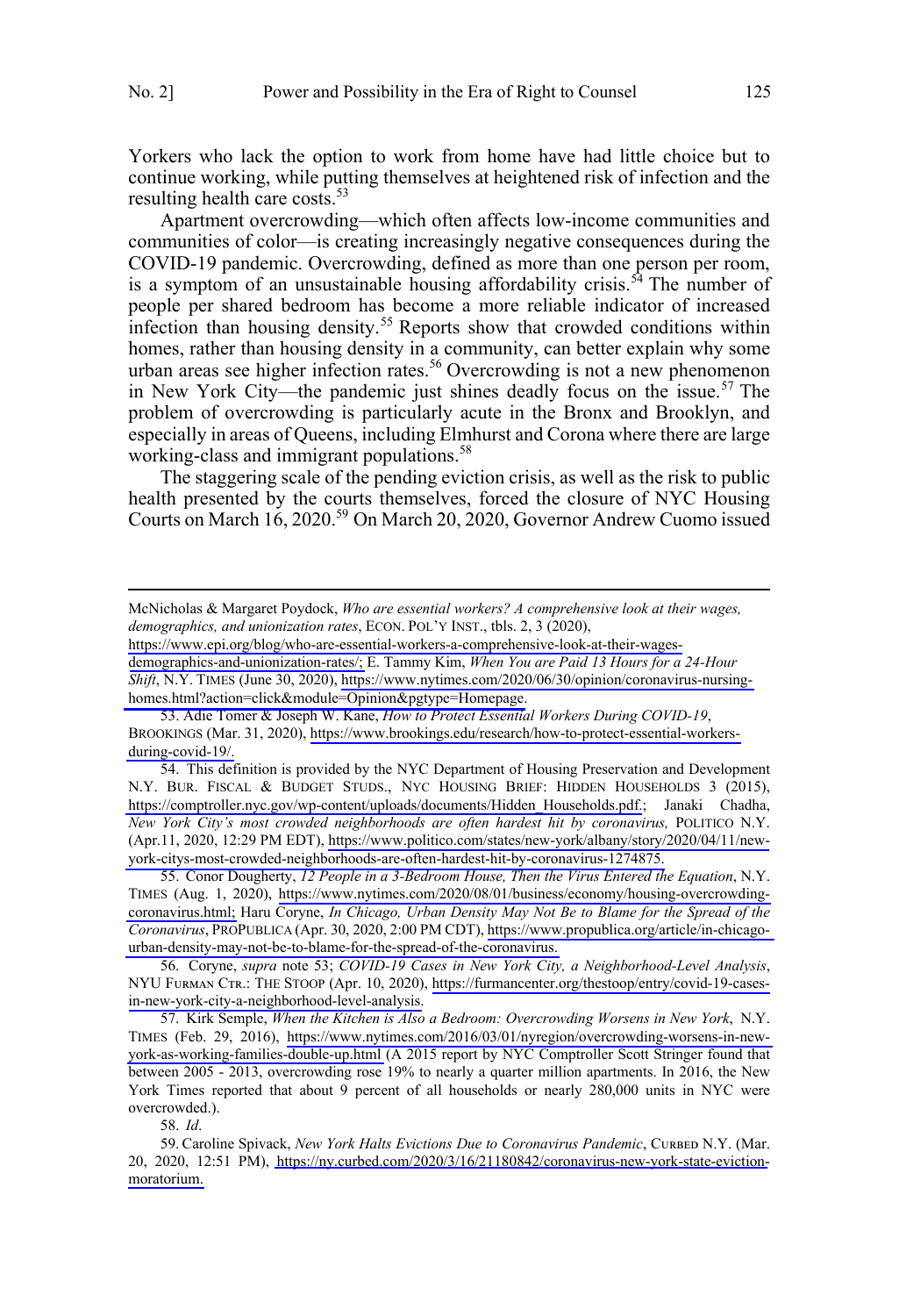a 90-day state-wide moratorium on evictions,  $60$  which was extended to August 20, 2020.<sup>61</sup> The Office of Court Administration extended the eviction moratorium through October 1, 2020,<sup>62</sup> but made clear that any additional eviction moratorium would need to be authorized by the governor or the state legislature.<sup>63</sup> The order did not relieve tenants of the obligation to pay rent during the period of the moratorium,  $64$  thus many tenants fear a huge wave of evictions as soon as the moratorium is lifted.<sup>65</sup>

It is not an overstatement to describe the effects of the COVID-19 pandemic on the landscape of affordable housing and Housing Court as unprecedented. Further, time is of the essence, as one study shows that lifting eviction moratoriums without sufficient help for renters leads to increased COVID-19 cases and deaths.<sup>66</sup> In May 2020, NYS passed a stop-gap bill, which created a \$100 million voucher program for individuals financially affected by COVID-19 making less than 80 percent of the median income.<sup>67</sup> The relief would be paid directly to landlords, but the legislation is widely seen as insufficient to avert an eviction crisis. $68$ 

On June 30, 2020, the NYS Legislature passed the Tenant Safe Harbor Act.<sup>69</sup> This law provides protections against eviction by allowing landlords to seek only monetary judgments for rent accruing during the pandemic – not possessory judgments.<sup>70</sup> In other words, tenants who lost their jobs during the citywide shutdown and cannot pay their rent will go into debt for the unpaid rent payments that have been accruing since the start of the pandemic, but will not be forcibly evicted from their homes. The forecast was that by the end of 2020, approximately 1.3 million renter households will accrue \$7.2 billion in unpaid rent due to

N.Y. Exec. Order No. 202.8 (Mar. 20, 2020), [https://www.governor.ny.gov/news/no-2028-](https://www.governor.ny.gov/news/no-2028-continuing-temporary-suspension-and-modification-laws-relating-disaster-emergency) 60. [continuing-temporary-suspension-and-modification-laws-relating-disaster-emergency.](https://www.governor.ny.gov/news/no-2028-continuing-temporary-suspension-and-modification-laws-relating-disaster-emergency)

<sup>61.</sup> N.Y. Exec. Order No. 202.28 (May 7, 2020), [https://www.governor.ny.gov/news/no-20228](https://www.governor.ny.gov/news/no-20228-continuing-temporary-suspension-and-modification-laws-relating-disaster-emergency) [continuing-temporary-suspension-and-modification-laws-relating-disaster-emergency.](https://www.governor.ny.gov/news/no-20228-continuing-temporary-suspension-and-modification-laws-relating-disaster-emergency)

<sup>62.</sup> Emma Whitford, NY Courts Extend Residential Eviction Hold at Least to Oct. 1, LAW 360 (Aug. 12, 2020, 3:44 PM), [https://www.law360.com/articles/1300646/ny-courts-extend-residential-eviction](https://www.law360.com/articles/1300646/ny-courts-extend-residential-eviction-hold-at-least-to-oct-1)[hold-at-least-to-oct-1.](https://www.law360.com/articles/1300646/ny-courts-extend-residential-eviction-hold-at-least-to-oct-1)

<sup>63.</sup> Emma Whitford, *NY Courts Say State Has 1 Month to Act on Eviction Hold*, LAw 360 (Sept. 1, 2020, 3:09 PM), [https://www.law360.com/newyork/articles/1306310/ny-courts-say-state-has-1-month-to](https://www.law360.com/newyork/articles/1306310/ny-courts-say-state-has-1-month-to-act-on-eviction-hold?nl_pk=8472e572-d914-4884-9504-9938a98a1842&utm_source=newsletter&utm_medium=email&utm_campaign=newyork&read_more)[act-on-eviction-hold?nl\\_pk=8472e572-d914-4884-9504-](https://www.law360.com/newyork/articles/1306310/ny-courts-say-state-has-1-month-to-act-on-eviction-hold?nl_pk=8472e572-d914-4884-9504-9938a98a1842&utm_source=newsletter&utm_medium=email&utm_campaign=newyork&read_more)

[<sup>9938</sup>a98a1842&utm\\_source=newsletter&utm\\_medium=email&utm\\_campaign=newyork&read\\_more](https://www.law360.com/newyork/articles/1306310/ny-courts-say-state-has-1-month-to-act-on-eviction-hold?nl_pk=8472e572-d914-4884-9504-9938a98a1842&utm_source=newsletter&utm_medium=email&utm_campaign=newyork&read_more). 64.. *Id.*

<sup>65.</sup> Matthew Haag, *A Moratorium on Eviction Ends, Leaving Thousands of Tenants Fearful*, N.Y. TIMES (May 4, 2021), [https://www.nytimes.com/2020/06/22/nyregion/nyc-evictions-moratorium](https://www.nytimes.com/2020/06/22/nyregion/nyc-evictions-moratorium-coronavirus.html)[coronavirus.html](https://www.nytimes.com/2020/06/22/nyregion/nyc-evictions-moratorium-coronavirus.html)

<sup>66.</sup> Leifheit et al., *Expiring Eviction Moratoriums and Covid-19 Incidence and Mortality* (Nov. 30, 2020) (unpublished article) (on file with SSRN),

[https://papers.ssrn.com/sol3/papers.cfm?abstract\\_id=3739576.](https://papers.ssrn.com/sol3/papers.cfm?abstract_id=3739576)

Emergency Rent Relief Act of 2020, S. 8419, 116th Cong. (2020), 67.

<https://www.nysenate.gov/legislation/bills/2019/s8419>(To be eligible tenants must meet the income threshold, spend more than 30 percent of their monthly income on rent and be able to document lost income since March.).

<sup>68.</sup> Brian Kavanagh, Forwarding: Application for Emergency Rent Relief Act Funding Available Starting July 16, N.Y. STATE SENATE, (July 14, 2020), [https://www.nysenate.gov/newsroom/press](https://www.nysenate.gov/newsroom/press-releases/brian-kavanagh/forwarding-application-emergency-rent-relief-act-funding)[releases/brian-kavanagh/forwarding-application-emergency-rent-relief-act-funding](https://www.nysenate.gov/newsroom/press-releases/brian-kavanagh/forwarding-application-emergency-rent-relief-act-funding) ("This rental assistance program, while still not enough to meet the tremendous need that exist, is a step forward to lifting a financial burden off our most vulnerable families").

<sup>69.</sup> Tenant Safe Harbor Act, S. 8192B, 116th Cong. (2020) [hereinafter Tenant Safe Harbor Act]. 70. *Id.*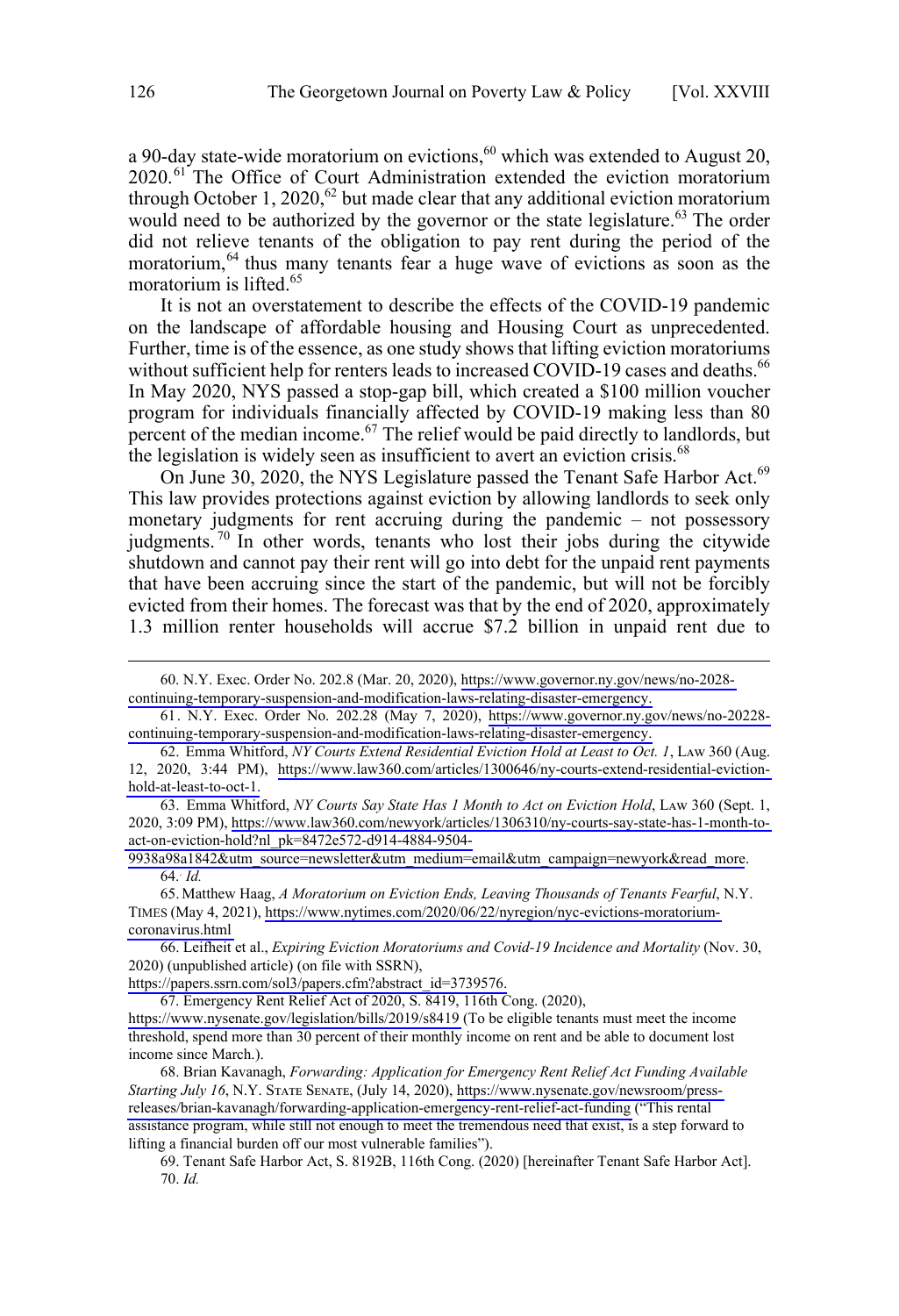pandemic-related job losses.<sup>71</sup> This growing rental debt will disproportionately affect Latinx households, Black households and one-adult family households headed by women.<sup>72</sup> In New York City, although the Rent Guidelines Board voted to freeze rent for one year for rent-stabilized tenants in light of the COVID-19 crisis,<sup>73</sup> this offers no respite for renters who are struggling with current rent obligations. According to the global advisory firm Stout Risius Ross, a jawdropping 1.2 million NYC renters face risk of eviction due to the pandemic.<sup>74</sup> A recent report shows that over 222,135 tenants have active, ongoing cases in housing courts across New York State and can face swift eviction once the NYS moratorium is lifted.<sup>75</sup>

On December 28, 2020, the NYS Legislature passed the COVID-19 Emergency Eviction and Foreclosure Prevention Act of  $2020$ ,<sup>76</sup> which stayed most proceedings and evictions for sixty days.77 It allowed tenants to submit a 'Hardship Declaration' to further stay their cases through May 1, 2021.<sup>78</sup> The Legislature further stayed the eviction moratorium through August 31, 2021.<sup>79</sup> The law bought time for struggling tenants, but it did not address the underlying issues of mounting debt and the risk of future evictions.

Although the Tenant Safe Harbor Act is keeping people in their homes for the time being, it will create a generation of tenants carrying crippling debt even after the COVID-19 pandemic is behind us. As such, this Article calls on the NYS Legislature to take bolder action to cancel all rent accruing during this national crisis. Nearly every industry in NYC has been ordered to close its doors and asked

 $\overline{a}$ 

72. See *id.* 

[ban.html#:~:text=As%20many%20as%201.2%20million,for%20at%20least%2060%20days;](https://www.nytimes.com/2020/12/28/nyregion/new-york-eviction-ban.html#:~:text=As%20many%20as%201.2%20million,for%20at%20least%2060%20days) 

see Estimation of Household Experiencing Rental Shortfall and Potentially Facing Eviction, STOUT, [https://app.powerbi.com/view?r=eyJrIjoiNzRhYjg2NzAtMGE1MC00NmNjLTllOTMtYjM2NjFmOTA4](https://app.powerbi.com/view?r=eyJrIjoiNzRhYjg2NzAtMGE1MC00NmNjLTllOTMtYjM2NjFmOTA4ZjMyIiwidCI6Ijc5MGJmNjk2LTE3NDYtNGE4OS1hZjI0LTc4ZGE5Y2RhZGE2MSIsImMiOjN9) [ZjMyIiwidCI6Ijc5MGJmNjk2LTE3NDYtNGE4OS1hZjI0LTc4ZGE5Y2RhZGE2MSIsImMiOjN9](https://app.powerbi.com/view?r=eyJrIjoiNzRhYjg2NzAtMGE1MC00NmNjLTllOTMtYjM2NjFmOTA4ZjMyIiwidCI6Ijc5MGJmNjk2LTE3NDYtNGE4OS1hZjI0LTc4ZGE5Y2RhZGE2MSIsImMiOjN9) (last visited Jan. 24, 2021).

75. Lucy Block, 22,000 Tenants on the Brink and Counting, ASSOC. FOR NEIGHBORHOOD & HOUS. DEV. (Mar. 17, 2021), [https://anhd.org/blog/220000-tenants-brink-and-counting.](https://anhd.org/blog/220000-tenants-brink-and-counting)

76. Emergency Eviction Prevention Act, S. 9114, 2019 Leg. (N.Y. 2020).

77. *Id.* Part A § 9. (The eviction stay provisions of the Act created a 'Nuisance Exception' and do not apply where a pending or new petition alleges that the tenant is "persistently and unreasonably engaging in behavior that substantially infringes on the use and enjoyment of other tenants or occupants or causes a substantial safety hazard to others.).

*Id. (*Tenants need to submit the form stating that they or someone in the household lost income or 78. had increased costs during the pandemic, or if moving would pose a significant health risk for the tenant or their family.); *See The COVID-19 Emergency Eviction and Foreclosure Prevention Act of 2020*, N.Y. COURTS (Dec. 28, 2020), [https://www.nycourts.gov/covid-eefpa.shtml.](https://www.nycourts.gov/covid-eefpa.shtml)

79. Sarah Taddeo, *Cuomo Signs Bill Extending Eviction Moratorium to Aug. 31*, DEMOCRAT & CHRONICLE (May 4, 2021, 6:00 PM EST),

[https://www.democratandchronicle.com/story/news/2021/05/03/ny-state-eviction-moratorium-extended](https://www.democratandchronicle.com/story/news/2021/05/03/ny-state-eviction-moratorium-extended-to-aug-31/4925995001/)[to-aug-31/4925995001/.](https://www.democratandchronicle.com/story/news/2021/05/03/ny-state-eviction-moratorium-extended-to-aug-31/4925995001/)

The Bileen Divring & Davin Reed, *Household Rental Debt During Covid-19*, FED. RSRV. BANK PHILADELPHIA, (Oct. 2020), [https://www.philadelphiafed.org/community-development/housing-and](https://www.philadelphiafed.org/community-development/housing-and-neighborhoods/household-rental-debt-during-covid-19)[neighborhoods/household-rental-debt-during-covid-19.](https://www.philadelphiafed.org/community-development/housing-and-neighborhoods/household-rental-debt-during-covid-19)

<sup>73.</sup> NYC Rent Guidelines Board, Summary of Guidelines Adopted on June 17, 2020 (2020), [https://rentguidelinesboard.cityofnewyork.us/2020-summary-of-guidelines/.](https://rentguidelinesboard.cityofnewyork.us/2020-summary-of-guidelines/)

<sup>74.</sup> Sydney Pereira, *Looming Eviction Crisis Has NYC Renters Fearing The Worst*, GorнAmist (July 30, 2020, 12:11 PM), [https://gothamist.com/news/looming-eviction-crisis-has-nyc-renters-fearing-worst;](https://gothamist.com/news/looming-eviction-crisis-has-nyc-renters-fearing-worst)  [https://www.nytimes.com/2020/12/28/nyregion/new-york-eviction-](https://www.nytimes.com/2020/12/28/nyregion/new-york-eviction-ban.html#:~:text=As%20many%20as%201.2%20million,for%20at%20least%2060%20days)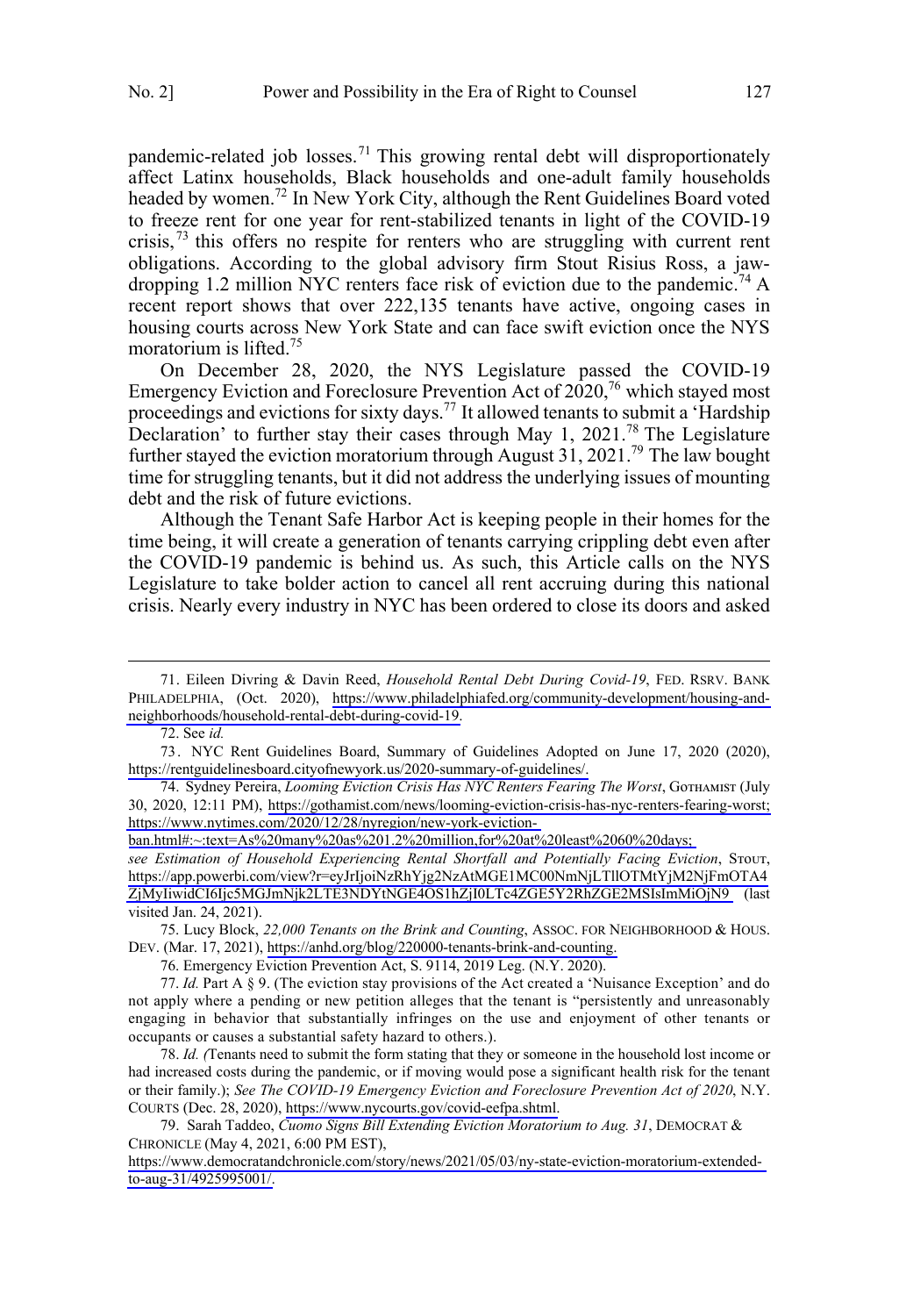to sacrifice financially in the name of public health and safety.<sup>80</sup> Big landlords and real estate management companies that have continued to profit over the past decade<sup>81</sup> should be asked to endure the same financial sacrifice as other industries without putting a generation of people in insurmountable debt.

Congress earmarked approximately \$50 billion in rental assistance money to help struggling renters.<sup>82</sup> In its 2021 budget, New York State announced that it received \$2.3 billion in federal funding, and approved an additional \$400 million to expand eligibility, to assist tenants to pay up to one year of rent arrears and three prospective months of rent for tenants affected by the pandemic who earn at or below 80% of the area median income ("AMI").<sup>83</sup> To that end, NYS has created the Emergency Rental Assistance Program ("ERAP") to administer applications and distribute funds to landlords.<sup>84</sup> While this allocation of money is positive and substantial, it will likely fall short of assisting all tenants in need.<sup>85</sup> According to a comprehensive report, an estimated  $800,000 - 1.2$  million households will owe between \$2.5-3.4 billion in unpaid rent by January 2021.<sup>86</sup> While the large influx of financial assistance will help many struggling New Yorkers, it may not go far enough to stop a large wave of evictions caused by the COVID-19 economic crisis.

Given the dramatic impact of the eviction crisis, New York must take quick and decisive action to assist struggling tenants and keep them in their homes without asking them to endure generational debt. NYS leaders must reimagine, strengthen and establish laws and policies to ensure all New Yorkers have affordable and sustainable housing, especially in the communities of color that have been hardest hit by years of structural inequities and the newest assault of COVID-19.

86. *Id*.

*COVID-19: New York and Connecticut Among States Ordering Non-Essential Businesses*  80. *Closed*, NAT'L L. REV. (Mar. 25, 2020), [https://www.natlawreview.com/article/covid-19-new-york-and](https://www.natlawreview.com/article/covid-19-new-york-and-connecticut-among-states-ordering-non-essential-businesses)[connecticut-among-states-ordering-non-essential-businesses.](https://www.natlawreview.com/article/covid-19-new-york-and-connecticut-among-states-ordering-non-essential-businesses)

N.Y.C Rent Guidelines Board, *2020 Income and Expense Study*, (Apr. 15, 2020), 81. <https://rentguidelinesboard.cityofnewyork.us/wp-content/uploads/2020/04/2020-IE.pdf>

<sup>82.</sup> Chris Arnold, *Landlords Struggling to Stay Afloat See Lifeline in Covid-19 Relief for Renters*, NPR (Mar. 17, 2021 5:00AM), [https://www.npr.org/2021/03/17/977441157/landlords-struggling-to-stay](https://www.npr.org/2021/03/17/977441157/landlords-struggling-to-stay-afloat-see-lifeline-in-covid-19-relief-for-renters)[afloat-see-lifeline-in-covid-19-relief-for-renters.](https://www.npr.org/2021/03/17/977441157/landlords-struggling-to-stay-afloat-see-lifeline-in-covid-19-relief-for-renters)

<sup>83.</sup> Press Release, New York State Senate Brent Kavanaugh, Senate Majority Budget Resolution Provides for Huge Investments in Housing and Homelessness Prevention (Mar. 15, 2021) [https://www.nysenate.gov/newsroom/press-releases/brian-kavanagh/senate-majority-budget-resolution](https://www.nysenate.gov/newsroom/press-releases/brian-kavanagh/senate-majority-budget-resolution-provides-huge-investments)[provides-huge-investments](https://www.nysenate.gov/newsroom/press-releases/brian-kavanagh/senate-majority-budget-resolution-provides-huge-investments).

<sup>84</sup> <https://otda.ny.gov/programs/Emergency-Rental-Assistance>

<sup>85.</sup> NAT'L COUNCIL STATE HOUS. AGENCIES, ANALYSIS OF CURRENT AND EXPECTED RENTAL SHORTFALL AND POTENTIAL EVICTIONS IN THE U.S. (Sep. 25, 2020), [https://www.ncsha.org/wp](https://www.ncsha.org/wp-content/uploads/Analysis-of-Current-and-Expected-Rental-Shortfall-and-Potential-Evictions-in-the-US_Stout_FINAL.pdf)[content/uploads/Analysis-of-Current-and-Expected-Rental-Shortfall-and-Potential-Evictions-in-the-](https://www.ncsha.org/wp-content/uploads/Analysis-of-Current-and-Expected-Rental-Shortfall-and-Potential-Evictions-in-the-US_Stout_FINAL.pdf)US Stout FINAL.pdf.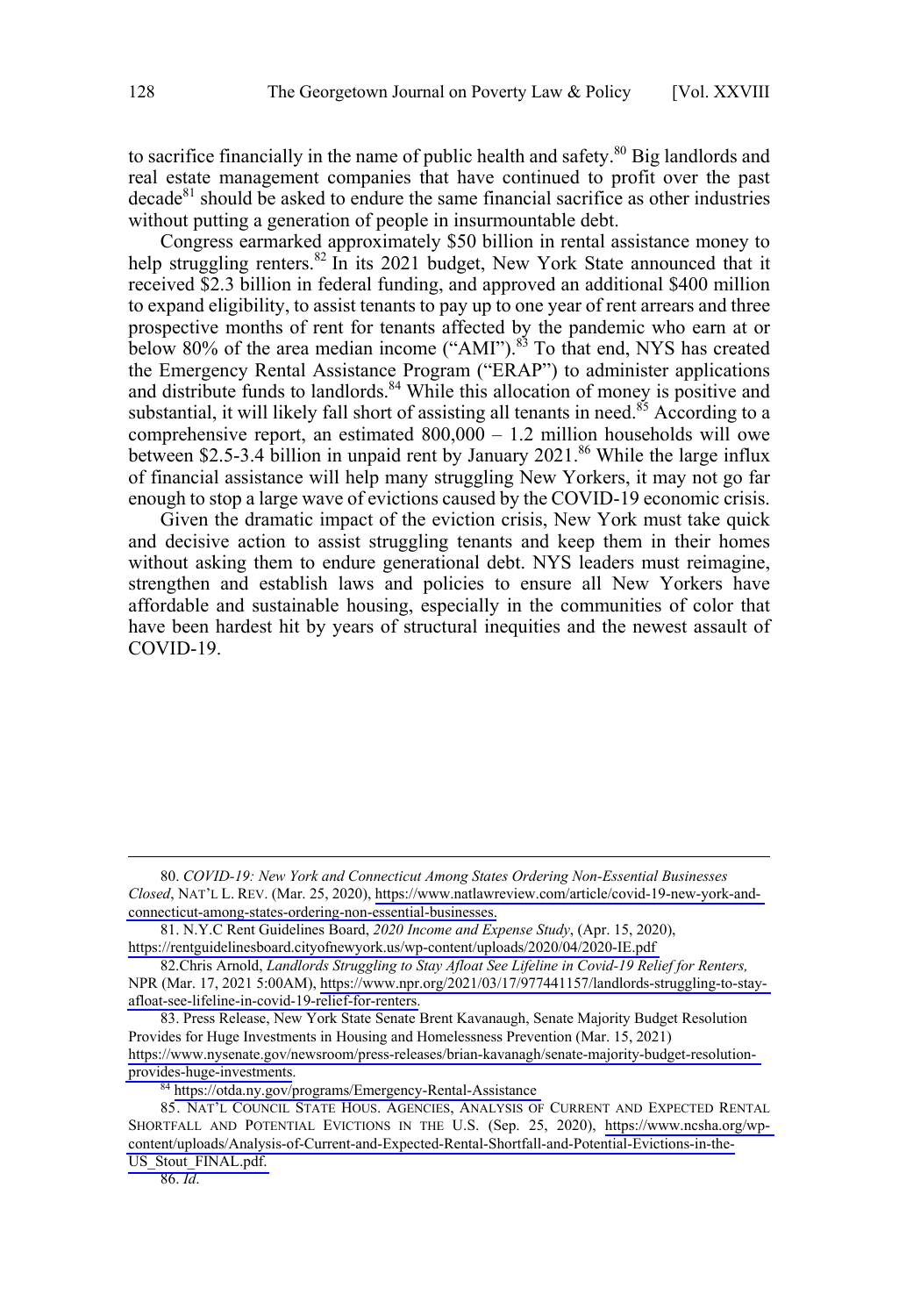### <span id="page-12-0"></span>III. AN ARMY OF HOUSING RIGHTS ATTORNEYS: THE RIGHT TO COUNSEL

The Right to Counsel law represents a dramatic shift in tenants' rights that can upend the status quo and infuse fundamental fairness through the halls of Housing Court. In the Spring of 2017, New York City became the first jurisdiction in the country to provide a Right to Counsel for tenants in eviction proceedings.<sup>87</sup> The shift to guaranteeing attorneys to tenants in Housing Court significantly levels the playing field and expands tenant power.<sup>88</sup>

The idea that equal justice for low-income tenants in civil cases required the assistance of counsel emerged soon after the Supreme Court extended the right to counsel for defendants in criminal proceedings in *Gideon v. Wainwright*. <sup>89</sup> Following that case, many hoped that the Court would also recognize that due process and fundamental fairness in civil cases were compromised in a system where one party appeared with counsel and the other appeared *pro se,* and apply the right to counsel where basic liberties were at stake.<sup>9</sup>

In the years following the *Gideon* decision, however, it became clear that the path to a civil right to counsel would not arrive via the Supreme Court; rather, it would be up to states and municipalities to create structures and processes for appointing counsel in civil cases.<sup> $91$ </sup> In New York, the victory for tenants was decades in the making and the result of a broad coalition of housing advocates, tenants, community organizers, legal services attorneys, and elected officials.<sup>92</sup> This section discusses the history of the Housing Court and examines how NYC's Right to Counsel legislation led to the hiring of a new army of housing lawyers.

 $\overline{a}$ 

#### 88.*Id.*

*Mayor de Blasio Signs Legislation to Provide Low-Income New Yorkers with Access to Counsel* 87. *for Wrongful Evictions*, OFF. WEBSITE OF CITY OF N.Y. (Aug. 11, 2017), [https://www1.nyc.gov/office-of](https://www1.nyc.gov/office-of-the-mayor/news/547-17/mayor-de-blasio-signs-legislation-provide-low-income-new-yorkers-access-counsel-for#/0)[the-mayor/news/547-17/mayor-de-blasio-signs-legislation-provide-low-income-new-yorkers-access](https://www1.nyc.gov/office-of-the-mayor/news/547-17/mayor-de-blasio-signs-legislation-provide-low-income-new-yorkers-access-counsel-for#/0)[counsel-for#/0.](https://www1.nyc.gov/office-of-the-mayor/news/547-17/mayor-de-blasio-signs-legislation-provide-low-income-new-yorkers-access-counsel-for#/0) The legislation uses the term "universal access" to counsel. The terms "universal access law" and "right to counsel law" are used interchangeably in the literature and will be used interchangeably here.

<sup>89.</sup> *See* Gideon v. Wainwright, 372 U.S. 335, 344 (1963) (holding that the Sixth Amendment right to counsel in federal court applies to state court criminal proceedings, and that the appointment of counsel is fundamental to a fair trial); *see also* Laura Abel, *A Right to Counsel in Civil Cases: Lessons from Gideon v. Wainwright*, 40 CLEARINGHOUSE REV.J. OF POVERTY L. AND POL'Y 271, 271 (2006); John Pollock, *It's All About Justice: Gideon and the Right to Counsel in Civil Cases*, 39 ABA HUMAN RIGHTS 5, 5 (2013), *See generally*, Kathryn A. Sabbeth, *Housing Defense as the New Gideon*, 41 HARV. J. L. & GENDER 55 (2018); John Pollock & Mary Deutsch Scneider, *A Retrospective on the National Coalition for a Civil Right to Counsel*, 47 CLEARINGHOUSE REVIEW, J. OF POVERTY L. AND POL'Y 35, 37 (2013).

<sup>90.</sup> Sabbeth, *supra* note 91; Rachel Kleinman, Comment, *Housing Gideon: The Right to Counsel in Eviction Cases*, 31 Fᴏʀᴅʜᴀᴍ Uʀʙ. L. J. 1507 (2004); Pamela Cardullo Ortiz, *How a Civil Right to Counsel Can Help Dismantle Concentrated Poverty in America's Inner Cities*, 25 Sᴛᴀɴ. L. & Pᴏʟ'ʏ Rᴇᴠ. 163 (2014).

<sup>91.</sup> John Pollock, It's All About Justice: Gideon and the Right to Counsel in Civil Cases, 39 ABA HUMAN RIGHTS 5, 5 (2013); Sabbeth, *supra* note 91.

<sup>92.</sup> Legal scholars have been writing about the need for a right to counsel in housing court for over thirty years. *See* Andrew Scherer, *Gideon's Shelter: The Need to Recognize a Right to Counsel for Indigent Defendants in Eviction Proceedings*, 23 HARVARD C.R.-C.L. L. REV. 557 (1988). The right to counsel in housing court would not have happened if not for the work of tenant organizers and tenant organizations working in the context of the tenant's rights movement in New York City. *See generally*  RIGHT TO COUNSEL NYC COALITION, NYC TENANT MOVEMENT HISTORY (2018), [https://www.righttocounselnyc.org/nyc\\_tenant\\_movement\\_history.](https://www.righttocounselnyc.org/nyc_tenant_movement_history)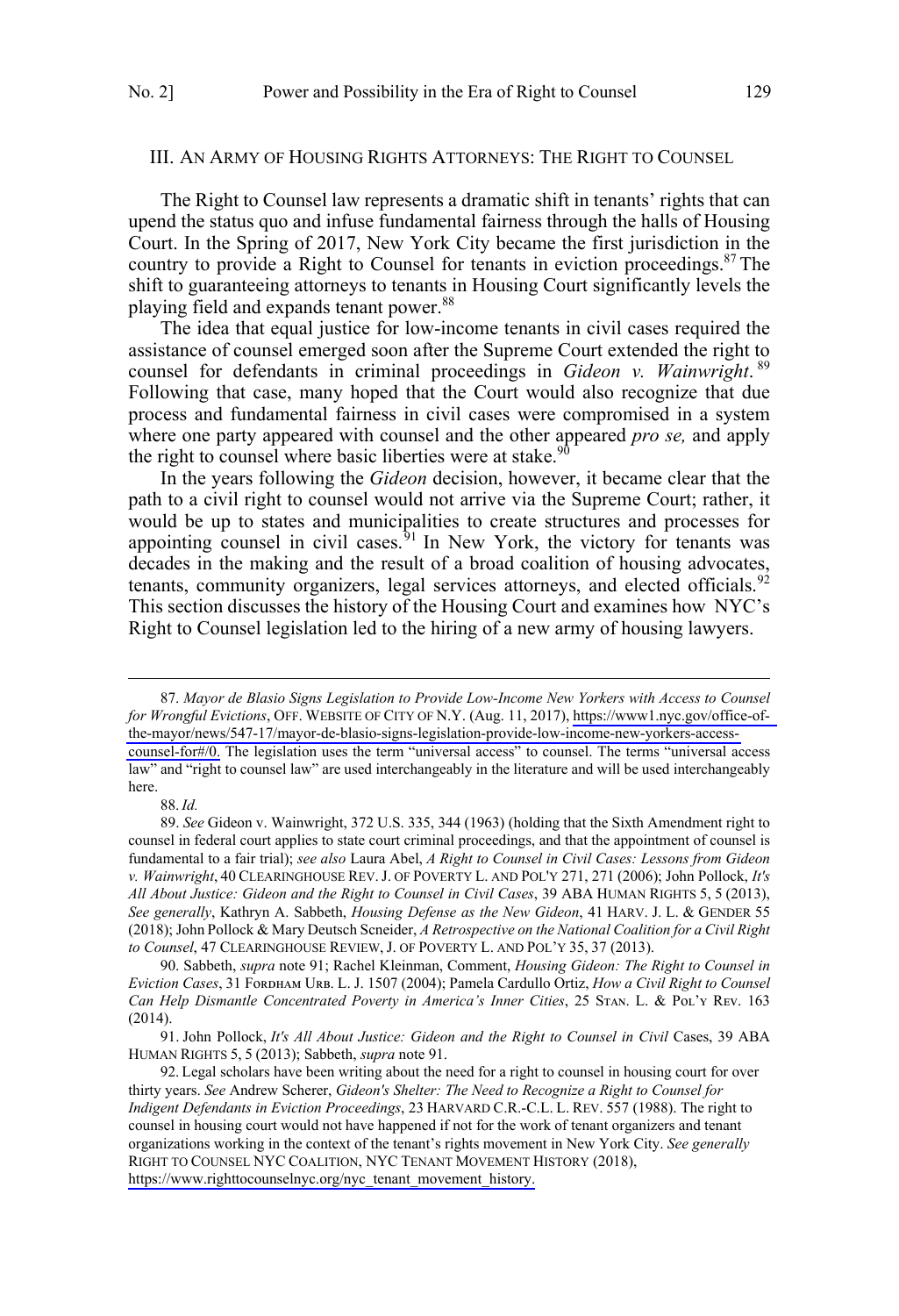### *A. Brief History of NYC's Housing Court*

<span id="page-13-0"></span>Before 1972, tenants, attorneys and civil court judges were powerless to enforce housing standards to ensure safe, secure and humane housing in New York courts.<sup>93</sup> While violations of the housing maintenance code were within the purview of the state's criminal court, the NYS Legislature decried the "ineffectiveness of criminal sanctions against owners as a means of securing compliance."<sup>94</sup> The miniscule fines imposed by overburdened and uninterested criminal court judges became the "cost of doing business" for New York City's landlords.<sup>95</sup> A tenant averaging four repair violations in their home would have to brave the maze of criminal court proceedings where a judge would order an average fine of \$3.00 per violation.<sup>96</sup> Thus,  $$12.00$  became the average fine for a landlord unwilling to upkeep an apartment.<sup>97</sup> This process made it easier and cheaper for landlords to ignore repair violations than to provide a safe and sanitary apartment. At the same time, landlords had substantial power to use the civil courts to evict tenants for withholding or failing to pay their rent or for an alleged breach of the landlord/tenant relationship. <sup>98</sup> The small fines and the unequal power dynamic between tenants and landlords systemically benefited landlords to the detriment of tenants.

Heeding the call by the tenant movement for safe and secure housing and to address this judicial fragmentation, the Legislature created the Housing Court in 1972.<sup>99</sup> That year, the NYS Legislature amended Section 110 of the New York City Civil Court Act ("CCA")<sup>100</sup> to create a Housing Part (referred to in this Article as the "Housing Court") for the "establishment and maintenance of housing standards."<sup>101</sup> The legislation expanded the power and jurisdiction of the civil courts to maintain and preserve a deteriorating housing stock.<sup>102</sup> In passing the Act, the NYS Legislature also intended to help balance the rights and needs of tenants with those of landlords who long held a monopoly of power in the courts.<sup>103</sup>

The new Housing Court was granted "broad powers in landlord-tenant proceedings" and the ability to enforce housing standards to ensure tenants lived in safe and secure homes.<sup>104</sup> In crafting the legislation, lawmakers authorized the Housing Court to enforce local and state laws to establish and maintain housing

 $\overline{a}$ 

98.. Cohen, *supra* note 95*.*

[https://www.righttocounselnyc.org/nyc\\_tenant\\_movement\\_history](https://www.righttocounselnyc.org/nyc_tenant_movement_history) (last visited Mar. 14, 2021).

100. Zucker, *supra* note 96, at 488.

102. Cohen, *supra* note 95, at 27.

103. *Id*. at 34.

 <sup>93.</sup> Leonard N. Cohen, *The New York City Housing Court –An Evaluation*, 17 URB. L. ANN. 27, <sup>28</sup> (1979).

<sup>94.</sup> Leo Zucker, *The New York City Civil Housing Court: Consolidation of Old and New Remedies*, 47 ST. JOHN'S L. REV. 483 (1973) (internal quotation marks omitted).

<sup>95.</sup> *Id.* at 485 (internal quotation marks omitted); Cohen, *supra* note 95.

<sup>96.</sup> Zucker, *supra* note 96, at 489.

<sup>97.</sup> *Id*. at 489 (internal quotation marks omitted).

<sup>99.</sup> Tenant Movement History, RIGHT TO COUNSEL NYC,

<sup>101.</sup> City Civ. Ct. Act § 110(a) (2019) ("A part of the court shall be devoted to actions and proceedings involving the enforcement of state and local laws for the establishment and maintenance of housing standard, including but not limited to, the multiple dwelling law and the housing maintenance code, building code and health code of the administrative code of the city of New York…").

<sup>104.</sup> Prometheus Realty Corp. v. City of N.Y., 911 N.Y.S.2d 299, 300–301 (App. Div. 2010).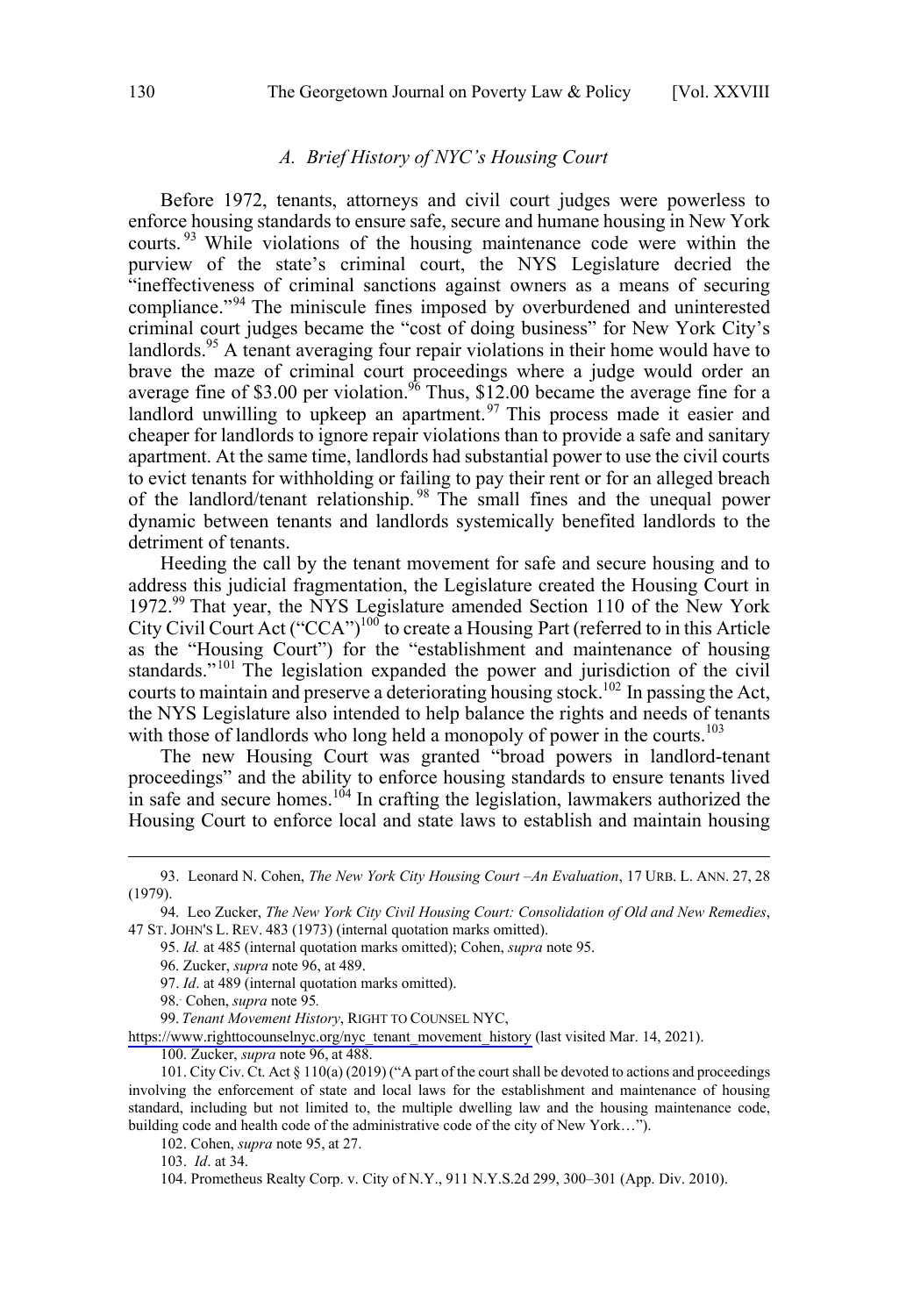standards. Lawmakers chose expansive language—"*including, but not limited to*" —in granting the Court broad authority to enforce the multiple dwelling and other laws to protect the rights, health and safety of tenants.<sup>105</sup> The law further imbued the Housing Court with expansive power to "recommend or employ any remedy, program, procedure or sanction authorized by law for the enforcement of housing standards, if it believes they will be more effective to accomplish compliance or to protect and promote the public interest."<sup>106</sup> Courts have upheld the expansive power of the Housing Court's jurisdiction.<sup>107</sup> In 2006, the legislature further expanded the Housing Court's authority, broadening the court's equity powers in summary proceedings and its injunctive power to ensure compliance with state and local housing codes to promote the public interest.<sup>108</sup> As part of the Court's equity powers, it can issue orders to enforce housing standards and impose civil penalties for violations of the multiple dwelling law, the housing maintenance code and other laws.<sup>109</sup>

Despite the ambitious goals that drove the creation of the Housing Court, within a few short years critics noted how it fell far short of achieving these goals.<sup>110</sup> Calls to reform the Housing Court began not long after it was created,<sup>111</sup> and advocates recognized that the court was failing tenants and enriching landlords at the tenants' expense.<sup>112</sup> Seven years after the Court's creation, a study showed that in Manhattan only fifty-five tenant-initiated actions seeking repairs were commenced in the Court.<sup> $113$ </sup> One commenter noted that rather than acting to preserve and improve the housing stock in the city, Housing Court "function[ed] merely to expedite rent collection" and operated as "a rent collection agency."<sup>114</sup> Moreover, in a forum where there is usually a huge wealth imbalance between the parties, it quickly became the norm for most landlords to be represented by counsel, and most tenants to appear *pro se*. Unsurprisingly, the absence of legal representation for tenants was a major contributor to the fundamental lack of due process at every stage of the proceedings.<sup>115</sup> Every aspect of the Court's evolution

 $\overline{a}$ 

108. Unif. City Ct. Act § 203; Tardibone v. Hopkins, 842 N.Y.S.2d 864, 865 (City Ct. 2007).

 <sup>105.</sup> *Id.* (citing Missionary Sisters of Sacred Heart v. Meer*,* 517 N.Y.S.2d 504, 507 (App. Div.1987); CCA  $§$  110(a)).

<sup>106.</sup> D'Agostino v. Forty-Three E. Equities Corp., 842 N.Y.S.2d 122, 123 (App. Div. 2007) (quoting CCA § 110) (internal quotations omitted).

<sup>107.</sup> CCA Section 110; Prometheus Realty Corp., 911 N.Y.S.2d at 301 (upholding the constitutionality of laws to stop tenant harassment and the Housing Court's power to enforce them); Espino v. N.Y.C Hous. Auth. Patterson Houses*,* 78 N.Y.S.3d 872, 874–875 (Civ. Ct. 2018) (ordering the New York City Housing Authority to install a wheelchair ramp on its property to ensure the comfort and security of a disabled tenant to enforce City building codes).

<sup>109.</sup> City Civ. Ct. Act §§ 110(a), 110(a)(1); Espino*,* 78 N.Y.S.3d at 874; Schanzer v. Vendome, 801 N.Y.S.2d 242, \*2 (Civ. Ct. 2005).

<sup>110.</sup> *See generally* Emily Jane Goodman, *Housing Court: The New York Tenant Experience*, 17 URB. L. ANN. 57, 57 (1979).

<sup>111.</sup> Zucker, *supra* note 96, at 484-85; *See* Goodman, *supra* note 112.

<sup>112.</sup> Goodman, *supra* note 112*.* 

<sup>113.</sup> *Id.* at 59, n. 5 (citing MONITORING REPORT ON THE PERFORMANCE ANALYSIS OF THE NEW YORK CITY HOUSING COURT (1979)).

<sup>114.</sup> *Id.*at 59.

<sup>115.</sup> *Id.* at 60.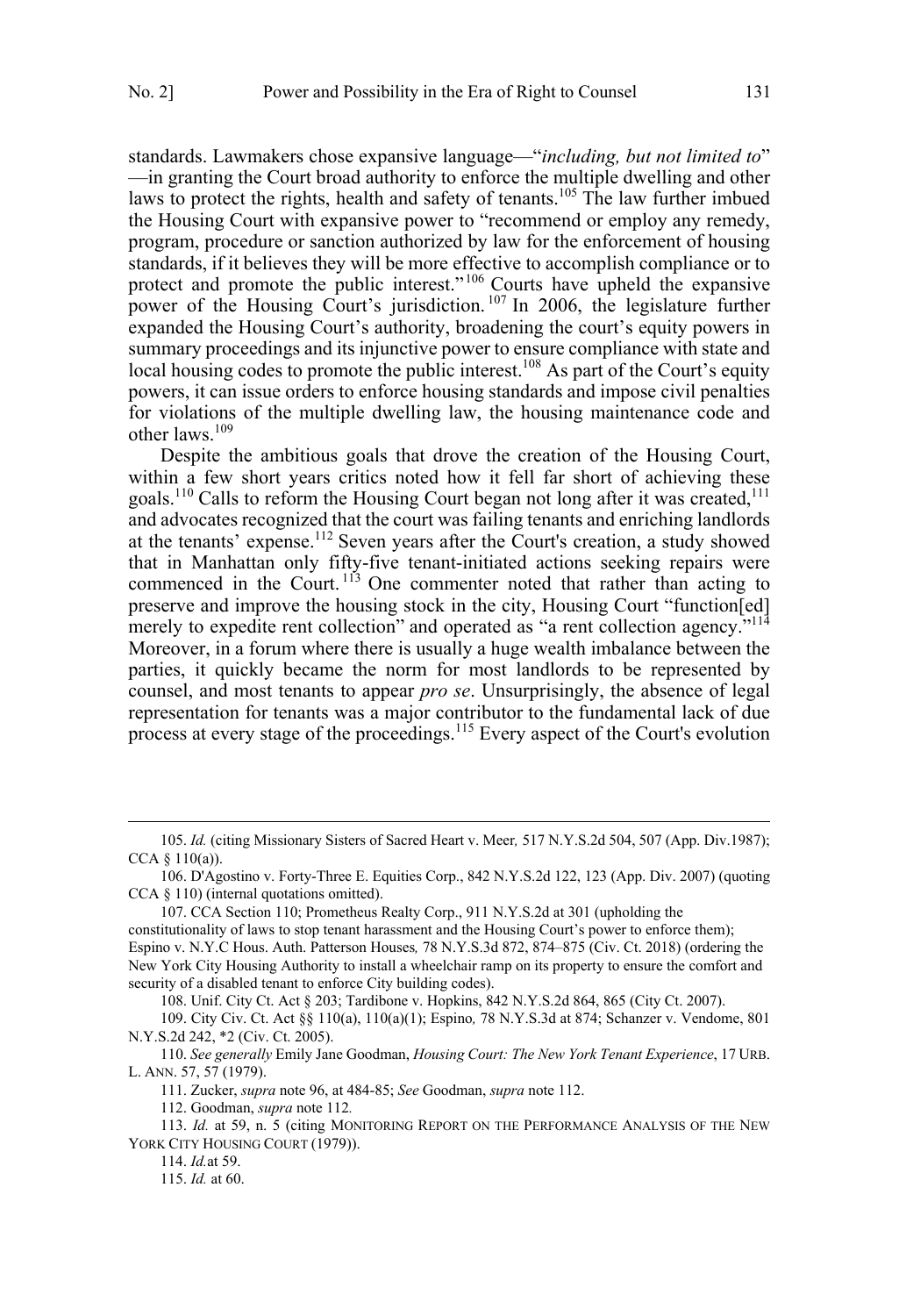<span id="page-15-0"></span>in the years since its inception took place on this fundamentally uneven playing field, and the Court struggled to provide justice for tenants.<sup>116</sup>

### *B. The Right to Counsel*

The Housing Court's inequities cried out for redress. In 2012, Community Action for Safe Apartments (CASA) launched a campaign to reform the Bronx Housing Court, and later formed the Right to Counsel NYC Coalition in 2014, with the explicit mission of securing representation for tenants in Housing Court.<sup>117</sup> The Right to Counsel legislation was introduced in March of 2014, and after three years of tenant-led actions and pressure from various stakeholders, the law passed in the spring of 2017.<sup>118</sup> The law provides "full legal representation" free to incomeeligible <sup>119</sup> New Yorkers in Housing Court.<sup>120</sup> It also provides "brief legal assistance" to otherwise eligible tenants who do not meet the income requirements <sup>121</sup> and to tenants in termination proceedings in NYC public housing.<sup>122</sup> The law has a five-year implementation timeline to allow for a staged roll-out by zip code. As of March 2021, the Right to Counsel program formally covered twenty-five NYC zip codes.<sup>123</sup> In May 2021, the NYC Council passed two bills to strengthen and expand the Right to Counsel by accelerating the rollout by more than a year, making it take full effect by June  $1, 2021^{124}$  and obligating NYC's civil justice coordinator to work with community groups and organizers to educate tenants about their rights in housing court.<sup>125</sup>.

 $\overline{a}$ 

NYC Housing Court at 40 HOUCOURT 3.11.13.pdf.

119. Income eligibility is defined as having an annual gross household income not to exceed 200 percent of the federal poverty guidelines. N.Y.C. ADMIN. CODE § 26-1301 (2017).

120. N.Y.C. ADMIN. CODE § 26-1302(a)(2) (2017).

[https://legistar.council.nyc.gov/LegislationDetail.aspx?ID=4624861&GUID=FEF6E3D8-8BFA-4281-](https://legistar.council.nyc.gov/LegislationDetail.aspx?ID=4624861&GUID=FEF6E3D8-8BFA-4281-AABF-F36EF7A2BC40&Options=ID%7CText%7C&Search=2050) [AABF-F36EF7A2BC40&Options=ID%7CText%7C&Search=2050](https://legistar.council.nyc.gov/LegislationDetail.aspx?ID=4624861&GUID=FEF6E3D8-8BFA-4281-AABF-F36EF7A2BC40&Options=ID%7CText%7C&Search=2050) (last visited May 26, 2021).

N.Y. Local Law 53 of 2021 (Int. No. 1529-2019-A); *See* N.Y. City Council, *Legislation Detail*  125. *(Int. No. 1519-2019-A)*, N.Y. LEG. RES. CTR.,

[https://legistar.council.nyc.gov/LegislationDetail.aspx?ID=3923900&GUID=93564381-0704-43F3-](https://legistar.council.nyc.gov/LegislationDetail.aspx?ID=3923900&GUID=93564381-0704-43F3-9599-244BA2545155&Options=ID%7CText%7C&Search=) [9599-244BA2545155&Options=ID%7CText%7C&Search=](https://legistar.council.nyc.gov/LegislationDetail.aspx?ID=3923900&GUID=93564381-0704-43F3-9599-244BA2545155&Options=ID%7CText%7C&Search=) (last visited May 26, 2021).

<sup>116.</sup> OFF. CIV. JUST., N.Y.C. HUM. RES. ADMIN. & OFF. EVALUATION & RSCH, N.Y.C. DEP'T OF SOC. SERV., NYC OFFICE OF CIVIL JUSTICE 2016 ANNUAL REPORT (2016),

[https://www1.nyc.gov/assets/hra/downloads/pdf/services/civiljustice/OCJ\\_Annual\\_Report\\_2016.pdf;](https://www1.nyc.gov/assets/hra/downloads/pdf/services/civiljustice/OCJ_Annual_Report_2016.pdf) NEW YORK CITY'S HOUSING COURT AT 40: CONTROVERSIES, CHALLENGES, AND PROSPECTS FOR THE FUTURE (2013), [https://s3.amazonaws.com/documents.nycbar.org/files/2007336-](https://s3.amazonaws.com/documents.nycbar.org/files/2007336-NYC_Housing_Court_at_40_HOUCOURT_3.11.13.pdf)

*Campaign for Justice in Housing Court*, CMTY. ACTION FOR SAFE APARTMENTS, 117 . [https://nsacasa.wordpress.com/campaign-to-reform-housing-court-2 \(](https://nsacasa.wordpress.com/campaign-to-reform-housing-court-2)last visited February 24, 2021).

<sup>118.</sup> Brian Bieretz, A Right to Counsel in Eviction: Lessons from New York City, URB. INST., (Dec. 31, 2019), [https://housingmatters.urban.org/articles/right-counsel-eviction-lessons-new-york](https://housingmatters.urban.org/articles/right-counsel-eviction-lessons-new-york-city#:~:text=In%202017%2C%20New%20York%20City,other%20cities%20considering%20similar%20legislation.)[city#:~:text=In%202017%2C%20New%20York%20City,other%20cities%20considering%20similar%20](https://housingmatters.urban.org/articles/right-counsel-eviction-lessons-new-york-city#:~:text=In%202017%2C%20New%20York%20City,other%20cities%20considering%20similar%20legislation.) [legislation.](https://housingmatters.urban.org/articles/right-counsel-eviction-lessons-new-york-city#:~:text=In%202017%2C%20New%20York%20City,other%20cities%20considering%20similar%20legislation.)

<sup>121.</sup> *Id.* § 26-1302(a)(1).

<sup>122.</sup> *Id.* § 26-1302(b).

*See* Oksana Mironova, *Right to Counsel and Stronger Rent Laws Helped Reduce Evictions in*  123. 2019, CMTY. SERV. Soc'Y (Feb. 24, 2020), [https://www.cssny.org/news/entry/right-to-counsel-and](https://www.cssny.org/news/entry/right-to-counsel-and-stronger-rent-laws-helped-reduce-evictions-in-2019)[stronger-rent-laws-helped-reduce-evictions-in-2019](https://www.cssny.org/news/entry/right-to-counsel-and-stronger-rent-laws-helped-reduce-evictions-in-2019) ("RTC is being rolled out on a zip code by zip code basis, with full implementation expected by 2022. Since January 2020, the law covers 25 zip codes.").

N.Y. Local Law 54 of 2021 (Int. No. 2050-2020-A); *See* N.Y. City Council, *Legislation Detail*  124. *(Int 2050-2020)*, N.Y. LEG. RES. CTR.,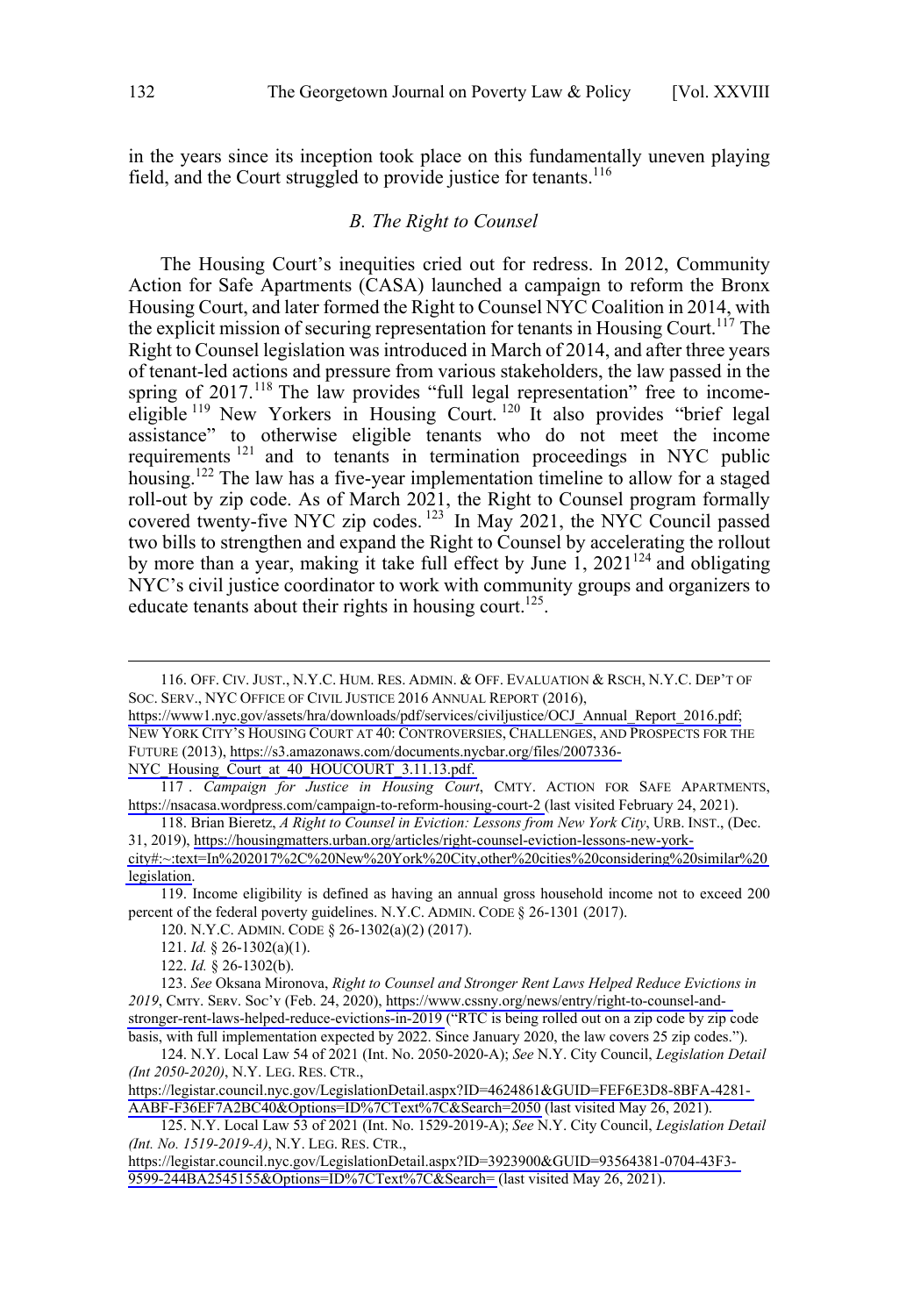The effect of infusing the Housing Court system with tenant attorneys has been abundantly clear: within the law's first year of implementation, 87,000 New Yorkers received free legal services and 21,955 tenants "were able to stay in their homes."<sup>126</sup> Evictions in Right to Counsel zip codes have declined by 29% since 2017, with a decline of  $15\%$  in 2019 alone.<sup>127</sup> Additionally, in 2019, eviction filings have dropped by 20% since 2018 and by 30% since  $2017$ .<sup>128</sup> "[T]he default rate for evictions . . . has dropped by roughly  $35\%$  from 2016 to 2019.<sup> $n^{129}$ </sup>

After the passage of the Right to Counsel legislation, it became clear that law schools needed to respond to the demand for new housing lawyers by creating new pathways into the profession.<sup>130</sup> In fall 2017, New York Law School ("NYLS") established the Housing Rights Clinic.<sup>131</sup> The clinic operates in conjunction with Manhattan Legal Services as a "hybrid" clinic. <sup>132</sup> Other New York area law schools have either revived dormant clinics or created new courses to support the training necessary to prepare law graduates for the field.<sup>133</sup> Filling out the ranks of tenant attorneys is a significant step toward greater justice for tenants.

An equally pressing concern with the implementation of the Right to Counsel is the precious few supervisors available to provide adequate, quality supervision for this new army of tenant attorneys. With the addition of hundreds of new housing attorneys, it was clear that a more substantial and wide-reaching supervisor training program was necessary. Thus, the Housing Justice Leadership Institute (HJLI) was born in 2019.<sup>134</sup> Housed at NYLS, HJLI is a ten-day supervisor training program that seeks to ensure high-quality supervision in the

 $\overline{a}$ 

130. The New York State Unified Court System's Permanent Commission on Access to Justice has stressed the need for additional law school commitment to preparing law students for this work. *See* PERMANENT COMMISSION ON ACCESS TO JUSTICE, REPORT TO THE CHIEF JUDGE OF THE STATE OF NEW YORK 32-33 (2017), [http://ww2.nycourts.gov/sites/default/files/document/files/2018-03/2017-ATJ-](http://ww2.nycourts.gov/sites/default/files/document/files/2018-03/2017-ATJ-Commission-Report.pdf)[Commission-Report.pdf.](http://ww2.nycourts.gov/sites/default/files/document/files/2018-03/2017-ATJ-Commission-Report.pdf)

*Housing Rights Clinic*, N.Y. L. SCH., <https://www.nyls.edu/housing-rights-clinic/> (last visited 131. May 6, 2021).

132. *Id.* Students in the clinic work in teams of two and are supervised by an adjunct faculty member on staff with MLS, as well as under the supervision of a full-time NYLS faculty member. The students work directly with MLS clients, and participate in a weekly seminar covering a range of doctrinal and skills-related topics.

*See, e.g.*, *Housing Law Externship – The Legal Aid Society*, NYU LAW, 133.

[https://www.law.nyu.edu/academics/clinics/semester/housinglaw \(](https://www.law.nyu.edu/academics/clinics/semester/housinglaw)last visited May 6, 2021); *Community & Economic Development: Anti-Displacement Project*, CUNY L. SCH.,

[https://www.law.cuny.edu/academics/clinics/ced/\(](https://www.law.cuny.edu/academics/clinics/ced/)last visited May 6, 2021); *Clinic – Housing Rights*, BROOKLYN L. SCH., <https://www.brooklaw.edu/Courses/Clinic---Housing-Rights>(last visited May 6, 2021).

*See* David Brand, *NY Law School Launches New Housing Justice Leadership Institute*, 134. QUEENS DAILY EAGLE (Jan. 15, 2019), [https://queenseagle.com/all/2019/1/15/ny-law-school-launches](https://queenseagle.com/all/2019/1/15/ny-law-school-launches-new-housing-justice-leadership-institute)[new-housing-justice-leadership-institute;](https://queenseagle.com/all/2019/1/15/ny-law-school-launches-new-housing-justice-leadership-institute) *See also New York Law School Announces Housing Justice Leadership Institute*, N.Y. L. SCH.,

[https://images.law.com/contrib/content/uploads/documents/389/7593/cn\\_nyls\\_training2019x.pdf.;](https://images.law.com/contrib/content/uploads/documents/389/7593/cn_nyls_training2019x.pdf) *Housing Justice Leadership Institute* N.Y. L. SCH., [,https://www.nyls.edu/academics/specialty](https://www.nyls.edu/academics/specialty-areas/centers-and-institutes/impact-center-for-public-interest-law/housing-justice-leadership-institute/)[areas/centers-and-institutes/impact-center-for-public-interest-law/housing-justice-leadership-institute/.](https://www.nyls.edu/academics/specialty-areas/centers-and-institutes/impact-center-for-public-interest-law/housing-justice-leadership-institute/)

*Evictions*, NEW YORK CITY COUNCIL, <https://council.nyc.gov/data/evictions/> (last visited May 126. 6, 2021).

<sup>127.</sup> Mironova, *supra* note 125.

<sup>128.</sup> *Id.* 

<sup>129.</sup> All About the Right to Counsel for Eviction in NYC, NAT'L COAL. FOR CIV. RT. TO COUNS. (May 14, 2020), [http://civilrighttocounsel.org/major\\_developments/894](http://civilrighttocounsel.org/major_developments/894).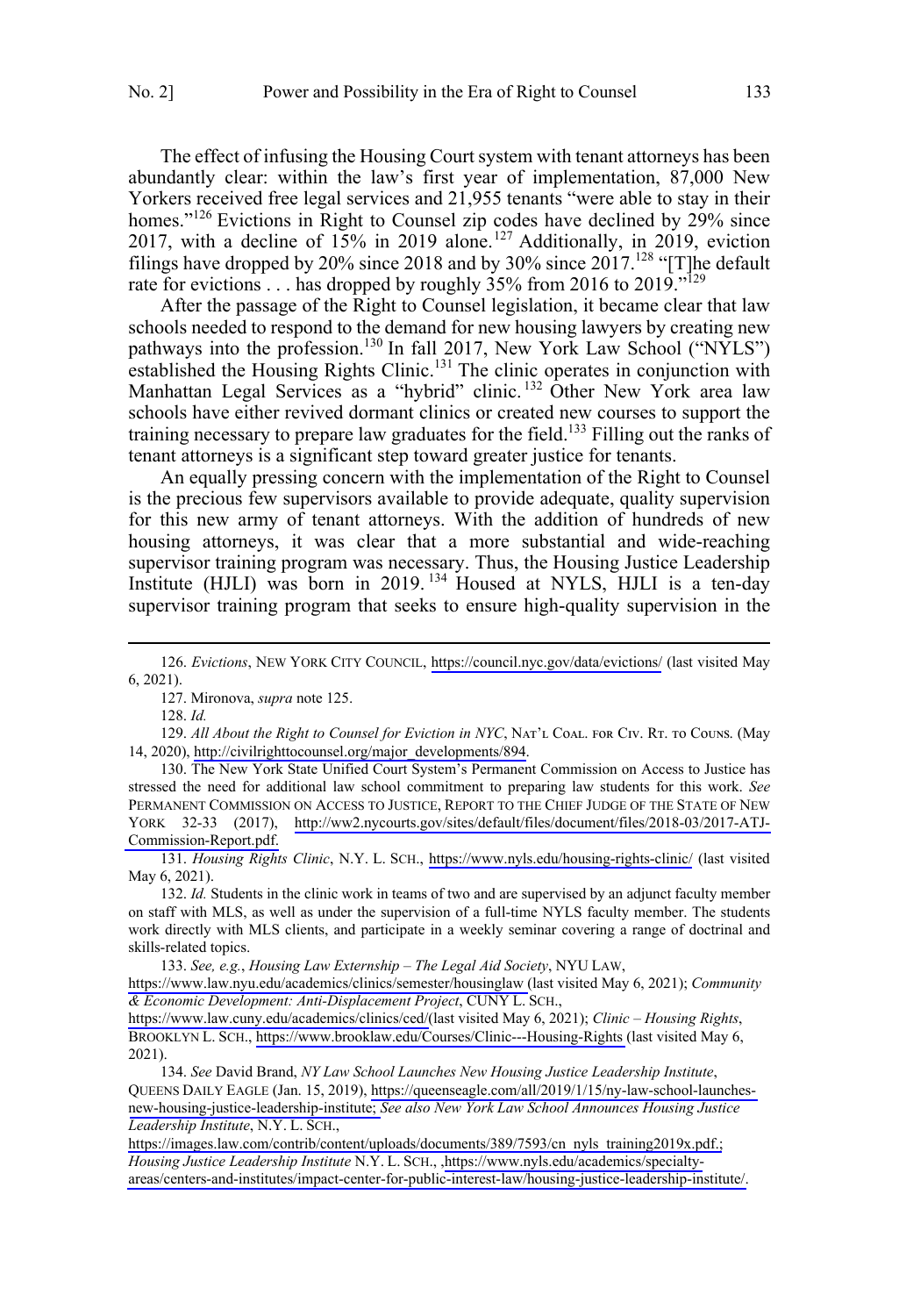<span id="page-17-0"></span>right to counsel era.<sup>135</sup> The curriculum, developed in collaboration with the Shriver Center on Poverty Law, allows cohort members to develop leadership and supervision skills, sharpen their understanding of the mission, vision and values of the Right to Counsel movement and the intersectional fight for racial justice, while building collaboration between new housing supervisors.<sup>136</sup> The Right to Counsel is a fundamental shift toward justice and the tenant attorneys at the forefront have the creative potential to expand tenants' rights for years to come.

### IV. HISTORIC CHANGES TO THE RENT LAWS: HOUSING STABILITY AND TENANT PROTECTION ACT (HSPTA)

A second major force in the transformation of New York tenant advocacy is the passage of historic changes to rent regulation and other NYS housing laws. The tenant movement scored this significant legislative victory on June 14, 2019, when the newly empowered, progressive NYS legislature passed the Housing Stability and Tenant Protection Act of 2019 ("HSTPA)," touching virtually all aspects of the regulatory scheme governing over a million apartments in New York City.<sup>137</sup> The meaning and effect of the rent law changes are unfolding with ongoing litigation; it is clear, however, that the new laws have ushered in a new era of possibility for tenants' rights. For the purposes of this Article, this section will summarize a few significant changes in the law and highlight the new opportunities available in the fight for justice for tenants.

First, HSTPA makes rent regulation permanent.<sup>138</sup> Previously, the rent regulatory rules expired every few years, creating opportunities to remove or significantly weaken tenant protections at each renewal period.<sup>139</sup> The groundbreaking legislation removes most financial incentives for landlords to evict

 $\overline{a}$ 

[https://www.rebny.com/content/rebny/en/newsroom/in-the-](https://www.rebny.com/content/rebny/en/newsroom/in-the-news/2019/Housing_Stability_Tenant_Protection_Act_2019.html/)

 <sup>135.</sup>Brand, *supra* note 135.

<sup>136.</sup> Topics covered over the course of the ten-week Housing Justice Leadership Initiative (HJLI) program include providing effective constructive feedback on lawyering skills and legal writing, nurturing talent, systems thinking and strategic intent, working and supervising across difference, handling difficult conversations, dealing with contract-driven performance goals, addressing motivation and burnout, and time management.

<sup>137.</sup> Vivian Wang, New Rent Laws Pass in N.Y.: 'The Pendulum Is Swinging' Against Landlord, N.Y. TIMES (June 14, 2019), [https://www.nytimes.com/2019/06/14/nyregion/rent-laws-ny-deal.html.](https://www.nytimes.com/2019/06/14/nyregion/rent-laws-ny-deal.html) *See*  Gerald Lebovits et al., *New York's Housing Stability and Tenant Protection Act of 2019: What Lawyers Must Know—Part I*, 91 N.Y. STATE BAR ASS'N J. 35, 36-45 (Sept./Oct. 2019) [hereinafter *Lebovits Part I*] (explaining the significant changes in the regulatory scheme under HSTPA); Gerald Lebovits et al., *New York's Housing Stability and Tenant Protection Act of 2019: What Lawyers Must Know—Part II*, 91 N.Y. STATE BAR ASS'N J. 26, 28 (Nov. 2019) [hereinafter *Lebovits Part II*] (noting the reach of the HSTPA to over one million apartments).

<sup>138.</sup> Christopher Schwartz, 6 Things to Know About the New NYC Housing Stability and Tenant *Protection Act*, CITY BAR JUSTICE CENTER (Feb. 11, 2020), [https://www.citybarjusticecenter.org/news/6](https://www.citybarjusticecenter.org/news/6-things-to-know-about-the-new-nyc-housing-stability-and-tenant-protection-act/) [things-to-know-about-the-new-nyc-housing-stability-and-tenant-protection-act/.](https://www.citybarjusticecenter.org/news/6-things-to-know-about-the-new-nyc-housing-stability-and-tenant-protection-act/)

<sup>139.</sup> See Summary of Housing Stability and Tenant Protection Act of 2019, REBNY: NEWSROOM 2019 (June 25, 2019) ("In prior years, the rent regulation law was up for examination and renewal, based on whether a housing crisis still existed, every 4-8 years."),

[news/2019/Housing\\_Stability\\_Tenant\\_Protection\\_Act\\_2019.html/](https://www.rebny.com/content/rebny/en/newsroom/in-the-news/2019/Housing_Stability_Tenant_Protection_Act_2019.html/).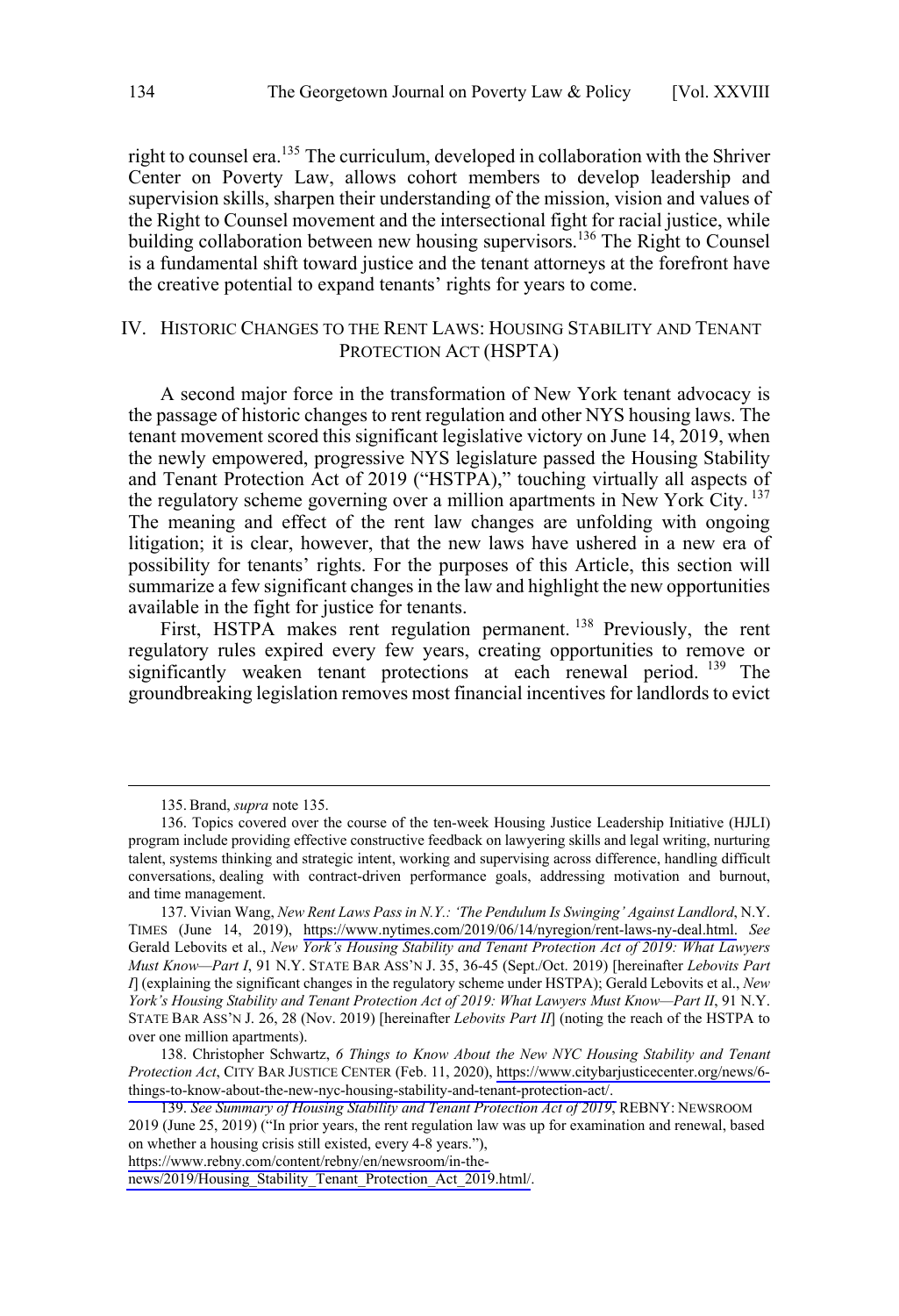rent-stabilized tenants.<sup>140</sup> The new law repeals the so-called "vacancy bonus,"<sup>141</sup> which allowed landlords to raise the rent in rent-stabilized apartments by twenty percent when a tenant vacated, a powerful incentive for landlords to evict longtime renters. <sup>142</sup> The law repeals "high-rent vacancy" provisions that authorized the deregulation of a rent-stabilized apartment once the rent reached a certain threshold amount, another incentive for landlords to push out rent-stabilized tenants.<sup>143</sup>

The new law significantly strengthens protections against sudden, large rent increases by prohibiting the scheme of "preferential rent," thus ensuring affordability for low-income tenants.<sup>144</sup> If a tenant received a "preferential rent" prior to the law, HSTPA now forbids substantially raising a tenant's "preferential rent" as the tenant remains in possession.<sup>145</sup> The new law also upends the scheme utilized by many landlords to deregulate rent-stabilized units, causing the city to shed at least  $152,000$  rent-stabilized units since  $1993$ .<sup>146</sup> The often-fraudulent scheme usually involved "Individual Apartment Improvement" increases or "IAIs."<sup>147</sup> IAIs allowed owners to renovate apartments once they became vacant with zero oversight and incentives to exaggerate costs —and increase the rent of stabilized units by often hundreds of dollars, with the goal of deregulating the unit."<sup>148</sup> The new law overhauls the mechanisms for passing on the costs of IAIs to rent-stabilized tenants, limiting the percentage that can be charged to tenants,

 $\overline{a}$ 

143. *Id. See also* HSTPA, *supra* note 143, at Part D.

144. Preferential Rent is a rent charged below the legal, registered rent, and was allegedly set based on "market" forces, but often lulled tenants into inaction and away from challenging their legal rents. Preferential rents were often removed by landlords at the end of a lease term causing large rent increases. *See id.* (HSTPA "[p]rohibits owners who offer tenants a 'preferential rent,' or rent below the legal regulated rent, from discontinuing the use of preferential rent or raising the rent to the full legal amount upon lease renewal.").

145. HSTPA, *supra* note 143, at Part E. A "preferential rent" is a rent lower than the legal rent. It is often offered to tenants in circumstances where the landlord cannot secure a tenant willing to pay the higher rent. Under the old rules, upon lease renewal, landlords could raise the rent up to the legal rent, often resulting in huge increases that essentially operated like a de facto eviction. *See* Amy Plitt, *How N.Y.'s preferential rent loophole is unfairly used against tenants*, CURBED N.Y. (Apr. 25, 2017), [https://ny.curbed.com/2017/4/25/15425058/nyc-rent-stabilization-loophole-landlords.](https://ny.curbed.com/2017/4/25/15425058/nyc-rent-stabilization-loophole-landlords)

146. Barker, *supra* note 40.

147. ASS'N. FOR NEIGHBORHOOD & HOUS. DEV., THE \$20,000 STOVE: HOW FRAUDULENT RENT INCREASES UNDERMINE NEW YORK'S AFFORDABLE HOUSING 2 (Jan. 2009),

[https://anhd.org/sites/default/files/the\\_20000\\_stove\\_how\\_fradulent\\_rent\\_increases\\_undermine\\_new\\_york](https://anhd.org/sites/default/files/the_20000_stove_how_fradulent_rent_increases_undermine_new_yorks_affordable_housing.pdf) s affordable housing.pdf.

 <sup>140.</sup> *See Lebovits Part II*, *supra* note 139, at 30 (discussing the impact of the permanent preferential rent provisions in HSTPA).

<sup>141.</sup> Harvey Epstein, Summary of the Housing Stability and Tenant Protection Act of 2019, [https://nyassembly.gov/write/upload/member\\_files/074/pdfs/20191021\\_0089365.pdf;](https://nyassembly.gov/write/upload/member_files/074/pdfs/20191021_0089365.pdf) *See also* Housing Stability and Tenant Protection Act (HSTPA) S. 6458, N.Y. State S., 2019-2020 Leg. Sess., Part B (N.Y. 2019) [hereinafter HSTPA].

<sup>142.</sup> *See Lebovits Part II*, *supra* note 139, at 28.

<sup>148.</sup> AARON CARR, ASS'N. FOR NEIGHBORHOOD AND HOUS. DEV., HOW WIDESPREAD IS ABUSE OF THE INDIVIDUAL APARTMENT IMPROVEMENT INCREASE LOOPHOLE? 6 (2019),

[https://anhd.org/report/how-widespread-abuse-individual-apartment-improvement-increase-loophole.](https://anhd.org/report/how-widespread-abuse-individual-apartment-improvement-increase-loophole)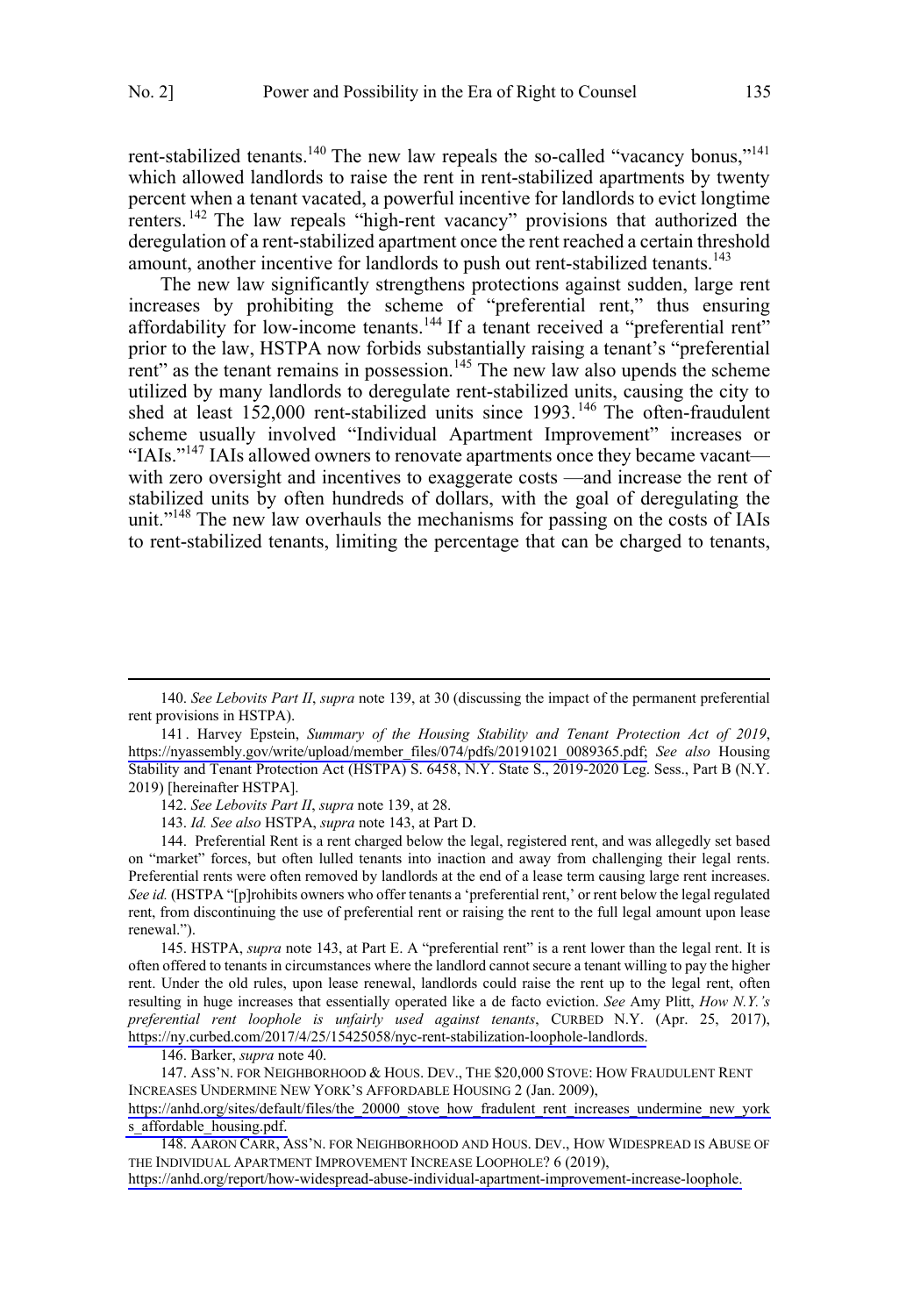capping them under \$100.<sup>149</sup> Moreover, HSTPA requires that costs be "reasonable and verifiable" and the work be completed by licensed contractors.<sup>150</sup>

For rent controlled tenancies, HSTPA eliminated the steep 7.5% yearly rent increase and fuel charge pass-alongs.<sup>151</sup> Rent increases are now based on the average of the last five years of Rent Guideline Board increases and are not automatic.<sup>152</sup> HSTPA also changed the ability of owners to raise tenants' rents through "Major Capital Improvements" or "MCIs."<sup>153</sup> The legislature set clear limits on MCIs—permitting only a 2% rent increase instead of 6%, removed retroactive lump sum charges, and made MCIs temporary to expire after 30 years.154 MCIs are not available in buildings with less than thirty-five percent rent regulated tenants or in buildings with outstanding class B and C repair violations. <sup>155</sup> HSPTA tasked the NYS Division of Housing and Community Renewal with establishing a reasonable cost schedule so expenditures can no longer be wildly inflated, and the agency must audit and inspect twenty-five percent of citywide MCI approvals.<sup>156</sup> Finally, tenants now have sixty days to challenge to MCI applications in their building.<sup>157</sup>

HSTPA was intended to empower tenants to fight rent overcharges by extending the statute of limitations for overcharge claims and availability of treble damages.<sup>158</sup> It expanded the court's ability to analyze the entire rent history and any proof of alleged IAIs to determine whether a rent overcharge occurred.<sup>159</sup> However, in April 2020, the Court of Appeals narrowed the reach of the section that governed these changes, specifically Part F, stating that the retroactive application of the law was unconstitutional.<sup>160</sup> In essence, the decision puts tenants seeking to challenge illegal deregulation and rent overcharges in the same place they were prior to the passage of HSPTA, with a four year statute of limitation, unless the tenant can show indicia of fraud. <sup>161</sup> Importantly, where the rent

 $\overline{a}$ 

161. *See id*. at 985.

<sup>149.</sup> HSTPA, *supra* note 143, at Part K. Under HSTPA, building owners are limited to three individual apartment increases (IAIs) over fifteen years and a spending cap of \$15,000. *Id.* Rent can only increase by 1/168 of the cost of work on up to 35 units and by 1/180 of the cost of work on more than thirty-five units. *Id.* Therefore, rent increases based on IAIs will not exceed \$90 for work on 35 units or less or \$84 for work on more than thirty-five units. Frank Fortino, *New York State Passes Sweeping Rent Regulation Reform*, METROPOLIS GRP. INC. (July 1, 2019), [https://metropolisny.com/2019/07/new-york](https://metropolisny.com/2019/07/new-york-state-passes-sweeping-rent-regulation-reform)[state-passes-sweeping-rent-regulation-reform.](https://metropolisny.com/2019/07/new-york-state-passes-sweeping-rent-regulation-reform)

<sup>150.</sup> Epstein, *supra* note 143.

<sup>151.</sup> HSTPA, *supra* note 143, at Part H; Epstein, *supra* note 143.

<sup>152.</sup> HSTPA, *supra* note 143, at Part H; Epstein, *supra* note 143.

<sup>153.</sup> *Id.* MCIs are a system where an owner provides a building-wide installation or improvement and passes the cost on to tenants.

<sup>154.</sup> HSTPA, *supra* note 143, at Part K.

<sup>155.</sup> *Id.*

<sup>156.</sup> *Id.*

<sup>157.</sup> *Id.*

<sup>158.</sup> *See Lebovits Part II*, *supra* note 139, at 32 ("The new law extends the statute of limitations on overcharge claims from four to six years and increase [sic] the treble-damages period from two to six years").

<sup>159.</sup> HSTPA, *supra* note 143, at Part F § 1.

<sup>160.</sup> Regina Metro. Co. v. N.Y. State Div. of Hous. and Cmty. Renewal, 154 N.E.3d 972, 1005 (N.Y. 2020).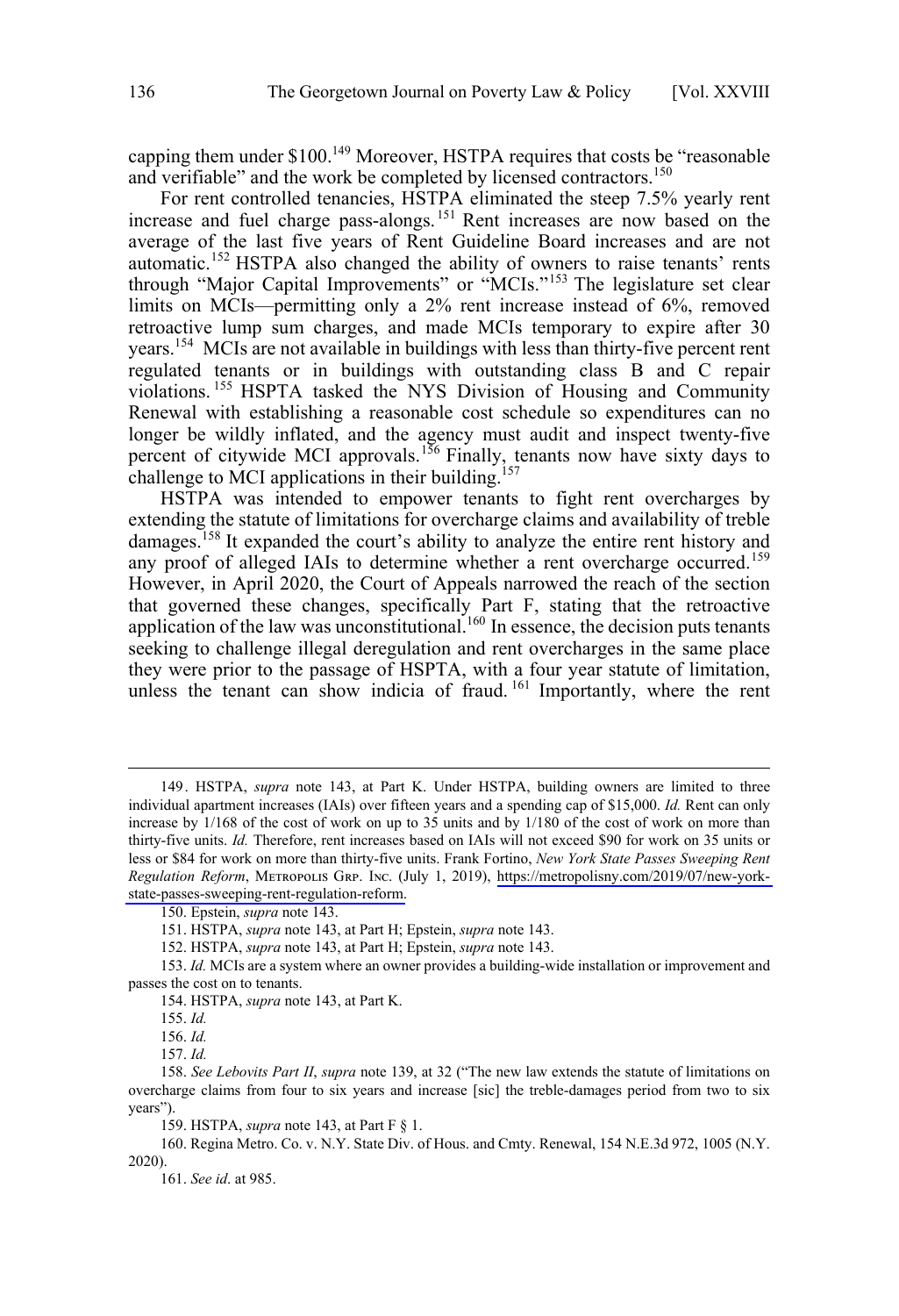stabilized status of the apartment is at issue, the courts still permit a tenant to challenge a deregulation as far back as necessary, beyond the four years.<sup>162</sup>

Many of the groundbreaking changes of HSTPA have real effects in Housing Court. One powerful way is in litigation over warranty of habitability violations, which can result in rent abatements for tenants suffering from unsafe apartment conditions.<sup>163</sup> The warranty of habitability is a statutory creation to ensure that a landlord provides a tenant with a habitable apartment.<sup>164</sup> The legislature believed this law would place a "tenant in parity legally with the landlord."<sup>165</sup> The warranty of habitability requires a landlord to provide an apartment that is "fit for human habitation" and "for the uses reasonably intended by the parties" and must ensure the tenants are not subjected to any conditions endangering or detrimental to their life, health or safety.<sup>166</sup> If a landlord fails in this obligation and breaches the warranty of habitability, the tenant is entitled to damages, more commonly known as an abatement.<sup>167</sup> The abatement is available as a percentage reduction of the rent, either as a rent credit or as a money judgment awarded in a plenary action.<sup>168</sup>

HSTPA provides new opportunities to bring abatement claims without fear of the dreaded "5-day rule."<sup>169</sup> Historically, judges could only statutorily provide five days to pay a judgment after trial.<sup>170</sup> The result was that tenants who fell behind on their rent were foreclosed from raising abatement claims out of fear of eviction due to the unreasonably short time to pay after trial. This also had implications for the NYC Human Resources Administration (HRA) because tenants who were pressured to forgo meritorious abatement claims would have to seek the entire

 $\overline{a}$ 

164. N.Y. REAL PROP. LAW § 235-b (McKinney 2021).

165. Park W. Mgmt. Corp. v. Mitchell*,* 391 N.E.2d 1288, 1293 (N.Y. 1979) (quoting remarks of Senator Barclay, 1975).

166. N.Y. REAL PROP. LAW § 235-b (McKinney 2021). Breach of warranty of habitability should be raised as a defense and counterclaim in the housing court case and can also be raised affirmatively in a plenary action. Tenants are entitled to a rent abatement for the entire time the condition existed, up to six years and is not limited to the amount of rent sought in a nonpayment petition.The contract rent comprises the basis of the rent abatement.Thus, even if a tenant's rent share is lower because of Section 8, the Senior Citizen Rent Increase Exemption ("SCRIE") or Disability Rent Increase Exemption ("DRIE"), the abatement is determined by the amount on the lease, not the lower rent actually paid by the tenant.

167. NEW YORK CITY CIVIL COURT RESOURCE CTR., NEW YORK COURTS: LANDLORD/TENANT ANSWER IN PERSON FACT SHEET #10: WARRANTY OF HABITABILITY 4 (2006), [https://nycourts.gov/courts/nyc/housing/pdfs/warrantyofhabitability.pdf.](https://nycourts.gov/courts/nyc/housing/pdfs/warrantyofhabitability.pdf)

168. *Park W. Mgmt. Corp*, 391 N.E.2d at 1295.

 <sup>162.</sup> *Id.* at 1014 (Wilson, J., dissenting) ("Tenants may still bring an action to declare that a unit was unlawfully deregulated at any time . . . .").

<sup>163.</sup> *See* Gerald Lebovits, John. S. Lansden & Damon P. Howard, *New York's Housing Stability and Tenant Protection Act of 2019: What Lawyers Must Know—Part III*, 91 N.Y. STATE BAR ASS'N J. 33, 35 (Dec. 2019) [hereinafter *Lebovits Part III*] ("Previously, the law covered only complaints of housing-code violations to enforcement agencies. HSTPA now covers habitability complaints, too.").

<sup>169.</sup> RPAPL § 747(a) required that where more than 5 days had passed since judgment, a respondent who has previously appeared in a non-payment proceeding could not receive a stay of the warrant of the warrant or of reletting unless tenant proved that the full money judgment was paid or deposited in full. *See*  Lang v. Pataki, 176 Misc.2d 676, 691 (N.Y. Sup. Ct. 1998); Jones v. Allen, 185 Misc.2d 443, 445 (N.Y. App. Term 2000).

<sup>170.</sup> *See e.g.,* Lang, 176 Misc.2d at 691; Jones, 185 Misc.2d at 445.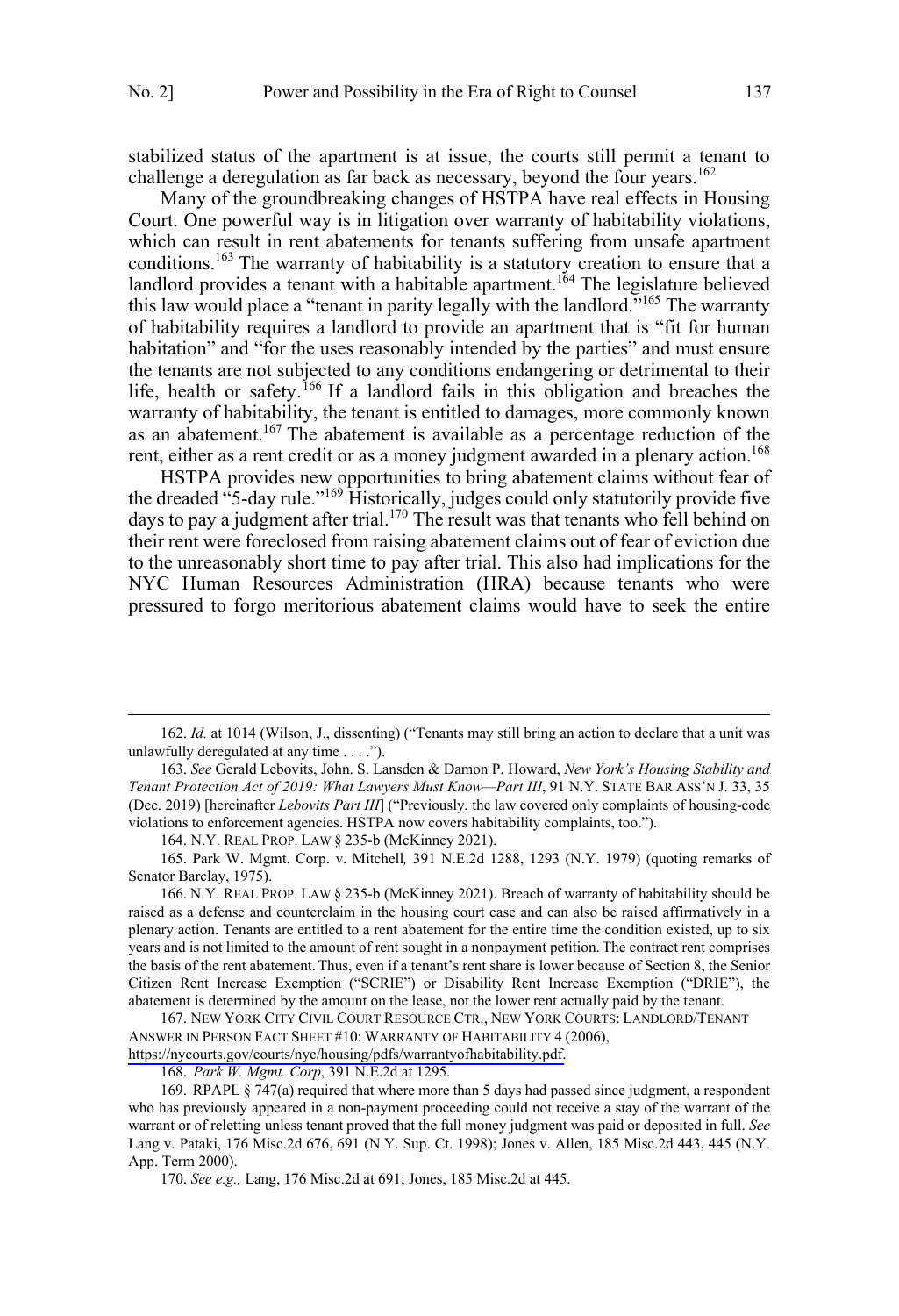amount of alleged arrears from HRA, instead of the correct amount, reduced by the violation of the warranty of habitability. $171$ 

The tenant-friendly HSTPA provides more discretion to judges to allow time after trial for a tenant to pay their rent arrears. This significant change in the law gives the court discretion to stay the issuance of a warrant for up to one year.<sup>172</sup> The legislature specifically included non-payment proceedings in this section of the law.<sup>173</sup> The new statute instructs judges to take into account tenants' ill health, exacerbation of an ongoing condition, child's enrollment in a local school, extreme hardship, or any other extenuating life circumstance affecting the ability of the tenant or their family to relocate and maintain quality of life.<sup>174</sup>

It is important to note that Real Property Actions and Proceedings Law (RPAPL) Section 753(2) states that for a stay period, the judge can order the tenant to deposit rent for the occupation of the premises, $1^{75}$  but also extend the time that the amount could be paid.<sup>176</sup> Thus, at the judge's discretion, if the court determines after trial that arrears are still owed once the rent abatement is justly provided, the court can order judgment in that amount and provide the tenant sufficient time to pay—for example, thirty or sixty days to apply for HRA assistance—while asking the tenant to deposit one month of rent for the duration of the stay. This is likely not a hurdle for a tenant since HRA generally requires proof of future ability to pay, including payment of the upcoming month of rent. HSPTA's repeal of the draconian "5-day rule" is a huge shift and should allow tenant attorneys more freedom and confidence to litigate horrific conditions that their clients had to endure. Finally, the court also has the power to render a final judgment, stating the earliest date for execution of the marshal's notice.<sup>177</sup> This is another opportunity

 $\overline{a}$ 

173. The HSTPA amendment to N.Y. Real Prop. Acts. Law  $\S$  753(1) eliminated the phrase limiting relief "upon the ground that the occupant is holding over and continuing in possession of the premises after the expiration of his term and without the permission of the landlord," allowing for stay in a nonpayment proceeding. John Zhuo Wang & Massimo F. D'Angelo, *NYC Nonpayment Proceedings Post-HSTPA: From 'Good Cause' to 'Extreme Hardship*, N.Y.L.J. (Mar. 4, 2020, 11:45 AM), [https://www.law.com/newyorklawjournal/2020/03/04/nyc-nonpayment-proceedings-post-hstpa-from](https://www.law.com/newyorklawjournal/2020/03/04/nyc-nonpayment-proceedings-post-hstpa-from-good-cause-to-extreme-hardship/)[good-cause-to-extreme-hardship/.](https://www.law.com/newyorklawjournal/2020/03/04/nyc-nonpayment-proceedings-post-hstpa-from-good-cause-to-extreme-hardship/) 

174. N.Y. REAL PROP. ACTS. LAW § 753(1) (McKinney 2021) ("...the court shall consider serious ill health, significant exacerbation of an ongoing condition, a child's enrollment in a local school, and any other extenuating life circumstances affecting the ability of the application or the applicant's family to relocate and maintain quality of life.").

175. *Id.* at§ 753(2) (McKinney 2021) ("Such stay shall be granted and continue effective only upon the condition that the person against whom the judgment is entered shall make a deposit in court of the entire amount . . . for the occupation of the premises for the period of the stay . . . .).

Ben Max, *City Increasingly Paying Back Rent to Keep Tenants from Homelessness*, GOTHAM 171. GAZETTE (Nov. 16, 2017), [https://www.gothamgazette.com/city/7326-city-increasingly-paying-back-rent](https://www.gothamgazette.com/city/7326-city-increasingly-paying-back-rent-to-keep-tenants-from-homelessness)[to-keep-tenants-from-homelessness.](https://www.gothamgazette.com/city/7326-city-increasingly-paying-back-rent-to-keep-tenants-from-homelessness)

<sup>172.</sup> N.Y. REAL PROP. ACTS. LAW § 753(1) (McKinney 2021); *Lebovits Part III*, *supra* note 165 ("[HSTPA] doubled the length of the discretionary stay to one year and made it available for nonpayment proceedings across New York State").

<sup>176.</sup> *Id.* ("The amount of such deposit shall be determined by the court upon the application for the stay… and the amount thereof shall be paid into court, in such manner and in such installments, if any, as the court may direct.")

<sup>177.</sup> *Id.* at § 749(1) ("Upon rendering a final judgment for petitioner, the court shall issue a warrant directed to the sheriff of the county . . . stating the earliest date upon which execution may occur pursuant to the order of the court . . . .").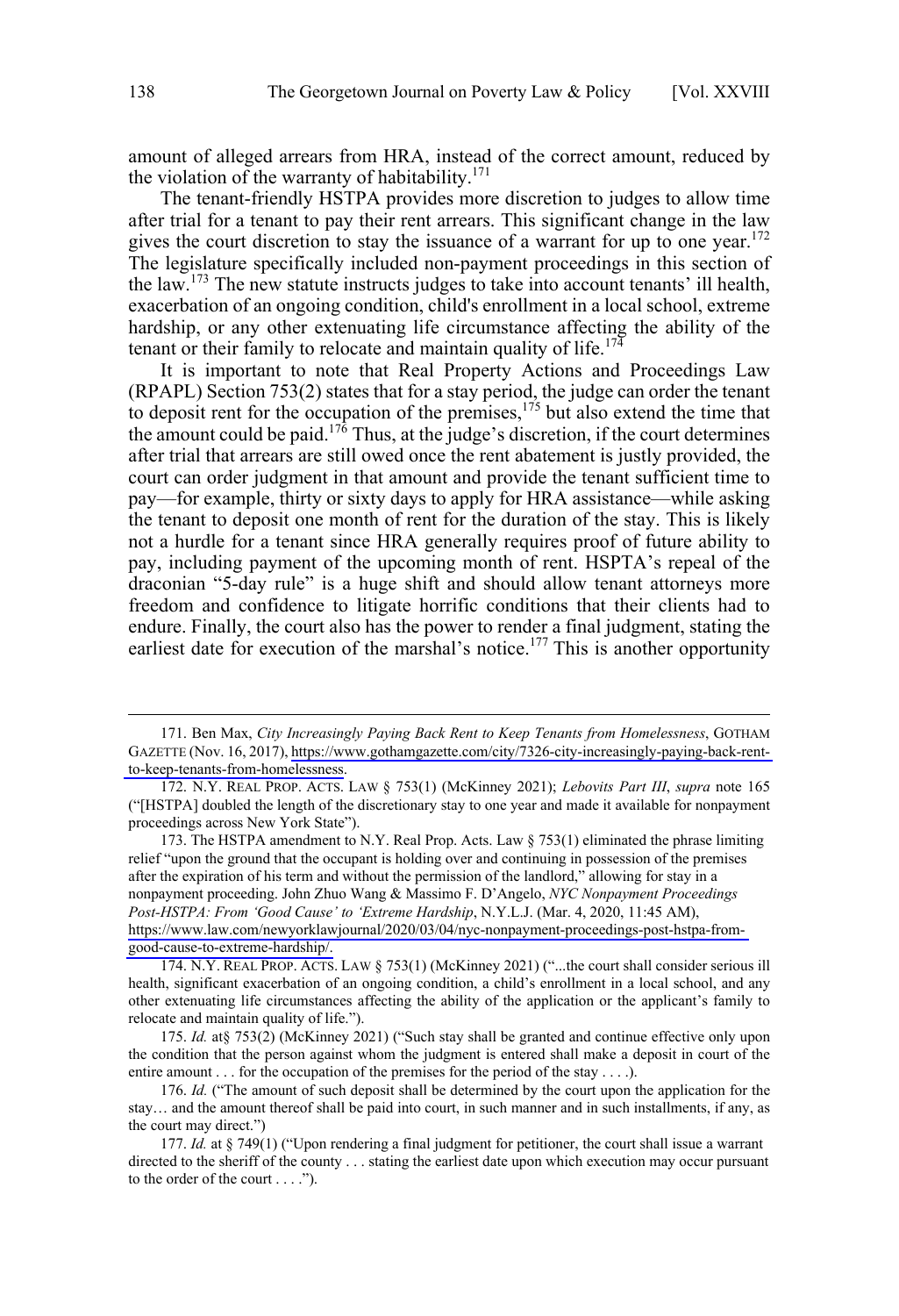for judges to exercise discretion and order that a notice of eviction be delayed thirty to sixty days to allow a tenant sufficient time to pay outstanding arrears.<sup>178</sup>

In another big change, HSTPA heralds the death of rent deposits as a prerequisite for sustaining tenants' rights and claims.<sup>179</sup> The legislature did not mince words in drafting RPAPL Section 745, stating, "under no circumstances shall the respondent's failure or inability to pay use and occupancy as ordered by the court constitute a basis to dismiss any of the respondent's defenses or counterclaims, with or without prejudice to their assertion in another forum."180 Practically speaking, this means that a tenant can no longer have their defenses or counterclaims stripped for failure to pay use and occupancy during a case. All too often under the old law, tenant attorneys would be on the defensive, notwithstanding their client's strong defenses and meritorious claims, spending valuable time and resources defending against motions seeking to strike the tenants' entire Answer, solely because the tenant was unable to pay rent ordered by the court during the proceeding. This strong legislative directive makes it clear that money does not outweigh justice in a tenant's case.

The statute includes additional provisions to advance tenants' rights. These include requiring landlords to make written applications for use and occupancy prospective from the date of the motion instead of orally and retroactively to the petition date.<sup>181</sup> Defenses to such motions now include affirmative defenses, such as warranty of habitability, rent overcharge, and violations of the certificate of occupancy.182 The statute clarifies that any order for use and occupancy cannot exceed the legally regulated rent or the tenant's share under a subsidy program.<sup>183</sup> It also cannot exceed thirty percent of any fixed income, expanded from beyond just Supplemental Security Income  $(SSI)$ .<sup>184</sup> Further, the court can extend the time to comply with the order for good cause shown.<sup>185</sup> The unceremonious death of the daunting rent deposit law is a welcome change and will allow attorneys to aggressively fight for tenants' rights without fear that their clients' inability to pay will result in them losing their claims and defenses.

HSTPA also improves a tenant's ability to fight retaliation by their landlord. Tenants now have an affirmative defense against retaliation when they make complaints about health or safety violations in their apartments or challenge the regulation of their apartments.<sup>186</sup> The law shifts the burden to the landlord and creates a rebuttable presumption of retaliation if the landlord brings a case after the tenant engages in a protected action and then requires the landlord to "establish" a

 $\overline{a}$ 

186. Before HSPTA only complaints made to governmental agencies, such as the NYC Department of Housing Preservation & Development (HPD), about conditions served as a defense for the retaliation statute. The new law adds complaints to the landlord or agent about warranty of habitability claims as sufficient to raise the claim. *Lebovits Part III*, *supra* note 165, at 35; N.Y. REAL PROP. LAW § 223-b(1)(a) (McKinney 2021); HSTPA, *supra* note 143, at Part M; *see*, *e.g.* Barr v. Huggins, 971 N.Y.S.2d 397, 401 (Civ. Ct. 2013); 601 W. 160 Realty Corp. v. Henry, 731 N.Y.S.2d 581, 581 (N.Y. App. Term 2001).

 <sup>178.</sup> *Id.*

<sup>179.</sup> *Id.* § 745.

<sup>180.</sup> *Id.* at § 745(2)(f).

<sup>181.</sup> HSTPA, *supra* note 143, at Part M (amending RPAPL §745(2)(a)).

<sup>182.</sup> *Id.*

<sup>183.</sup> *Id.*

<sup>184.</sup> *Id.*

<sup>185.</sup> *Id.*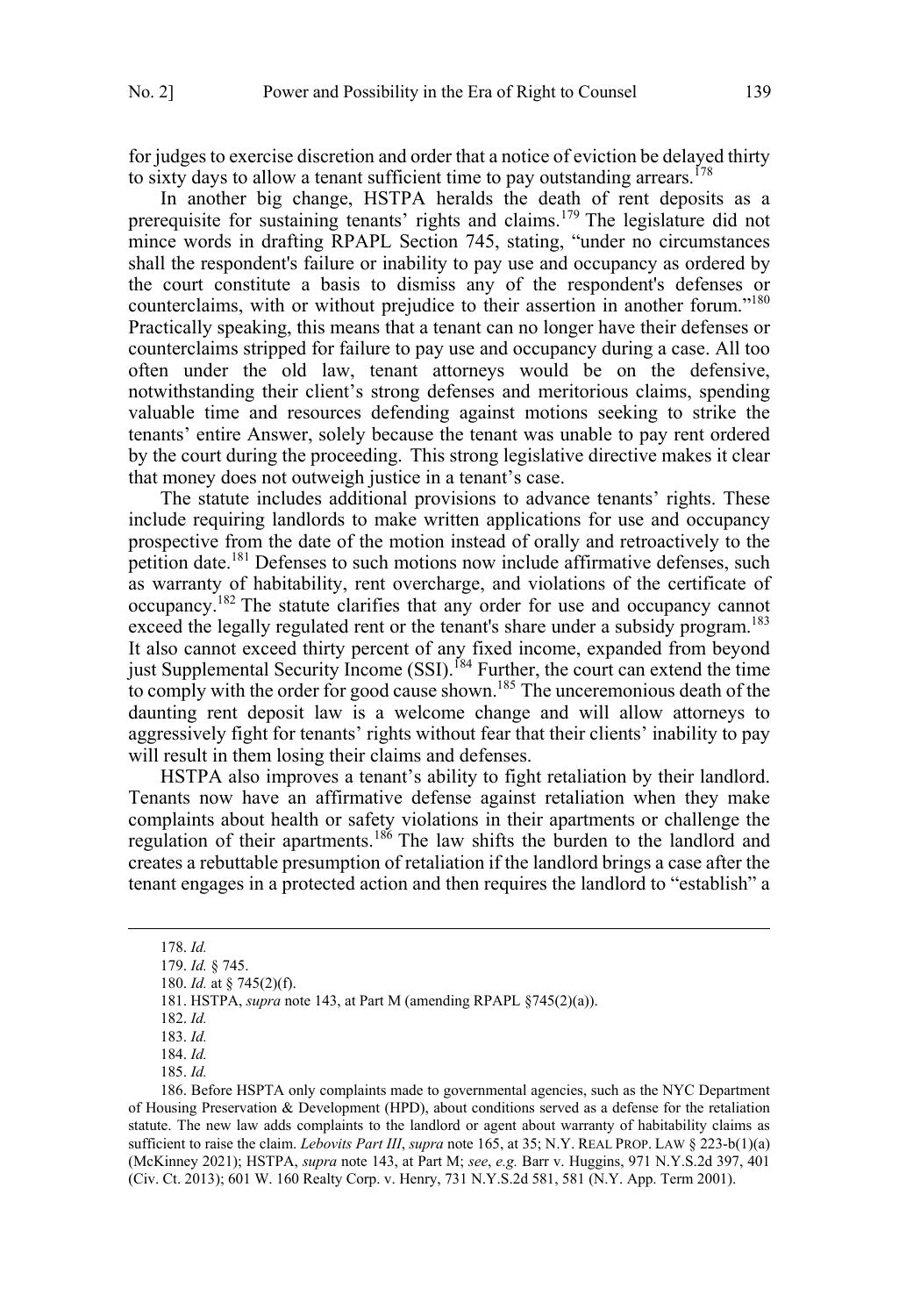non-retaliatory motive.<sup>187</sup> It expands the time period from six months to one year from the protected action that led to the retaliatory case filing.<sup>188</sup> Finally, if the tenant can show retaliation, the landlord is subject to damages, attorney's fees and costs, and the court can order injunctive relief and "other equitable remedies,"189 including a one-year lease renewal to the tenant.<sup>190</sup>

Finally, HSTPA extends notice periods for rent demands and eviction warrants, creates new civil and criminal penalties for unlawful eviction, and expands protections for tenants throughout NYS with increased notice requirements.<sup>191</sup> It also outlaws a landlord's ability to sue for fees other than rent,<sup>192</sup> prohibits oral rent demands,<sup>193</sup> expands the law to ensure tenants receive their security deposits once they vacate, $1^{94}$  and prohibits the use of the infamous "Tenant Blacklist."<sup>195</sup> It reduces the scope of owner occupancy cases, requiring landlords to show "immediate or compelling necessity," and orders landlords to find comparable apartments for seniors, disabled tenants, and those living in the

 $\overline{a}$ 

188. HSTPA, *supra* note 143, at Part M; *Lebovits Part III*, *supra* note 165, at 35.

190. Lebovits Part III, *supra* note 165, at 35–36 ("A landlord that fails to rebut the presumption of retaliation can be required to offer a new lease or lease renewal of up to a year with only a 'reasonable' rent increase.").

191. HSTPA, *supra* note 143, at Part M.

192. Id. ("No fees, charges or penalties other than rent may be sought in a summary proceeding pursuant to this article…"); Lebovits Part I, *supra* note 139, at 41 (explaining that HSTPA defined residential rent narrowly to include only the amount charged in consideration for the "use and occupation" of the space).

193. HSTPA, *supra* note 143, at Part M (amended RPAPL §711 to require a written demand for rent by the landlord); Lebovits Part III, *supra* note 165, at 38 ("HSTPA amended RPAPL 711 to abolish oral rent demands and to increase the notice period for written rent demands to 14 days").

194. HSTPA, *supra* note 143, at Part M (amended section 7-108 of the general obligations law to include subdivision 1-a which provides, inter alia, "(b) [t]he entire amount of the deposit or advance shall be refundable to the tenant upon the tenant's vacating of the premises," "(d) [i]f the tenant requests such an inspection [before vacating the premises], the inspection shall be made...no later than one week before the end of the tenancy," "(e) [w]ithin fourteen days aftter the tenant has vacated the premises, the landlord shall provide the tenant with an itemized statement indicating the basis for the amount of the deposit retained, if any, and shall return any remaining portion of the deposit to the tenant.").

195. The "Tenant Blacklist" is "a series of reporting services that purchase the names of all tenants who have had eviction cases brought against them in housing court, and then sell checks against those names to prospective landlords for a service fee." Christopher Schwartz, *6 Things to Know About the New NYC Housing Stability and Tenant Protection Act*, CITY BAR JUST. CTR. (Feb. 11, 2020), [https://www.citybarjusticecenter.org/news/6-things-to-know-about-the-new-nyc-housing-stability-and](https://www.citybarjusticecenter.org/news/6-things-to-know-about-the-new-nyc-housing-stability-and-tenant-protection-act/)[tenant-protection-act/.](https://www.citybarjusticecenter.org/news/6-things-to-know-about-the-new-nyc-housing-stability-and-tenant-protection-act/) HSTPA Part M amended subdivision 1 of section 212 of the judiciary law by adding a new paragraph prohibiting the unified court system to sell any data regarding judicial proceedings related to residential tenancy, rent, or eviction to any third party. *Lebovits Part* I, *supra* note 139 ("[a] rental application may not be refused on the basis of a past or present landlord-tenant action or summary proceeding under RPAPL Art. 7," "Attorney General has enforcement power; no private cause of action").

 <sup>187.</sup> The landlord must now establish as opposed to the previous requirement to "give a credible explanation of." *Lebovits Part III*, *supra* note 165, at 35 (Section 223-b prohibits landlords from commencing a summary proceeding against a tenant for (a) a good faith complaint by the tenant, or on the tenant's behalf, to the landlord, the landlord's agent or governmental authority, such as HPD about any violation of a health or safety law, regulation or code, or the warranty of habitability; (b) "actions taken in good faith to secure … rights under the lease", the warranty of habitability or the landlord's duty to repair or that "has as its objective the regulation of the premises; or (c) for "a tenant's participation in a tenant organization.").

<sup>189.</sup> N.Y. REAL PROP. LAW § 223-b(3) (McKinney 2021); *601 W. 160 Realty Corp.*, 731 N.Y.S.2d at 581 (owner liable for \$3,000 in damages to tenant for retaliatory non-payment proceedings against tenant).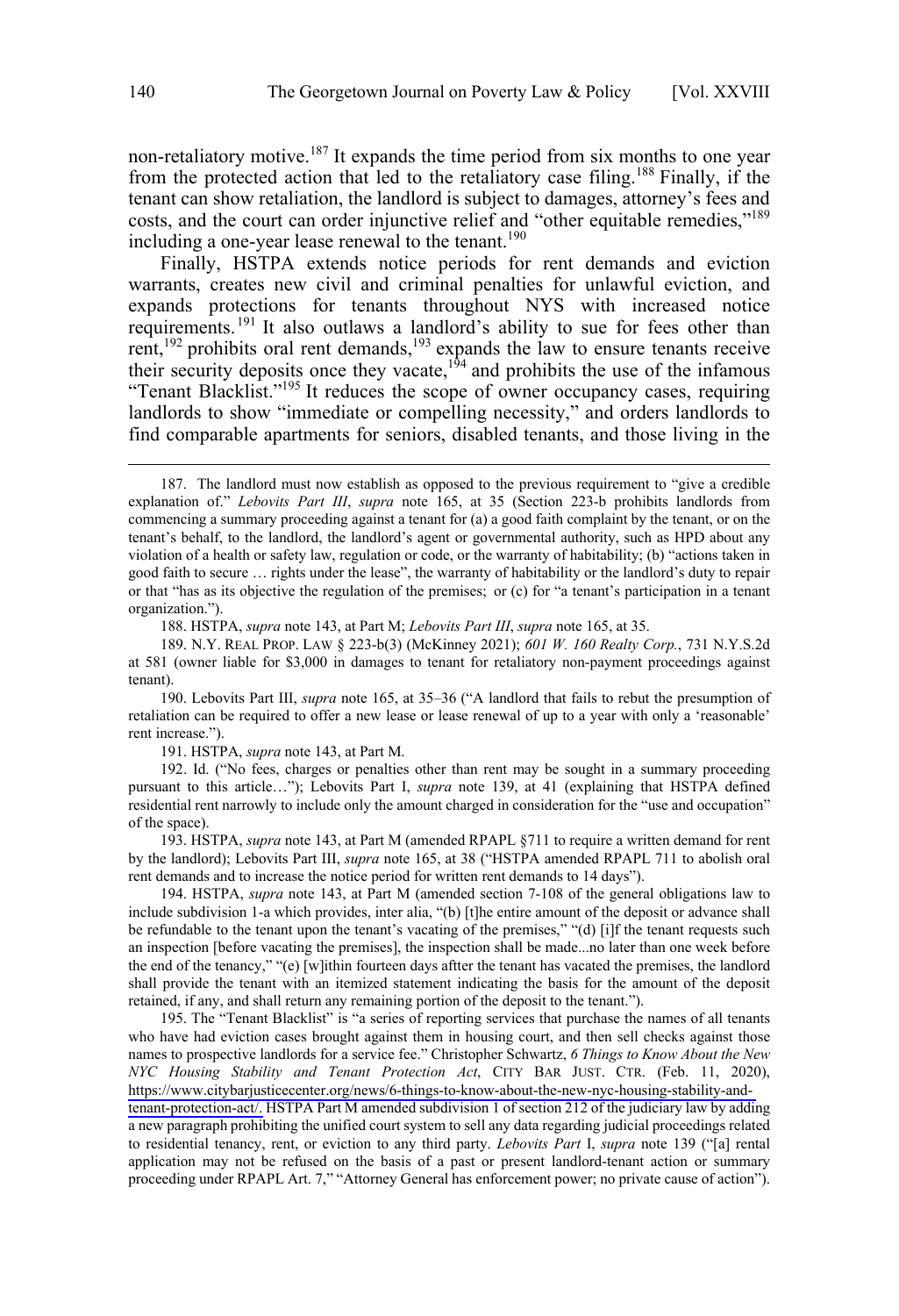<span id="page-24-0"></span>residence more than fifteen years.<sup>196</sup> The law also requires the owner to use the apartment as their primary residence and creates a cause of action for tenants who vacated due to landlord fraud.<sup>197</sup>

The scope and breadth of the law is a testament to the newly empowered, progressive NYS legislature. The passage of HSTPA is worth commending. However, additional protections for tenants suffering under the weight of the COVID-19 pandemic are needed, and this Article calls on the legislature to take immediate action to expand protections for tenants.

### V. THE FIERCE TENANT ATTORNEY: RE-ENVISIONING THE HOUSING ATTORNEY'S ROLE AND AGGRESSIVELY USING UNDERUTILIZED TOOLS

The COVID-19 crisis and the recent passage of the Right to Counsel and HSTPA have created a new world for NYC housing advocates. The world has further been transformed by the ongoing racial reckoning, which has highlighted the racial disparities in housing. In order to create a Housing Court that is fairer and more just, NYC housing advocates must reimagine what it means to be a housing attorney. For decades, tenants' rights attorneys were on the defensive. There were few attorneys, scarce resources, and years of legislative setbacks from a Republican-controlled NYS Senate backed by the real estate lobby. Now, this transformative moment, and the combined effects of the Right to Counsel and HSTPA present the chance to strengthen the role of the tenant attorney, change the way Housing Court functions, and combat systemic racism. The dual effect of the COVID-19 eviction crisis and related economic devastation create an urgent need to act aggressively to keep people in their homes and out of crushing debt.

This section highlights how to re-envision the role of tenants' counsel and exploit underutilized tools that can be aggressively employed by the growing number of new housing attorneys. It also describes various tools available to tenants seeking to defend their rights to safe and secure housing that can be reexamined as the Right to Counsel era provides collective strength in tenant advocacy.

### *A. Address Systemic Racism*

Structural racism in New York courts is a grave concern and a deeply embedded problem that must be addressed. It is the role of the tenants' attorney to both fight structural racism in Housing Court and hold the Court and landlords' attorneys accountable to do the same. Current research, bolstered by the lived experiences of Black, Indigenous, and people of color ("BIPOC") litigants and BIPOC attorneys and legal workers, show that Black and Latinx people, especially women, are the most likely to be sued and summoned to Housing Court and therefore the most likely to fall victim to eviction and its catastrophic

 <sup>196.</sup> HSTPA Part I amended NYC Admin. Code §§ 26-511(b), 26-408 (1) to require landlords to show an "immediate and compelling necessity" to recover the apartment or provide an equivalent or superior housing accommodation at the same or lower stabilized rent in a closely proximate area.

<sup>197.</sup> HSTPA Part I amended NYC Admin Code § 26-408 (1) to include the language "as his or her primary residence."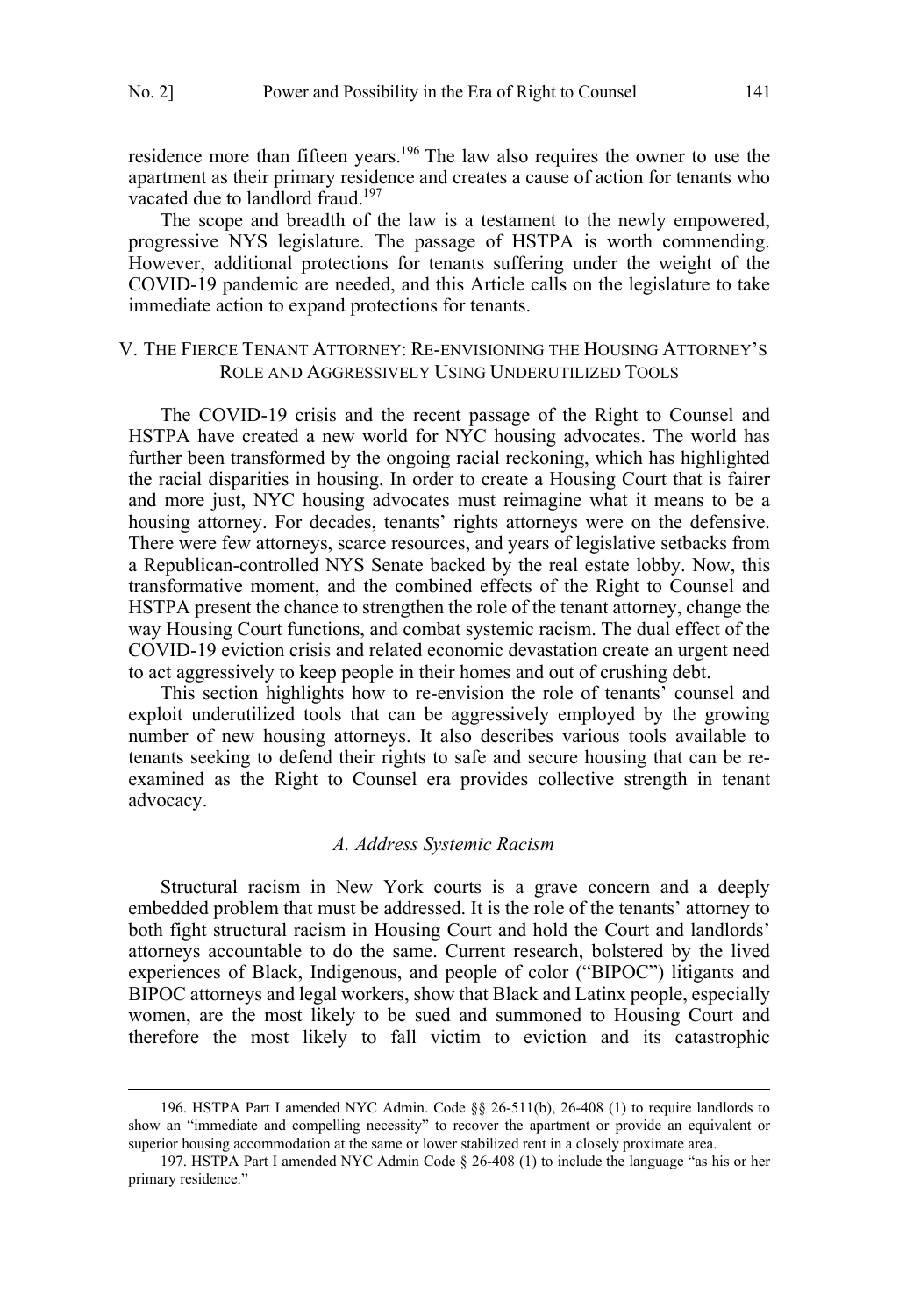consequences.<sup>198</sup> According to a sample study of nearly  $200,000$  non-payment cases filed in New York City housing court between 2007 and 2016, Black and Latinx tenants were disproportionately targeted in eviction filings, and seventy percent of the households were women-led.<sup>199</sup> This over-representation in Housing Court and subsequent evictions is compounded with the history of redlining and segregation in New York City<sup>200</sup> and the racism and discrimination BIPOC continue to face when looking for housing.<sup>201</sup> The structural and institutionalized racism at the heart of redlining and segregation led to the dangerously disproportionate impact in health, job loss, and income reduction.  $2\overline{02}$  These disparities are alive and well today.

The deaths of George Floyd, Breonna Taylor, Ahmaud Arbery, Tony McDade, Rayshard Brooks, Daniel Prude, Atatiana Jefferson, and so many others,<sup>203</sup> at a time when a global pandemic is killing Black and Latinx people at a rate more than double that of their white counterparts, has awoken a call for justice at all levels of our society.<sup>204</sup> These deaths have amplified calls of "Black Lives Matter" and

 $\overline{a}$ 

[https://www.law.nyu.edu/sites/default/files/upload\\_documents/evictions\\_collinson\\_reed.pdf.](https://www.law.nyu.edu/sites/default/files/upload_documents/evictions_collinson_reed.pdf) 199. *Id.*

200. Segregated by Design, UNITED NATIONS INT'L SCH. HUM. RTS. PROJECT (Jan. 9, 2020), [https://www.unishumanrightsproject.org/segregation.](https://www.unishumanrightsproject.org/segregation) 

201. Shawn Grant, *Black Woman with \$90k Salary Blocked from Living in Black, but Gentrifying NYC Enclave*, Gʀɪᴏ (Sept. 4, 2019), [https://thegrio.com/2019/09/04/black-woman-high-paid-denied](https://thegrio.com/2019/09/04/black-woman-high-paid-denied-housing-brooklyn/)[housing-brooklyn/;](https://thegrio.com/2019/09/04/black-woman-high-paid-denied-housing-brooklyn/) Claudia Irizarry Aponte, *Housing Bias Fight Carries on Case by Case While Citywide Response Waits*, THE CITY (Dec. 5, 2019, 4:05 AM), [https://thecity.nyc/2019/12/housing-bias-fight](https://thecity.nyc/2019/12/housing-bias-fight-carries-on-while-citywide-response-waits.html)[carries-on-while-citywide-response-waits.html.](https://thecity.nyc/2019/12/housing-bias-fight-carries-on-while-citywide-response-waits.html)

202. *Segregated by Design*, *supra* note 202.

203. Alia Chughtai, *Know Their Names: Black People Killed by the Police in the US, AL JAZEERA* (2020)<https://interactive.aljazeera.com/aje/2020/know-their-names/index.html>(last visited May 6, 2021); *George Floyd: What Happened in the Final Moments of His Life*, BBC (July 16, 2020), <https://www.bbc.com/news/world-us-canada-52861726>(discussing the death of George Floyd in Minneapolis, MN where a white police officer, Derek Chauvin, knelt on Mr. Floyd's neck for 7 minutes and 46 seconds after receiving a report that Mr. Floyd had used a \$20 bill believed to be counterfeit); Richard A. Oppel Jr. et al., *Here's What You Need to Know About Breonna Taylor's Death*, N.Y. TIMES (Jan. 6, 2021), <https://www.nytimes.com/article/breonna-taylor-police.html>(discussing the death of Breonna Taylor, an African-American emergency room technician, in Louisville, KY where police officers entered Ms. Taylor's apartment to execute a "no-knock" search warrant and fired several shots, striking her); *Ahmaud Arbery: What Do We Know About the Case?*, BBC (June 5, 2020), <https://www.bbc.com/news/world-us-canada-52623151>(discussing the death of Ahmaud Arbery in Brunswick, GA, where he was jogging when a neighborhood resident, Gregory McMichael, pursued Mr. Arbery after and fired three shots at him after reporting to police that Mr. Arbery resembled a suspect of a series of break-ins); Gwen Aviles, *Black Transgender Man Fatally Shot by Florida Police*, NBC NEws (May 29, 2020, 4:15 PM), [https://www.nbcnews.com/feature/nbc-out/black-transgender-man-fatally-shot](https://www.nbcnews.com/feature/nbc-out/black-transgender-man-fatally-shot-florida-police-n1218156)[florida-police-n1218156](https://www.nbcnews.com/feature/nbc-out/black-transgender-man-fatally-shot-florida-police-n1218156) (discussing the death of Tony McDade, an African-America transgender man, in Tallahassee, FL who was fatally shot by a police officer after being identified as a suspect in a stabbing).

204. The struggle for racial justice in America is not new and Black and brown people have been leading the fight for justice for centuries; the current moment has seen a broadening of this fight to other sectors of society. Maneesh Arora et.al., *What Helps Non-Black People Support Black Lives Matter? A*  Signal from Someone in Their Own Ethnic Group, WASH. Post, (June 18, 2020, 6:00 AM), [https://www.washingtonpost.com/politics/2020/06/18/what-helps-non-black-people-support-black-lives](https://www.washingtonpost.com/politics/2020/06/18/what-helps-non-black-people-support-black-lives-matter-signal-someone-their-own-ethnic-group/)[matter-signal-someone-their-own-ethnic-group/](https://www.washingtonpost.com/politics/2020/06/18/what-helps-non-black-people-support-black-lives-matter-signal-someone-their-own-ethnic-group/) (explaining that NFL quarterbacks and NFL commissioner, Roger Goodell, celebrities, and cross-racial groups have offered public support for Black Lives Matter); Larry Buchanan et al., *Black Lives Matter May Be the Largest Movement in U.S. History*, N.Y. TIMES (July 3, 2020), [https://www.nytimes.com/interactive/2020/07/03/us/george-floyd-protests-](https://www.nytimes.com/interactive/2020/07/03/us/george-floyd-protests-crowd-size.html)

<sup>198.</sup> Robert Collinson & Davin Reed, *The Effects of Evictions on Low-Income Households* 10, 14 (Working Paper, 2019),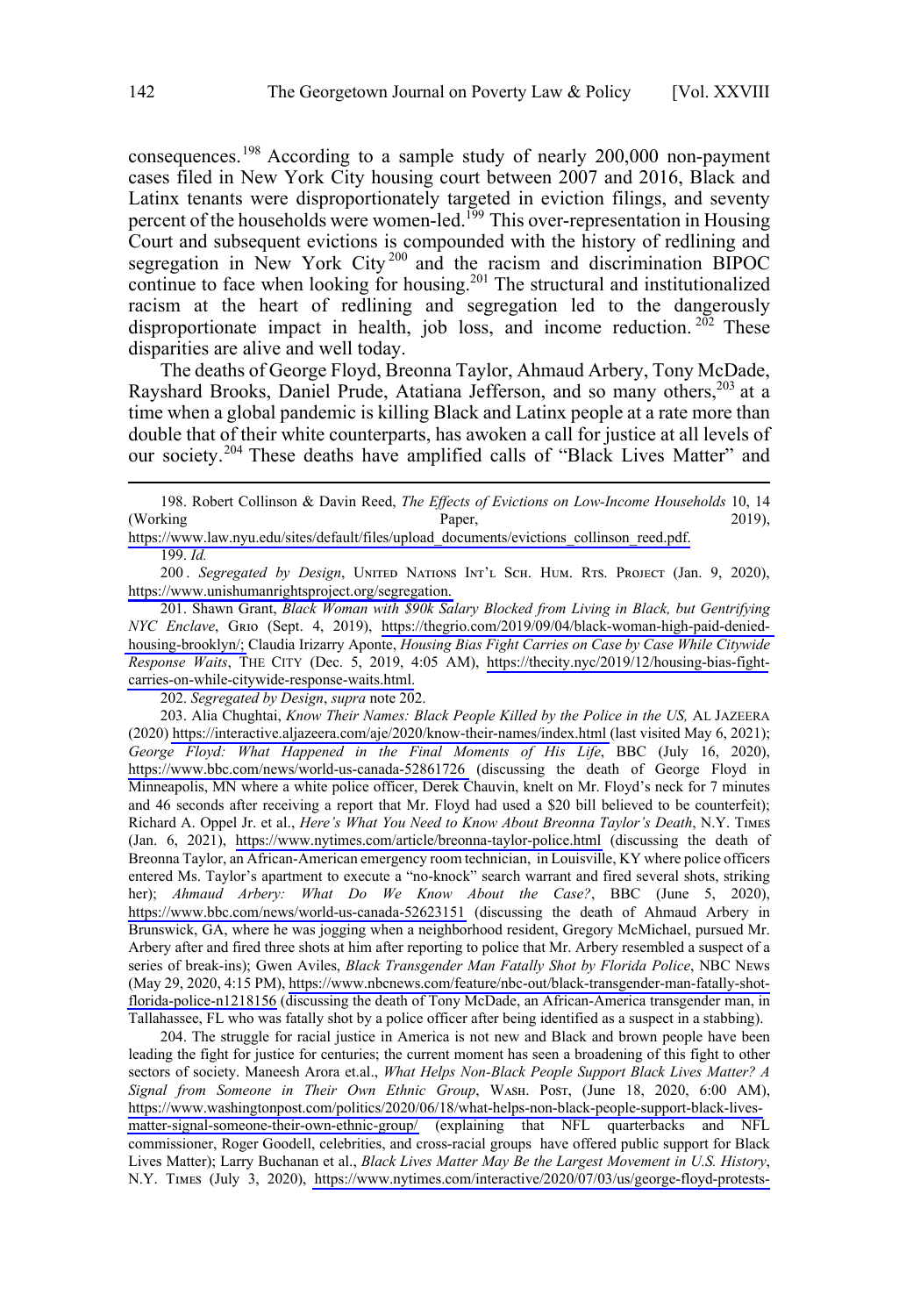$\overline{a}$ 

highlighted the long-overdue need to dismantle systemic racism.<sup>205</sup> The rising violence against Asian communities during the pandemic,<sup>206</sup> which took the horrific form of deadly violence against eight people, including the targeting and murder of six Asian women in Atlanta,  $207$  highlights the need for our society and court system to root out deeply ingrained white supremacist hatred at all levels.

On June 9, 2020, Chief Judge Janet DiFiore took steps toward addressing institutional racism in the courts when she announced an independent review of the NYS court system, led by Secretary Jeh Johnson.<sup>208</sup> The evaluation reviewed policies, practices, and structures and sought to address racial bias in the courts and training programs for judges and non-judicial staff.<sup>209</sup> It also reviewed the selection process for judicial nominees and court appointments.<sup>210</sup> One day after the announcement, on June 10, 2020, more than 100 judges of color in NYS, led by Court of Appeals Associate Judges, Hon. Jenny Rivera and Hon. Rowan D. Wilson, signed onto a letter committing to ensure racial equity in court.<sup>211</sup> The judges stated that "there is much work to be done, and we like all judges must be mindful of the impact of systemic racism or bias in fulfilling the court's responsibility to ensure equal justice to all under the law."<sup>212</sup>

Secretary Johnson's report, published on October 1, 2020, was deeply troubling, and, sadly, unsurprising.<sup>213</sup> The report states that, over and over again, the special commission heard complaints of the "dehumanizing" and "demeaning cattle-call culture" in high-volume courts, such as Housing Court.<sup>214</sup> It also states

 $\overline{a}$ 

205. Buchanan et al., *supra* note 206.

206. ASIAN AM. BAR ASS'N OF N.Y. & PAUL WEISS, A RISING TIDE OF HATE AND VIOLENCE AGAINST ASIAN AMERICANS IN NEW YORK DURING COVID-19: IMPACT, CAUSES, SOLUTIONS 1–7 (2021), [https://cdn.ymaws.com/www.aabany.org/resource/resmgr/press\\_releases/2021/A\\_Rising\\_Tide\\_of\\_Hate\\_](https://cdn.ymaws.com/www.aabany.org/resource/resmgr/press_releases/2021/A_Rising_Tide_of_Hate_and_Vi.pdf) [and\\_Vi.pdf.](https://cdn.ymaws.com/www.aabany.org/resource/resmgr/press_releases/2021/A_Rising_Tide_of_Hate_and_Vi.pdf)

209. *Id*.

214. *Id*. at 3.

[crowd-size.html](https://www.nytimes.com/interactive/2020/07/03/us/george-floyd-protests-crowd-size.html) ("[T]here's been a big shift in public opinion about the movement as well as broader support for recent protests. A deluge of public support from organizations like the N.F.L and NASCAR for Black Lives Matter may have also encouraged supporters who typically would sit on the sidelines to get involved."); Mercey Livingston, *These Are the Major Brands Donating to the Black Lives Matter Movement*, CNET (June 16, 2020, 4:00 AM), [https://www.cnet.com/how-to/companies-donating-black](https://www.cnet.com/how-to/companies-donating-black-lives-matter/)[lives-matter/](https://www.cnet.com/how-to/companies-donating-black-lives-matter/) (discussing the technology companies, big box stores, gaming companies, and other businesses that have donated and expressed support for Black Lives Matter); Charlotte Alter, *How Black Lives Matter Could Reshape the 2020 Elections*, TIME (June 17, 2020, 5:40 PM), [https://time.com/5852534/black-lives-matter-2020-elections-voting/.](https://time.com/5852534/black-lives-matter-2020-elections-voting/) 

<sup>207.</sup> Richard Fausset & Neil Vigdor, 8 People Killed in Atlanta-Area Massage Parlor Shootings, N.Y. TIMES (March 19, 2021), [https://www.nytimes.com/2021/03/16/us/atlanta-shootings-massage](https://www.nytimes.com/2021/03/16/us/atlanta-shootings-massage-parlor.html)[parlor.html.](https://www.nytimes.com/2021/03/16/us/atlanta-shootings-massage-parlor.html)

<sup>208.</sup> Press Release, N.Y. State Unified Court System, Aiming to Advance Equal Justice in the Courts, Chief Judge DiFiore Announces Independent Review of Court System Policies, Practices and Initiatives (June 9, 2020), [https://www.nycourts.gov/LegacyPDFS/press/pdfs/PR20\\_24.pdf.](https://www.nycourts.gov/LegacyPDFS/press/pdfs/PR20_24.pdf) 

<sup>210.</sup> *Id.*

<sup>211.</sup> Voices: NYS Judges of Color Statement Regarding Duties as Jurist and Commitment to Equal *Treatment*, URBAN CNY NEWS (July 9, 2020), [https://www.urbancny.com/voices-nys-judges-of-color](https://www.urbancny.com/voices-nys-judges-of-color-statement-regarding-duties-as-jurist-and-commitment-to-equal-treatment/)[statement-regarding-duties-as-jurist-and-commitment-to-equal-treatment/.](https://www.urbancny.com/voices-nys-judges-of-color-statement-regarding-duties-as-jurist-and-commitment-to-equal-treatment/)

<sup>212.</sup> *Id.*

<sup>213.</sup> N.Y. STATE UNIFIED COURT SYSTEM, REPORT FROM THE SPECIAL ADVISER ON EQUAL JUSTICE IN N.Y. STATE COURTS 2-3 (2020),

<http://www.nycourts.gov/whatsnew/pdf/SpecialAdviserEqualJusticeReport.pdf> [hereinafter REPORT FROM THE SPECIAL ADVISER].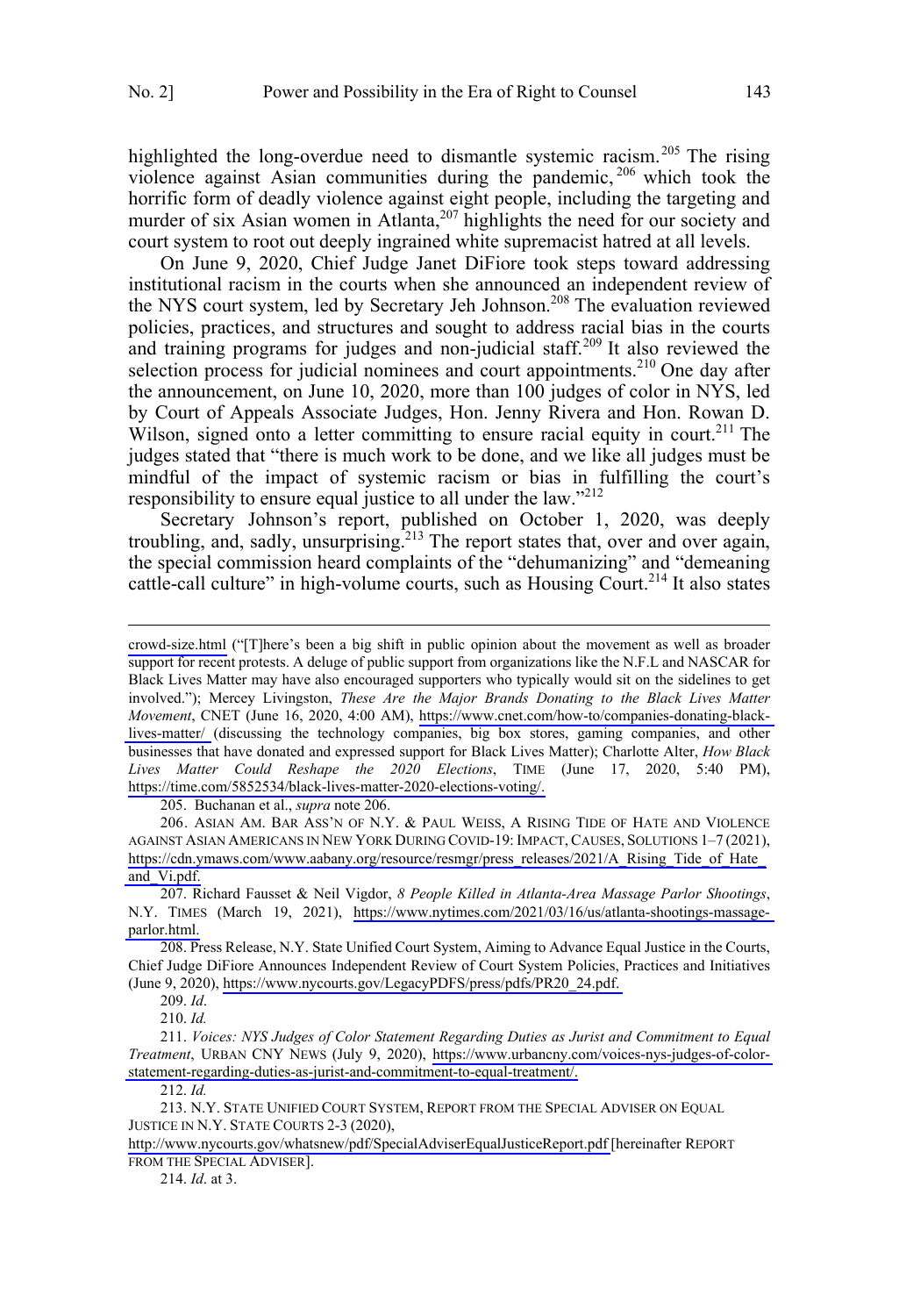that, "[t]he sad picture that emerges is, in effect, a second-class system of justice for people of color in New York State."<sup>215</sup> Little has changed since 1991, when a court-appointed "Minorities Commission" declared "there are two justice systems at work in the courts of New York State, one for [w]hites, and a very different one for minorities and the poor."<sup>216</sup> The 2020 report contains multiple commonsense recommendations to the Chief Judge that should be implemented immediately.<sup>217</sup>

First and foremost, in response to the multitude of complaints about the "under-resourced, over-burdened court system," the "dehumanizing effect it has on litigants and the disparate impact all this has on people of color,<sup>"218</sup> Secretary Johnson made clear that these issues can only be addressed by "expanded investment in resources, technology, people and infrastructure" and focused his recommendations on '"operational issues that lie within the power of the court system to implement administratively and unilaterally, rather than on proposals for legislative practices."<sup>219</sup> The report called for the Office of Court Administration ("OCA") leadership to "embrace a "zero tolerance" policy for racial bias and stated that "the duty to uphold this policy extends to all those working within the New York State court system – from judges to interpreters to court officers." $^{220}$ 

That type of zero tolerance policy would go a long way in protecting BIPOC litigants, attorneys, court staff, and legal workers. Such efforts would support the ongoing work of courageous attorneys who have come forward to make formal complaints against racist and sexist behavior by opposing attorneys. In the *Matter of Denenberg,* Brooklyn Legal Services Senior Staff Attorney, Chavette Jackson, made a formal complaint against attorney Seth Denenberg after he leveled disparaging racist and sexist comments against her in the halls of housing court.<sup>221</sup> Ms. Jackson stated in the complaint, "I felt like the comments were racist like the comments were sexist, and I feel like if I was a white man, no matter what my years of experience in this practice, he would not have said that. And so, I think that my position as a young black woman enabled him to  $-$  made him feel comfortable talking down to me and in treating me like I am not too — a licensed attorney practicing in this state."222 Mr. Denenberg did not deny his actions against Ms. Jackson, nor a 2015 complaint for similar misconduct against a litigant, but instead tried to blame the cause of his disgusting, racist behavior on the '"atmosphere' at Brooklyn Housing Court."223 As a result of Ms. Jackson stepping forward to hold Mr. Denenberg accountable, the Court barred him from practicing

 <sup>215.</sup> *Id.*

<sup>216 .</sup> N.Y. State Judicial Commission on Minorities, *Report of the New York State Judicial Commission on Minorities,* 19 FORD. URB. L. J. 181, 187 (1992).

<sup>217.</sup> REPORT FROM THE SPECIAL ADVISER, *supra* note 215, at 4–8.

<sup>218.</sup> *Id.* at 54.

<sup>219.</sup> *Id.* at 79.

<sup>220.</sup> *Id.* at 80. Secretary Johnson's report cites a point of comparison, stating that "interviewees frequently cited the 'zero tolerance' approach mandated by the legislature for all state personnel when it comes to sexual harassment over the last several years, leading to a 'culture shift' and increased reporting of complaints of sexual harassment." *Id.*

<sup>221.</sup> Matter of Denenberg, 192 N.Y.S.3d 363, 364–65 (N.Y. App. Div. 2020).

<sup>222.</sup> *Id.*

<sup>223.</sup> *Id*. at 365.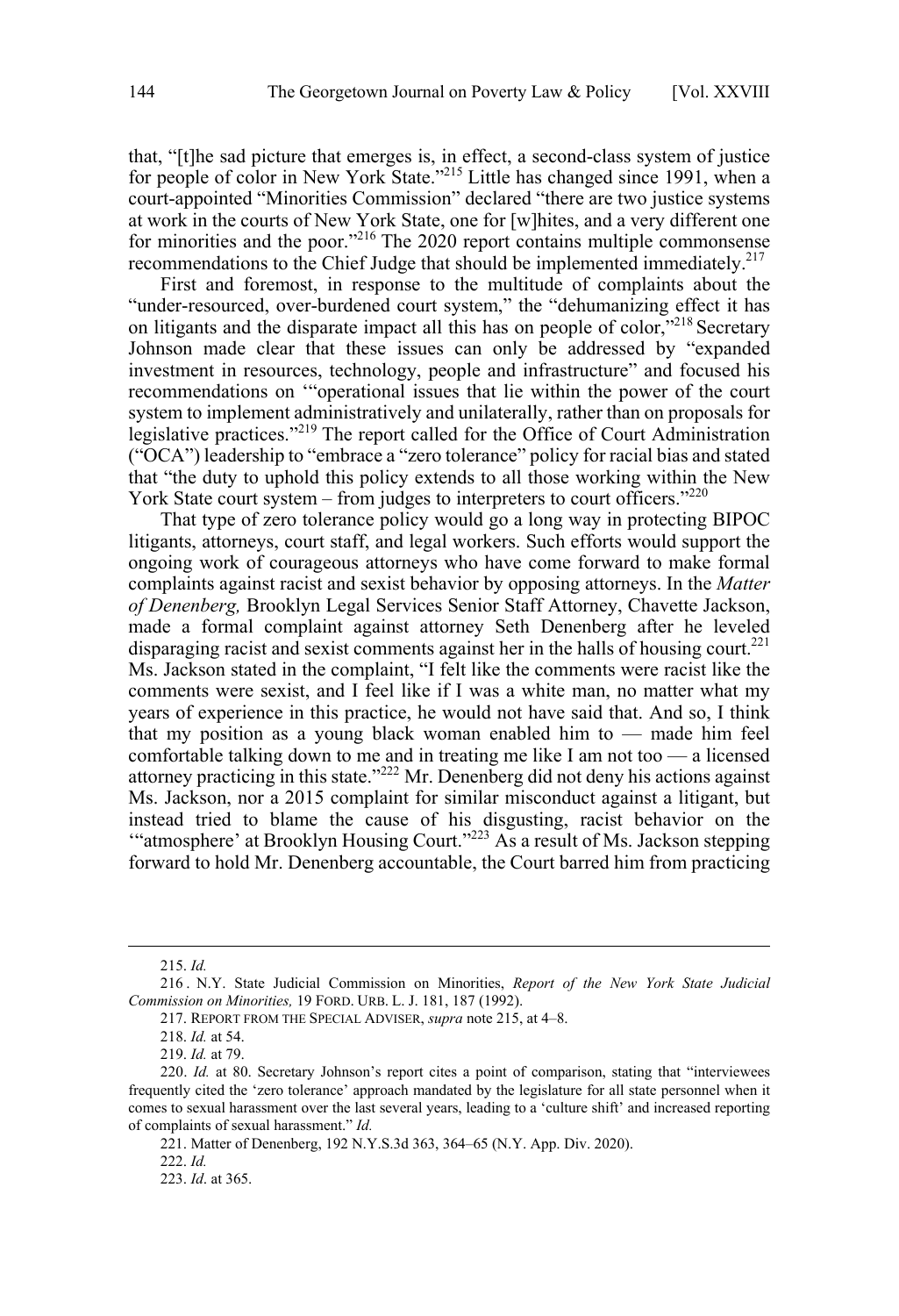law for three months and required him to attend a year of anger management and diversity counseling.<sup>224</sup>

Secretary Johnson's report called for the strengthening of current institutions fighting against white supremacy in the court system. The report noted that few interviewees knew about or understood the scope of active institutions such as the Williams Commission<sup>225</sup> or OCA's Office of Diversity and Inclusion.<sup>226</sup> The report called on OCA to give these institutions a larger platform, incorporate their work into broader OCA initiatives, provide additional funding for their efforts, and promulgate a resource guide for OCA personnel, litigants and partner organizations to make this work more transparent.<sup>227</sup>

Next Secretary Johnson's report called for the expansion of mandatory bias training for all judicial and non-judicial personnel across the court system, stating that current training efforts were both inconsistent and insufficient.<sup> $228$ </sup> The report further stated that "[j]udges are not above the reach of the implicit racial and cultural biases that pervade our society, yet equality before the law requires them to be," and cited a study showing that "training judges 'can reduce and/or mitigate the prospect that implicit bias will affect judicial decision-making and outcomes.'"229 Secretary Johnson's report also called for more "robust racial bias and cultural sensitivity training for non-judicial personnel, particularly the court officer community," based on the "innumerable stories of dehumanizing language by court officers towards litigants of color."<sup>230</sup> Expanding on Secretary Johnson's calls for bias training for court staff, OCA should increase and mandate these trainings for attorneys who practice in its courts. As Secretary Johnson's report states, these "training[s] must acknowledge that issues of racial and cultural bias are intersectional – addressing that discrimination on the basis of race often overlaps with those relating to class, gender, sexual orientation, immigration status, and beyond."<sup>231</sup>

The report shares other suggestions that OCA should implement immediately. These include initiatives to adopt a comprehensive social media policy for court staff and to strengthen the process for bias complaints.<sup>232</sup> Secretary Johnson's report notes that many interviewees were unaware of the process for making bias complaints and calls on OCA to "engage in a robust campaign to educate court

 <sup>224.</sup> *Id*. at 367.

<sup>225.</sup> The Franklin H. Williams Judicial Commission is a permanent commission in the New York State court system promoting racial and ethnic fairness in the courts. It has been in practice for thirty years.

<sup>226.</sup> REPORT FROM SPECIAL ADVISER, *supra* note 215 at 59.

<sup>227.</sup> *Id.* at 80.

<sup>228.</sup> *Id.* at 81.

<sup>229.</sup> REPORT FROM THE SPECIAL ADVISER, *supra* note 215, at 81 (citing Sharon Price-Cates, *Implicit*  Bias New Science in Search of New Legal Strategies Toward Fair and Impartial Criminal Trials, 313 N.J. L. REV. 65, 66 (2018) (citing Jeffrey J. Rachlinski et al., *Does Unconscious Bias Affect Trial Judges?* 84 NOTRE DAME L. REV. 1195, 1196–97 (2009))).

<sup>230.</sup> *Id*. at 54.

<sup>231.</sup> REPORT FROM THE SPECIAL ADVISER, *supra* note 215, at 82 ("The term 'intersectional' was coined by celebrated legal scholar Kimberlé Crenshaw over thirty years ago to refer to the compounding discrimination that black women face on account of both their race and their gender, however, in popular discourse today, it encompasses a variety of crosshatched identities, such as those listed above."); *see also* Merrill Perlman, *The Origin of the Term 'Intersectionality,'* COLUM. JOURNALISM REV. (Oct. 23, 2018), [https://www.cjr.org/language\\_corner/intersectionality.php.](https://www.cjr.org/language_corner/intersectionality.php)

<sup>232.</sup> REPORT FROM THE SPECIAL ADVISER, *supra* note 215, at 84.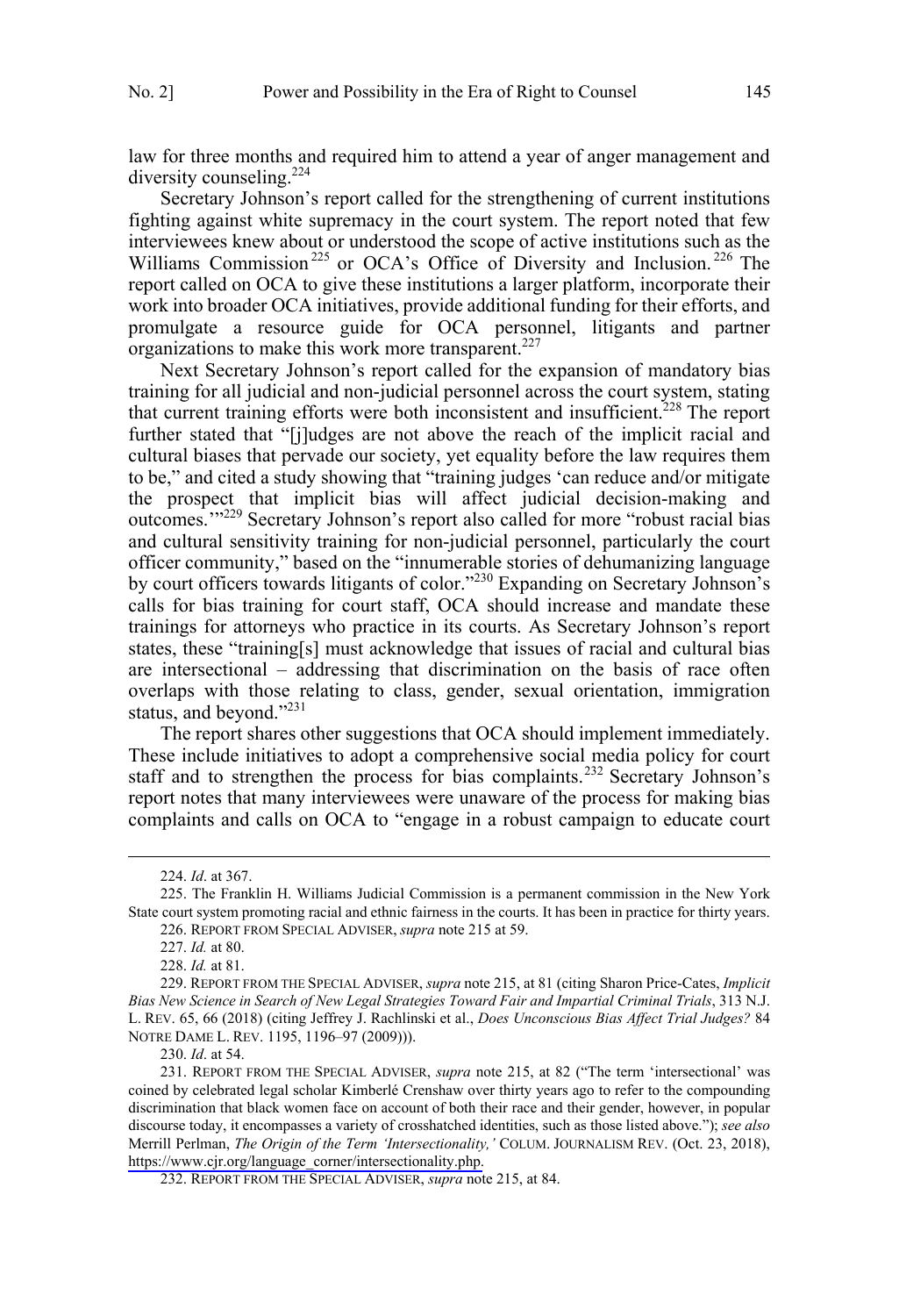<span id="page-29-0"></span>system participants about the existence and purpose of . . . [the] offices and the procedures to lodge a bias complaint," and protect complainants from retaliation.<sup>233</sup>

OCA must take seriously these comprehensive recommendations and implement them immediately. Tenants' attorneys have an important role on the ground in Housing Court to disrupt the systemic racism inherent in the court system, hold the court accountable at all levels, and, following the lead of senior staff attorney, Ms. Chavette Jackson, to call out racist and sexist behavior wherever and whenever possible.

Attorneys have the opportunity to aggressively use many underutilized tools to protect and defend tenants' rights. The following paragraphs highlight available yet underused legal tools that attorneys can creatively use to expand tenants' rights.

### *B. Fight Landlord Neglect and Ensure Safe and Habitable Housing*

All tenants have the right to live in a safe, secure, and habitable apartment. Yet, receiving proper repairs, especially for long-term rent-stabilized tenants can be unnecessarily difficult. While the Department of Housing Preservation and Development ("HPD") is tasked with ensuring that the city's 2.2 million rental apartments are safe and habitable, and with levying fines against landlords who refuse to repair apartment conditions, its punishments are often toothless.<sup>234</sup> Data shows that of 126 cases filed for serious building-wide issues in Manhattan in 2017, in more than two-thirds of the cases, the city settled for an average of 10 percent of the fines owed.<sup>235</sup> This has become the cost of doing business for NYC landlords who refuse to provide repairs to older, rent-stabilized tenants as a form of harassment.<sup>236</sup> In addition to demanding abatements, the following subsections offer strategies to consider when a landlord refuses to provide a safe, habitable apartment.

<sup>233.</sup> REPORT FROM THE SPECIAL ADVISER, *supra* note 215, at 87.

<sup>234.</sup> Grace Ashford, Leaks, Mold and Rats: Why N.Y.C. Goes Easy on Its Worst Landlords, N.Y. TIMES (Dec. 26, 2018), [https://www.nytimes.com/2018/12/26/nyregion/nyc-housing-violations-landlords](https://www.nytimes.com/2018/12/26/nyregion/nyc-housing-violations-landlords-tenants.html)[tenants.html.](https://www.nytimes.com/2018/12/26/nyregion/nyc-housing-violations-landlords-tenants.html)

<sup>235.</sup> *Id.* 

<sup>236.</sup> Tenants Sue Brooklyn Slumlord for Harassment, Dangerous Living Conditions, and Illegally *Renting Units on Airbnb*, LEGAL SERVS. NYC (Apr. 16, 2019), [https://www.legalservicesnyc.org/news](https://www.legalservicesnyc.org/news-and-events/press-room/1460-tenants-sue-brooklyn-slumlord-for-harassment-dangerous-living-conditions-and-illegally-renting-units-on-airbnb)[and-events/press-room/1460-tenants-sue-brooklyn-slumlord-for-harassment-dangerous-living-conditions](https://www.legalservicesnyc.org/news-and-events/press-room/1460-tenants-sue-brooklyn-slumlord-for-harassment-dangerous-living-conditions-and-illegally-renting-units-on-airbnb)[and-illegally-renting-units-on-airbnb.](https://www.legalservicesnyc.org/news-and-events/press-room/1460-tenants-sue-brooklyn-slumlord-for-harassment-dangerous-living-conditions-and-illegally-renting-units-on-airbnb)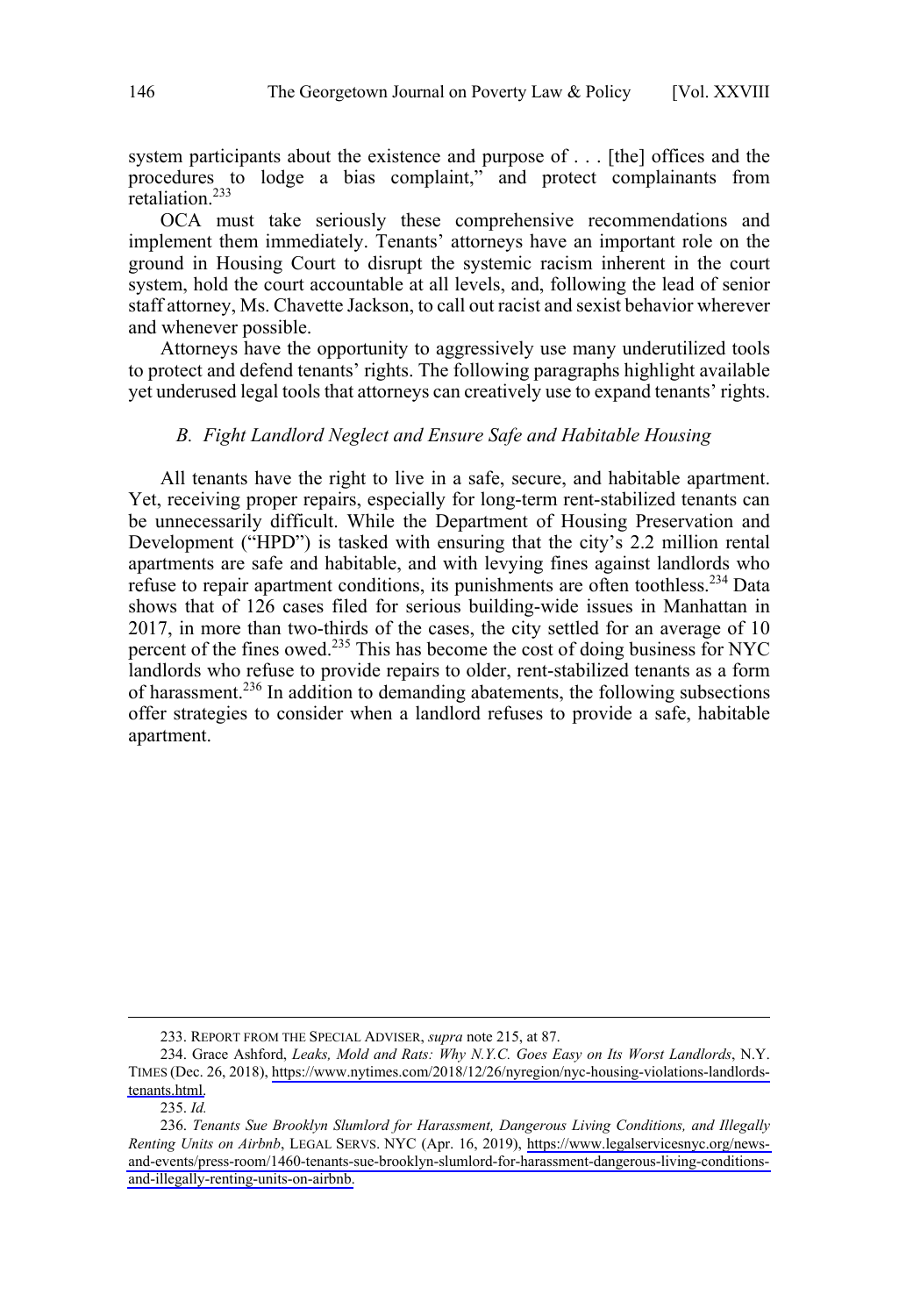## <span id="page-30-0"></span>1. Prohibit Landlords from Collecting Rent if Documented Repair Conditions Exist for More than Six Months.

Multiple Dwelling Law 302-a can remove a tenant's obligation to pay rent where there exists a "rent impairing" violation that remains uncorrected for six months or more.<sup>237</sup> A rent impairing violation is one which "if not promptly corrected, will constitute a fire hazard or a serious threat to the life, health or safety" of apartment occupants.<sup>238</sup>

To seek a full rent abatement under this statute, the tenant must show that HPD issued a violation for a rent impairing condition and provided notice to the building owner, and the violation must remain for six months after the notice date.<sup>239</sup> An owner's failure to file a certification that it corrected the violation establishes a prima facie case that the violation has not been timely corrected.<sup>240</sup> Once established, the owner is prohibited from collecting any rent until the condition is remedied.<sup>241</sup>

Importantly, the tenant must deposit the arrears sought in the petition with the clerk of the court.<sup>242</sup> While the statute states that rent must be deposited at the time a litigant files an Answer, the court has found that "failure to timely comply with the formal rent deposit requirement of the statute should not serve to preclude [the tenant] from pursuing an otherwise facially meritorious, 'fundamental' defense."<sup>243</sup> Upon written agreement between the parties, the tenant can deposit the rent in an attorney escrow account in lieu of filing it with the clerk of the court.<sup>244</sup> A tenant may also seek punitive damages, but he or she must show that a landlord acted with "actual malice or such wantonness or recklessness as to imply or permit the inference of malice."<sup>245</sup>

 <sup>237.</sup> N.Y. MULT. DWELL. LAW § 302-a (McKinney 2021); 50 Manhattan Ave. LLC v. Powell, 2018 N.Y.L.J. LEXIS 777 at \*1–\*3 (N.Y. Civ. Ct. 2018) (tenant granted full rent abatement and prohibition on the collection of rent payments because of serious rent-impairing conditions, including a leaking roof that the landlord failed to fix for years).

<sup>238.</sup> N.Y. MULT. DWELL. LAW § 302-a(2) (McKinney 2021). HPD determines what conditions constitute a "rent impairing" violation and maintains a list in the Rules of the City of New York. Definitions of Rent Impairing Violations found at 28 RCNY § 25-191.

<sup>239.</sup> *Id.* at § 302-a(3) (McKinney 2021) (the defense must be plead affirmatively).

<sup>240.</sup> N.Y. ADMIN. CODE § 27-2115(f) (2015); *see* Dep't of Hous. Pres. and Dev. of N.Y. v. Knoll, 467 N.Y.S.2d 468, 468–69 (N.Y. App. Term 1983).

<sup>241.</sup> N.Y. MULT. DWELL. LAW § 302-a (McKinney 2021); 50 Manhattan Ave., 2018 N.Y.L.J. LEXIS 777 at \*1–\*3.

<sup>242.</sup> N.Y. MULT. DWELL. LAW § 302-a(3)(c) (McKinney 2021).

<sup>243. 22</sup>l E. 78th Tenants Corp. v. Cohen, 957 N.Y.S.2d 267, 267 (N.Y. App. Term 2012) (internal citations omitted).

<sup>244. 50</sup> Manhattan Ave. LLC v. Powell, 2018 N.Y.L.J. LEXIS 777 at \*1–\*3 (N.Y. Civ. Ct. 2018) (tenant granted full rent abatement and prohibition on the collection of rent payments because of serious rent-impairing conditions, including a leaking roof that the landlord failed to fix for years).

<sup>245.</sup> Kipsborough Realty Corp. v. Goldbetter, 367 N.Y.S.2d 916, 920 (N.Y. Civ. Ct. 1975) (landlord willfully and openly violated the Multiple Dwelling Law by failing to repair the roof thus rendering the apartment uninhabitable); *see also* 2301 7th Avenue HDFC v. Hudgen-Grace, 2010 NY Slip Op. 51874(U), 2010 WL 4368115, at \*1 (N.Y. App. Term Nov. 4, 2010) (citing Ross v. Louise Wise Services, Inc., 868 N.E.2d 189 (N.Y. 2007)).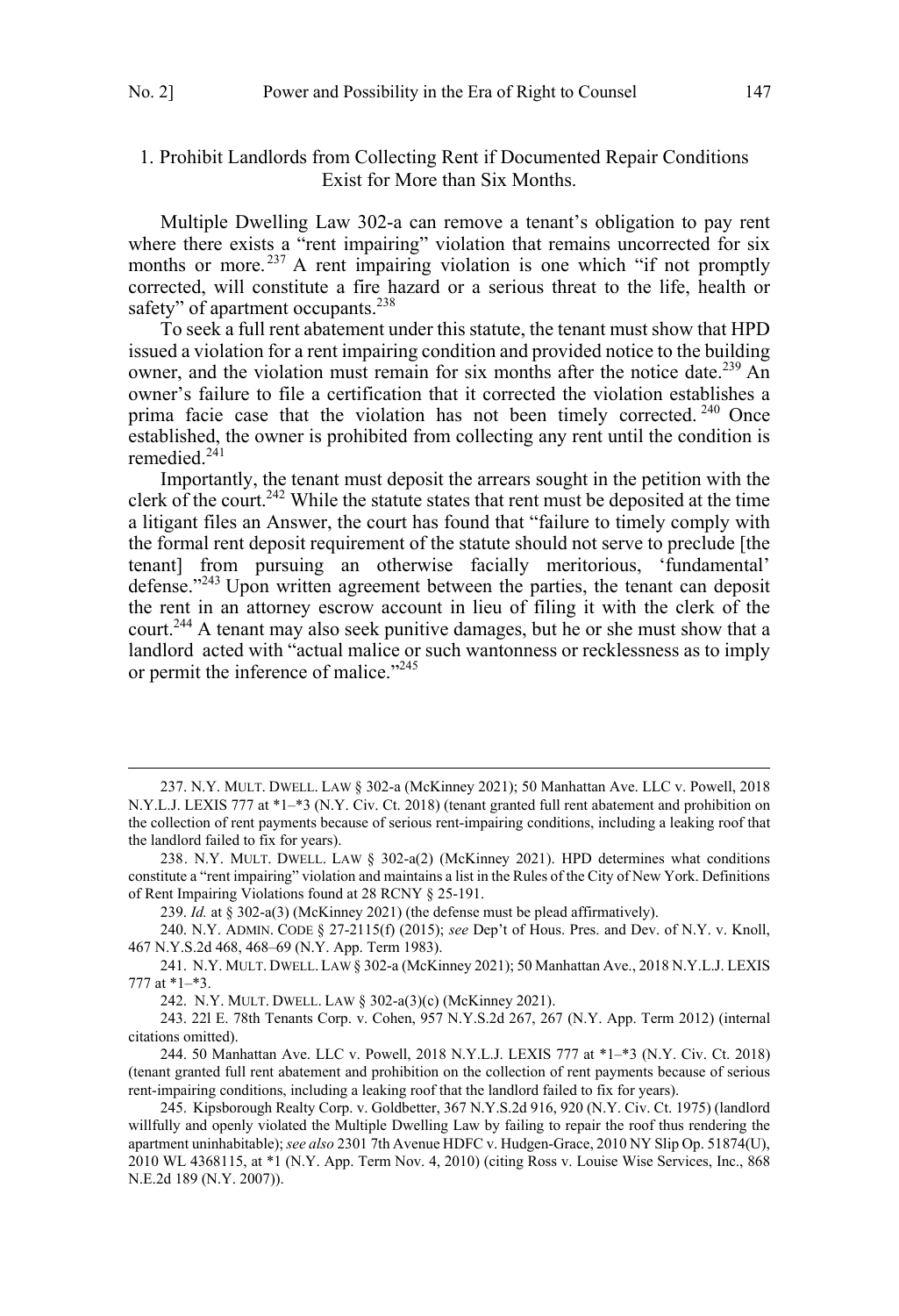### <span id="page-31-0"></span>2. Put Non-Payment Cases on Hold Where a Landlord Refuses to Repair Apartment.

Section 755 provides an opportunity for a tenant to stay a non-payment proceeding where the landlord fails to make repairs in their apartment.<sup>246</sup> The statute can assist tenants who are withholding rent due to uninhabitable conditions in their apartments and seek to compel their landlords to make repairs. The statute requires that a tenant deposit their rent with the court clerk.<sup>247</sup> Section 755 was more heavily utilized by tenants between the 1970s and 1990s.<sup>248</sup> Since 2007, courts citing to Section 755 are mostly courts from outside of New York City.<sup>249</sup>

#### 3. Force Landlords to Repair Apartment Through an Affirmative HP Case

Housing Part actions, or "HPs," offer a tool for tenants to secure safe, habitable housing. The Housing Court is authorized to enforce local and state laws and "housing standards."<sup>250</sup> These tenant-initiated cases can also set forth harassment claims. Through HP actions, tenants can seek court orders requiring owners to complete necessary repairs or stop harassment.

However, HP actions have real limitations. Significantly, HPs currently do not provide a remedy for tenant damages or abatements. Penalties may be assessed against the landlord, but they are payable to HPD and not to the tenant individually.251 While the current lack of individual relief granted in HP actions may be disheartening, there is still some leeway for courts to expand the relief available in such actions. Section 110(c) of the New York City Civil Court Act (CCA) provides that "[r]egardless of the relief originally sought by a party, the court may recommend or employ any remedy, program, procedure or sanction authorized by law for the enforcement of housing standards, if it believes they will be more effective to accomplish compliance or to protect and promote the public interest  $\dots$ <sup>252</sup> HP actions provide courts with relatively broad discretion over the type of equitable relief they may award or the amount of civil penalties, sanctions and damages that may be utilized to enforce "housing standards."

 $\overline{a}$ 

249. *See e.g.*, Revelation Church of God In Christ v. Mason, 26 N.Y. Misc. LEXIS 3484, at \*1–\*6 (N.Y. City Ct. 2015); 3 Green St., LLC v. Caceres, 115 N.Y.S.3d 831, \*1 (N.Y. Just. Ct. 2019).

250. CCA § 110, housing standards include violations of the Multiple Dwelling Law, Housing Maintenance Code, Building Code, and any other legislative standard affecting the health and safety of building occupants. Prometheus Realty Corp., 911 N.Y.S.2d at 303 (citing Missionary Sisters of Sacred Heart, 517 N.Y.S.2d at 507 and CCA § 110(a)); GERALD LEBOVITS, NEW YORK CITY CIVIL COURT, HOUSING PART, HOUSING PART PROCEEDINGS: A PRIMER 5 (2007), [https://papers.ssrn.com/sol3/papers.cfm?abstract\\_id=1299746.](https://papers.ssrn.com/sol3/papers.cfm?abstract_id=1299746)

251. Dominguez v. Zinnar, 2009 WL 3813771 (N.Y. Sup. Ct. Oct. 29, 2009).

 <sup>246.</sup> N.Y. REAL PROP. ACTS. LAW § 755 (McKinney 2021).

<sup>247.</sup> *Id.* 

<sup>248.</sup> *See*, *e.g.*, Ellabee Realty Corp. v. Beach, 340 N.Y.S.2d 8, 9 (N.Y. Civ. Ct. 1972); Morbeth Realty Corp. v. Rosenshine, 323 N.Y.S.2d 363, 366 (N.Y. Civ. Ct. 1971); Malek v. Perdina, 297 N.Y.S.2d 14, 17 (N.Y. Civ. Ct. 1969). It is possible the decline in use corresponds to the 2006 amendments to the Uniform City Court Act in 2006, which expanded the court's injunctive power and permitted the court to order a landlord to make building and apartment repairs in compliance with the City's housing codes, which may have proved more effective to ensure landlords make necessary repairs than staying the proceedings pursuant to Section 755.

<sup>252.</sup> N.Y. CITY CIV. CT. ACT § 110(c) (McKinney 2019).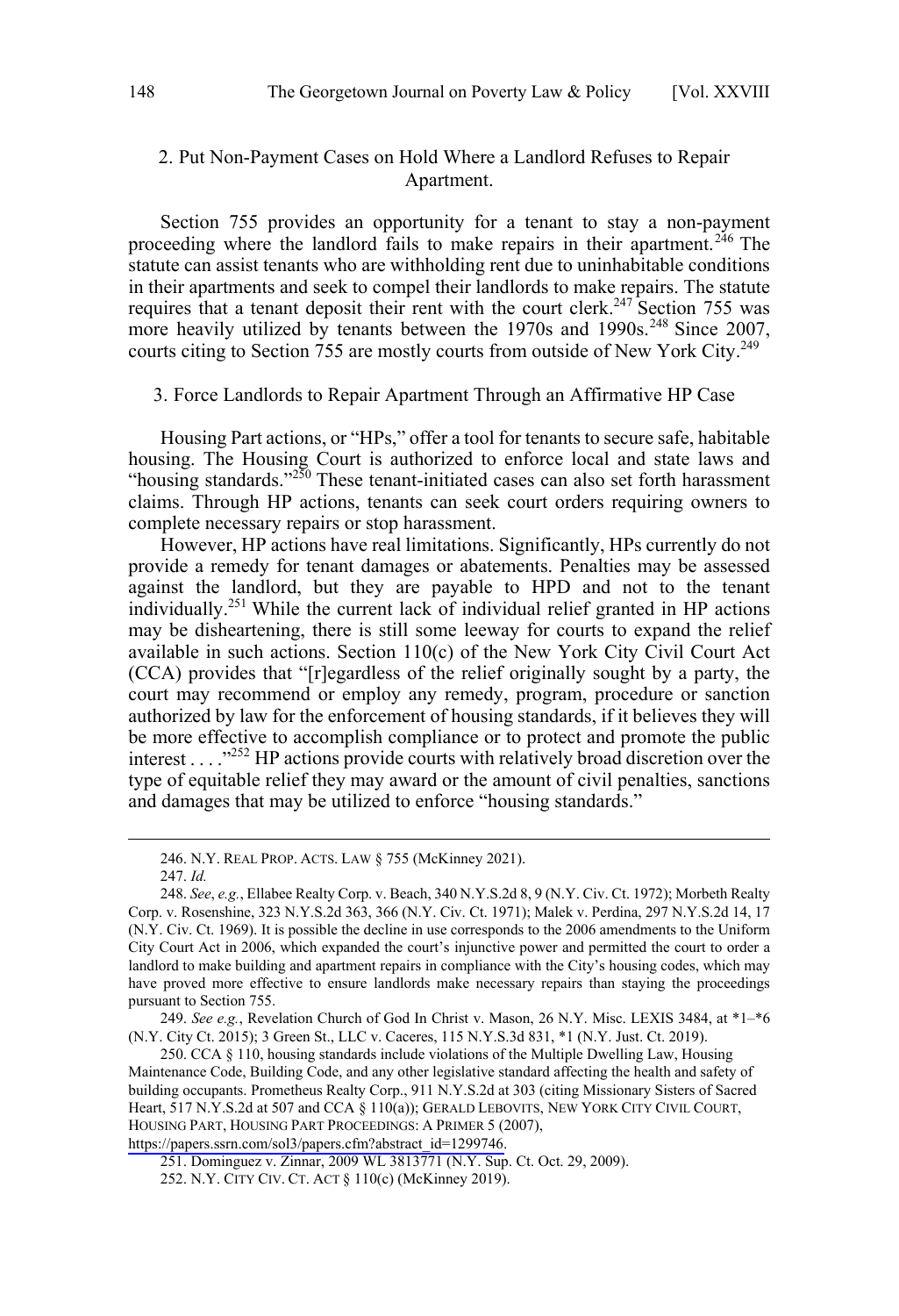#### <span id="page-32-0"></span>4. Organize Tenant Takeover of Buildings Effectively Abandoned by Owners

RPAPL Article 7A provides a remedy for tenants in buildings that have been "abandoned" by their owners.<sup>253</sup> It allows a group of one-third or more tenants in a building to petition the Housing Court to put in place an administrator or receiver to collect rents, address emergency code violations, and improve the living conditions of the building.<sup>254</sup> HPD also has statutory power to petition the court to appoint an administrator in a 7A proceeding.<sup>255</sup>

The proceeding can be maintained where a building lacks heat, running water, light, electricity, or adequate sewage disposal facilities, has an infestation of rodents, or is otherwise "dangerous to life, health or safety" of tenants for at least five days.256 In addition, the suit is maintainable where the court finds a "course of conduct by the owner or his agents of harassment, illegal eviction, continued deprivation of services or other acts dangerous to life, health and safety."<sup>257</sup>

### *C. Combat Tenant Harassment*

Since 2008, the NYC Council has expanded protections for tenants who face harassment by their landlords with anti-tenant harassment statutes. The law provides tenants a cause of action to pursue cases against their landlords for harassment.<sup>258</sup> Harassment includes behavior by a landlord to force a tenant to vacate or surrender their apartment or tenancy rights, using force or threats against a tenant, providing false or misleading information relating to the tenancy or the rent stabilization status of the apartment, creating repeated or extended interruptions or disruptions to essential services, commencing repeated baseless or frivolous court proceedings, or removing the door or changing the locks to an apartment.<sup>259</sup>

The anti-tenant harassment law sought to provide greater protections to tenants, especially long-term rent-stabilized tenants who are particularly vulnerable to the effects of gentrification and pushout by their landlords.<sup>260</sup> Before the passage of the law, there was no private right of action for harassment in the NYC Administrative Code.<sup>261</sup> Since its enactment, tenants have been provided "a judicial forum to pursue harassment defenses or claims." <sup>262</sup> The law was challenged and upheld as constitutional in 2010, with the Appellate Division citing

 $\overline{a}$ 

259. *Id*. at § 27-2004(a)(48)(a)-(e) (2020).

260 . *See* Prometheus Realty Corp., 911 N.Y.S.2d at 303 (finding the legislature's interest in preventing landlords from "forcing tenants out" to be rationally related to the remedies memorialized in N.Y.C. Admin. Code § 27-2005(d)); Aguaiza v. Vantage Props., LLC, 893 N.Y.S.2d 19, 20 (N.Y. App. Div. 2010) (noting that the legislature enacted a harassment statute to address, in part, "a perceived effort by landlords to empty rent-regulated apartments," using such tactics as the commencement of baseless or frivolous eviction proceedings).

261. Prometheus, 911 N.Y.S.2d at 301.

 <sup>253.</sup> N.Y. REAL PROP. ACTS. LAW § 770 (McKinney 2021).

<sup>254.</sup> *Id.* at § 770 (1).

<sup>255.</sup> *Id.* If an action is commenced by HPD, one-third of the tenants may seek at any time to substitute themselves as petitioners in place of HPD, even after a final judgment has been rendered.

<sup>256.</sup> *Id.*

<sup>257.</sup> *Id.* 

<sup>258.</sup> N.Y. ADMIN. CODE §§ 27-2005(d); 27-2115(h) (2020).

<sup>262.</sup> Aguaiza v. Vantage Properties, LLC, 2009 WL 1511791, at \*9 (N.Y. Sup. Ct. May 21, 2009).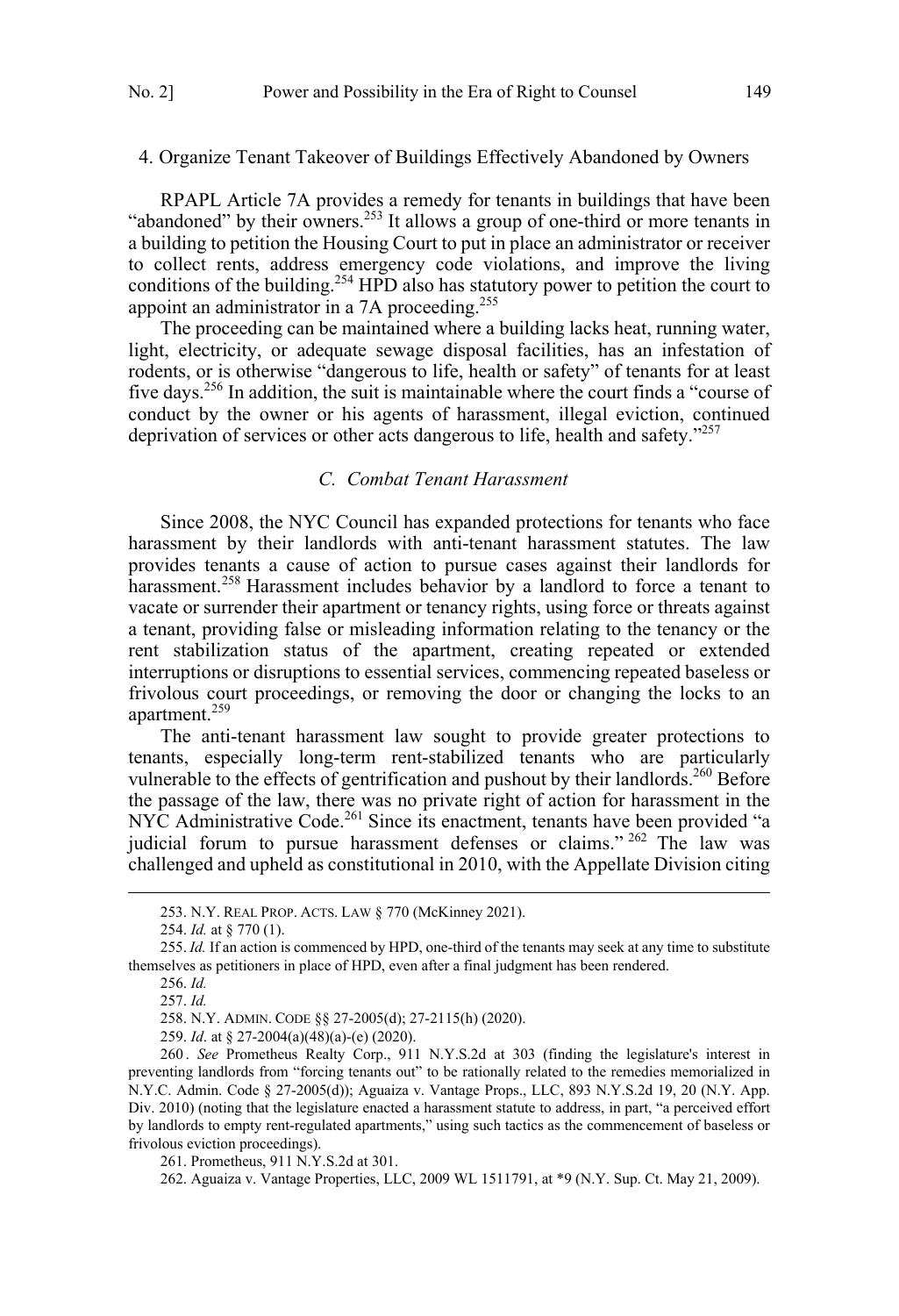the Housing Court's expansive powers under CCA 110. <sup>263</sup> In 2015, the Administrative Code was amended to include a cause of action for an additional form of harassment relating to buy-out offers.<sup>264</sup>

A finding of harassment gives rise to injunctive relief against an owner, including a court order restricting the owner from engaging in harassing conduct, placing an immediately hazardous violation of the NYC Housing Maintenance Code, civil penalties against the owner payable to the NYC Commissioner of Finance of between \$2,000 and \$10,000, and compensatory damages for the tenant or at the election of the tenant, \$1,000 and reasonable attorneys' fees and costs.<sup>265</sup> Generally, the Court interprets compensatory damages to be akin to a rent abatement.<sup>266</sup> Since the passage of the statute, the law has been effective in protecting tenants from harassment. Attorneys can and should use it to secure such protections.<sup>267</sup>

 $\overline{a}$ 

265. N.Y. ADMIN. CODE § 27-2115(m)(2); 226-228 E. 26th St. LLC v. Rhodes, No. 56577/08, 2008 N.Y. Misc. LEXIS 7516, at \*9 (N.Y. Civ. Ct. Dec. 26, 2008); 13 E. 9th St. LLC v. Seelig, No. 84987/2016, 63 Misc.3d 1218(A), at \*6 (N.Y. Civ. Ct. Apr. 8, 2019); T & G Realty Co. v Hawthorn*,* No. 78990/2017, 2019 WL 3070982, at \*6 (N.Y. Civ. Ct. July 15, 2019) (citing N.Y.C. Admin. Code §27- 2115(o)).

266. *Hawthorn,* No. 78990/2017, 2019 WL 3070982, at \*6 (citing N.Y.C. Admin. Code §27- 2115(o)).

 <sup>263.</sup> Prometheus, 911 N.Y.S.2d at 301.

<sup>264.</sup> The statute made it unlawful to contact a tenant and offer money to vacate or surrender rights to a unit for 180 days after the owner is notified, in writing, that a person does not wish to receive such offers. N.Y. ADMIN. CODE § 27-2004(a)(48)(f-1) (The statute reads, "contacting any person lawfully entitled to occupancy of such dwelling unit, or any relative of such person, to offer money or other valuable consideration to induce such person to vacate such dwelling unit or to surrender or waive any rights in relation to such occupancy, for 180 days after the owner has been notified, in writing, that such person does not wish to receive any such offers, except that the owner may contact such person regarding such an offer if given express permission by a court of competent jurisdiction or if notified in writing by such person of an interest in receiving such an offer.").

<sup>267.</sup> The courts have held landlords liable for illegally locking tenants out, threatening tenants, failing to provide repairs, destroying a tenant's property, making misstatements of law about a tenant's status as a rent stabilized tenant, and aggressively and repeatedly pursuing an out-of-court buy-out offer. The law prohibits an owner "commencing repeated baseless or frivolous court proceedings," which is generally defined as at least more than one court proceeding, but the law also protects a tenant if repeated baseless or frivolous court proceedings were commenced against other tenants in the building. *E.g.*, N.Y.C., N.Y. ADMIN. CODE § 27-2004(a)(48)(d)(d-1) (2020); Dani Lake LLC v. Torres, No. 34838/2018, 2019 WL 4049138, at \*8–\*10 (N.Y. Civ. Ct. Aug. 13, 2019) (finding that the actions of the petitioner were intended to illegally force the respondent out of possession of the premises and constituted prohibited harassment, and directing the petitioner to restrain from any further conduct in violation of N.Y.C. Admin. Code  $\S$  27-2004(a)(48)); Santo v. Rose Associates, Inc., No. 113297/2005, 2010 WL 3293716, at \*2 (N.Y. Sup. Ct. June 9, 2010) (citing N.Y.C. Admin. Code § 27-2004(a)(48)(g)); 226-228 E. 26th St. LLC v. Rhodes, No. 56577/08, 2008, N.Y. Misc. LEXIS 7516, at \*6 (N.Y. Civ. Ct. Dec. 26, 2008) (discussing the Tenant Protection Act); *Hawthorn*, No. 78990/2017, 2019 WL 3070982, at \*6–\*7 (directing the petitioner to restrain from engaging in conduct constituting harassment in violation of the statute and imposing a civil penalty); Truglio v. VNO 11 E. 68th St. LLC, No. 57103/12, 2012 WL 1849659, at \*15 (N.Y. Civ. Ct. May 21, 2012) (ordering that the landlord was to rebuild the subject apartment after the landlord was found to illegally lock out the tenant and demolish the subject premises); Tivoli Bi LLC v. Lee, No. 51168/2017, 2017 N.Y.L.J. LEXIS 2094, at \*14–15 (N.Y. Civ. Ct. July 27, 2017) (finding that the landlord unlawfully harassed the tenant by bringing repeated, baseless proceedings against the tenants, and ordering the landlord to pay fines); Hua Hong Indus. U.S. LLC v. Diaz, No. 66795/17, 2018 N.Y.L.J. LEXIS 1739, at \*4–5 (N.Y. Civ. Ct. May 4, 2018) (finding that the landlord violated the harassment statute by commencing baseless proceedings against the tenant, and fining and enjoining the landlord from bringing additional baseless claims); Hilltop 161 LLC v. Philbert, No. L&T 68521/18, 2019 N.Y. Misc. LEXIS 327, at \*14–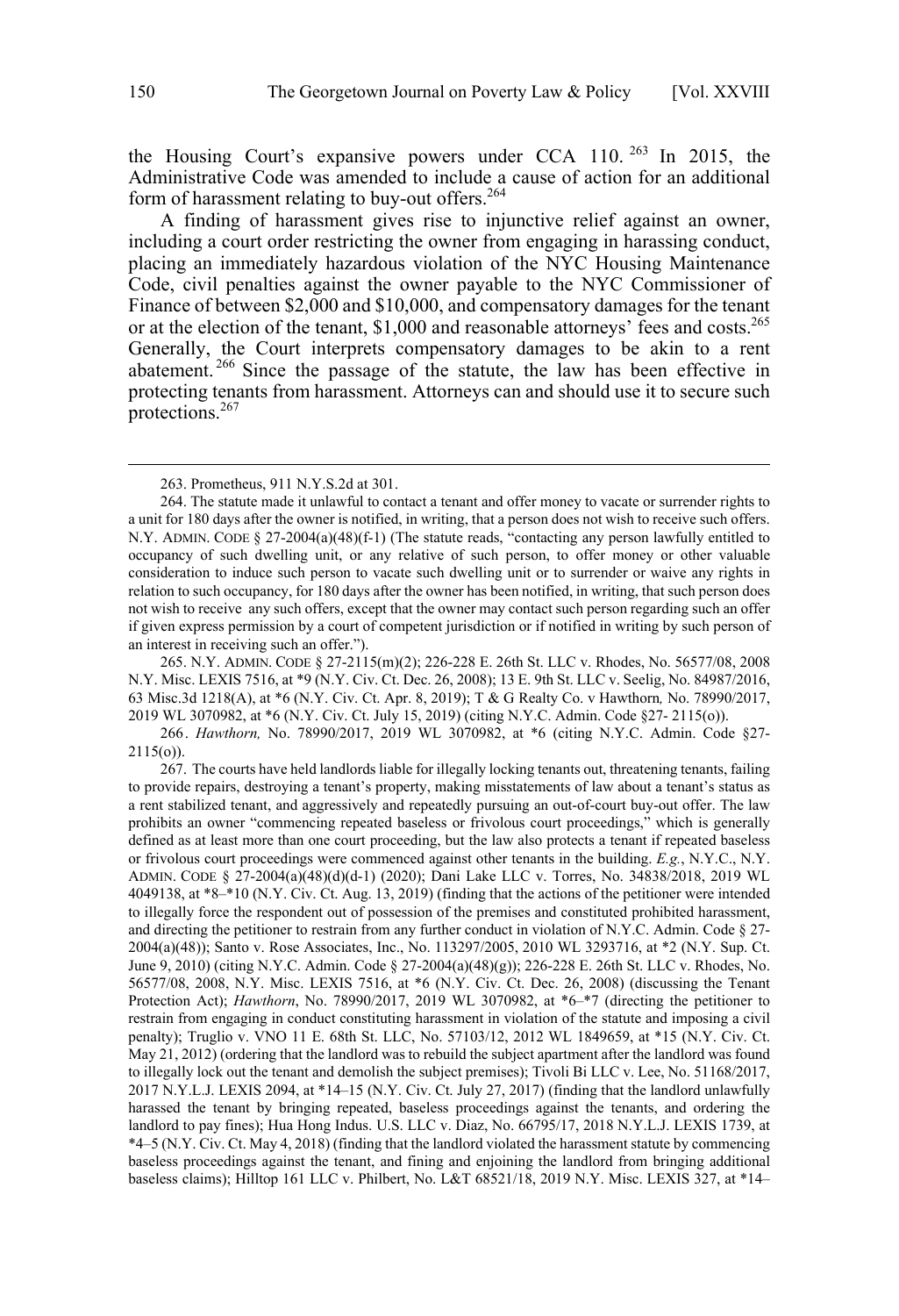$\overline{a}$ 

#### *D. Challenge Unethical Behavior in Court with Sanctions*

<span id="page-34-0"></span>New York State has long provided a mechanism for curbing and punishing frivolous or baseless conduct in litigation.<sup>268</sup> "Rule 130" of the NYCRR authorizes the Housing Court to award costs, including sanctions and reasonable attorney's fees, when either party has engaged in frivolous conduct.<sup>269</sup> "Frivolous" is defined as conduct "completely without merit in law," "undertaken primarily to delay . . . the litigation, or to harass or maliciously injure another" or that "asserts material factual statements that are false."<sup>270</sup> Housing Court judges are specifically granted the power, under the statute, to impose Rule  $130$  sanctions.<sup>271</sup>

### *E. Hold Landlords Accountable for Failing to Act*

Contempt is a powerful tool that is woefully underutilized by the courts and tenant advocates.<sup>272</sup> Where a landlord fails to comply with a so-ordered

 $\overline{a}$ 

270. *Id.*

271. *Id.* § 130-1.4; *see* Bldg Mgmt. Co. Inc. v. Schwartz, 773 N.Y.S.2d 242, 246 (N.Y. Civ. Ct. 2004) (ordering sanctions after landlord's attorney issued three subpoenas and directed delivery of evidentiary materials *only* to the petitioner's attorney's office, and not to the court or respondent's counsel, stating that this "back door discovery" was frivolous and lacked basis in law); *see also* N.Y.C. Hous. Auth. v. Various Tenants, No. 802957/17, 2018 N.Y. Misc.3d 1210(A), at \*3 (N.Y. Civ. Ct. Feb. 22, 2018) (granting sanctions against NYCHA and ordered the payment of reasonable costs and expenses for the tenants for suing three different tenants in multiple proceedings seeking the same, overlapping rent in different proceedings).

272. Armen H. Merjian, *Righting the Scales of Justice: The Critical Need for Contempt Proceedings against Lawless Landlords*, 52 COLUM. HUM. RTS. L. REV. 592, 592–93 [http://hrlr.law.columbia.edu/files/2021/02/592\\_Merjian.pdf](http://hrlr.law.columbia.edu/files/2021/02/592_Merjian.pdf) (arguing that while nationwide, between 2011 and 2016, courts have yielded 117,952 evictions, they have issued fewer than fifty contempt rulings for

<sup>15 (</sup>N.Y. Civ. Ct. Jan. 28, 2019) (finding that petitioner engaged in an ongoing course of conduct meant to "interfere with or disturb the comfort, repose, peace or quiet" of respondent in the subject premises, and intended to deprive respondent of her rights as a rent stabilized tenant by sending threatening letters and engaging in other unlawful conduct); Pinchback v. Foreman, No. 3178/16, 2017 N.Y.L.J. LEXIS 3401, at \*1 (N.Y. Civ. Ct. Dec. 6, 2017) (ordering civil penalties against the landlord for failing to provide repairs and unlawfully harassing the tenant); Emmitt v. Ferrarie, No. L&T 52575/16, 2017 N.Y.L.J. LEXIS 2297, at \*14 (N.Y. Civ. Ct. Aug. 16, 2017) (ordering the landlord to be fined \$5,000 for harassment after the landlord refused to adequately maintain essential services, changed the locks on the building's front door, and removed kitchen appliances); 363-367 Neptune Ave., LLC v. Neary, 917 N.Y.S.2d 544, 556 (N.Y. Sup. Ct. 2010) (ordering the landlord to cease harassment of rent stabilized tenants); S&S Agric. U.S. v. Maldonado, No. 060040/15, 2016 N.Y.L.J. LEXIS 4536, at \*9 (N.Y. Civ. Ct. Jan. 11, 2017) (finding that the landlord was unlawfully harassing the tenant for bringing a frivolous non-payment case after failing to provide overcharge judgment and correct rent records); 659 Vt. St. Tenants' Ass'n v. Vt. Realty, No. 3213/16, 2018 N.Y.L.J. LEXIS 4413, at \*13 (N.Y. Civ. Ct. June 6, 2018) (holding that new building owner failed to correct violations and harassed tenants, and ordering owner to pay \$717,700.00 in fines); Leprovost v. Pitts, No. 1515/14, 2015 WL 518420, at \*6–\*7 (N.Y. Civ. Ct. Feb. 6, 2015) (finding that the landlord was liable for harassment against the tenant for breaking down her door, breaking into her room, destroying her property, having others intimidate her, tampering with her mail, and denying her essential services); *Seelig*, No. 84987/2016, 63 Misc.3d 1218(A), at \*5 (finding that the owner unlawfully harassed the tenant with unwanted buyout offers); ABJ Milano LLC v. Howell, 86 N.Y.S.3d 389, 391 (N.Y. Civ. Ct. 2018) (explaining that the owner engaged in unlawful harassment when he initiated an out-of-court buy-out agreement after an agent had called and visited the elderly and disabled tenant numerous times in three-week period and untruthfully claimed that the tenant's rent-stabilized lease would not be renewed).

<sup>268.</sup> N.Y. COMP. CODES R. & REGS. tit. 22, § 130-1 (2020).

<sup>269.</sup> *Id*. § 130-1.1(c).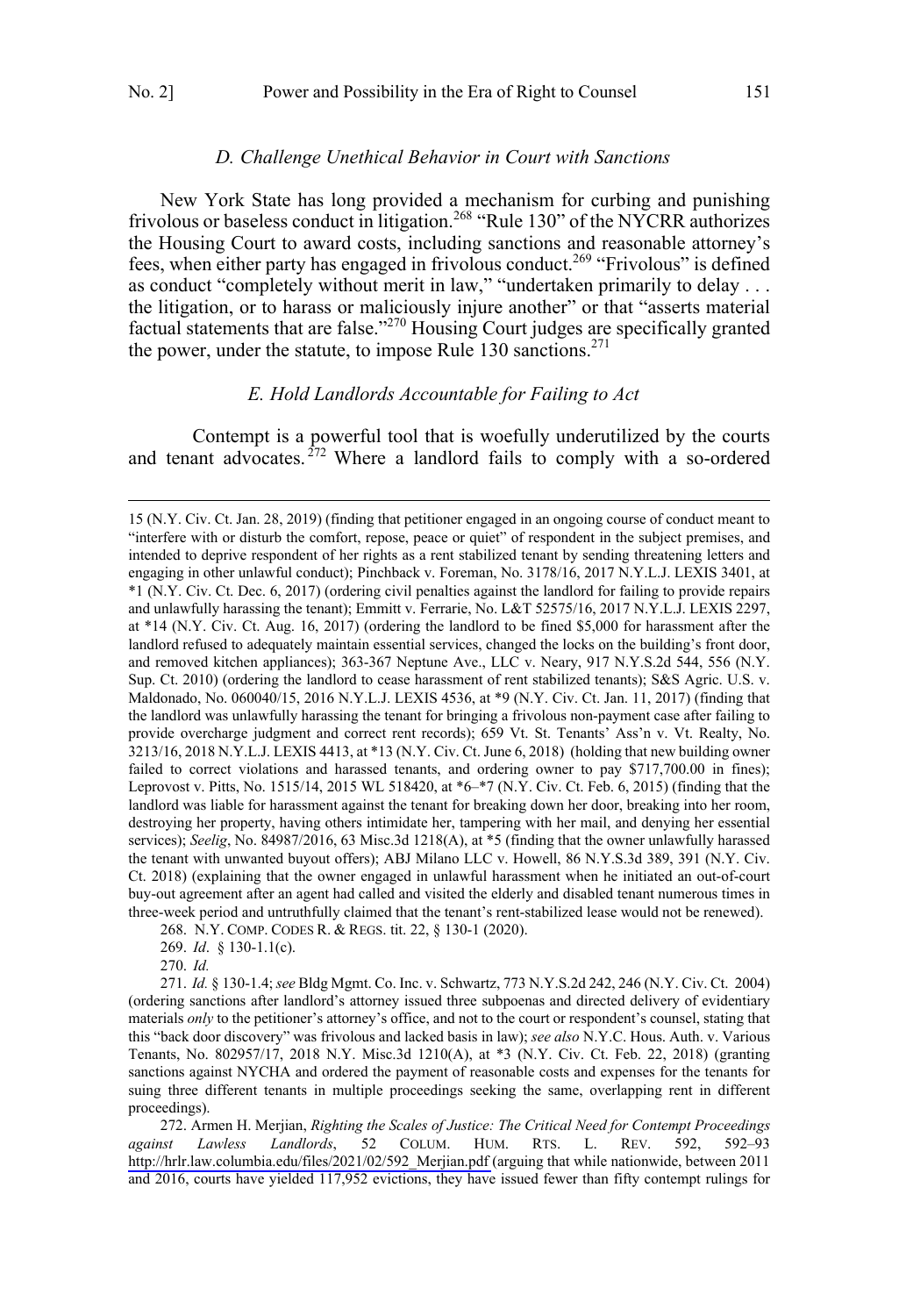<span id="page-35-0"></span>Stipulation or Order of the court, the court can hold landlords in contempt for failing to comply.<sup>273</sup> The contempt remedy is governed by Judiciary Law Section 753 (civil contempt) and Section 750 (criminal contempt), and can be sought whenever a party in a case fails to comply with an order of the court.<sup>274</sup> Tenants may move for contempt in the common scenario in which a landlord fails to provide repairs or comply with other obligations pursuant to a 'so-ordered' Stipulation of Settlement, Court Order or HP consent order.<sup>275</sup>

Civil contempt aims to vindicate the rights of a litigant and compensate the party for any loss or interference with that right.<sup>276</sup> On the other hand, criminal contempt is designed to vindicate an offence against "public justice" and an effort to protect and compel respect for the judicial system.<sup>277</sup> The same act may be punishable by both civil and criminal contempt, and it may be elevated from civil to criminal based upon the willfulness of the  $act.^{278}$ .

A court finding contempt can order fines, damages, costs, attorneys fees, and, in some egregious cases, imprisonment.<sup>279</sup> The elements necessary for a cause of action for contempt under the Judiciary Law are: (1) a lawful order of the Court expressing a clear mandate, (2) notice to the contemnor of the mandate, (3) disobedience of the mandate, and  $(4)$  prejudice to the other party.<sup>280</sup> A motion for criminal contempt must be served on the party and their attorney.<sup>281</sup> Contempt is a powerful tool to hold landlords accountable to comply with their legal obligations.

### VI. THINKING BIGGER: HOUSING AS A HUMAN RIGHT

The COVID-19 crisis has caused many to rethink societal rules and norms including Housing Court practice and procedure. The crisis has painfully demonstrated that housing is a human right and a public health necessity. Now is the time for big ideas and bold action, not incremental change or band-aid solutions. The global health crisis exacerbated the flaws of a system that was already unsustainable for many tenants living on limited incomes. The crisis offers an opportunity to think broadly about how to establish real, sustainable

 $\overline{a}$ 

failure to obey court orders to repair hazardous conditions, despite landlords' chronic and widespread flouting of such orders. Merjian argues that contempt proceedings "can remedy this injustice, including (1) establishing deadlines for the completion of ordered repairs, with either imprisonment or fines for each day that the landlord continues to flout the court's authority; (2) awarding damages to the aggrieved tenant, including damages for emotional distress and diminished habitability; and (3) awarding attorneys' fees and costs to tenants' counsel.").

<sup>273.</sup> N.Y. JUD. LAW §§ 750, 753 (McKinney 2019).

<sup>274.</sup> *Id.* The remedy is not limited to orders issued by the court; contempt may also be charged when a party violated the terms of a so-ordered stipulation of settlement.

<sup>275.</sup> N.Y. v. Quadrozzi, No. 8442/10, 99 N.Y.S.3d 84, at \*86 (N.Y. App. Div. 2019) (explaining that plaintiffs moved to enforce a so-ordered stipulation of settlement and to hold defendant in civil contempt of court after defendant failed to make certain repairs agreed upon in the stipulation).

<sup>276.</sup> McCormick v. Axelrod, 453 N.E.2d 508, 512 (N.Y. 1983).

<sup>277.</sup> *Id*.

<sup>278.</sup> *Id.* 

<sup>279.</sup> N.Y. JUD. LAW §§ 750, 751, 753 (McKinney 2019).

<sup>280.</sup> *Id.* at §§ 750, 753; McCormick, 453 N.E.2d at 512–13.

<sup>281.</sup> Lu v. Betancourt, 496 N.Y.S.2d 754, 756 (N.Y. App. Div. 1986) ("Where the penalty of criminal contempt is sought, failure to personally serve the alleged contemnor constitutes a jurisdictional defect requiring dismissal" (citing People v. Balt, 312 N.Y.S.2d 587 (N.Y. App. Div. 1970)).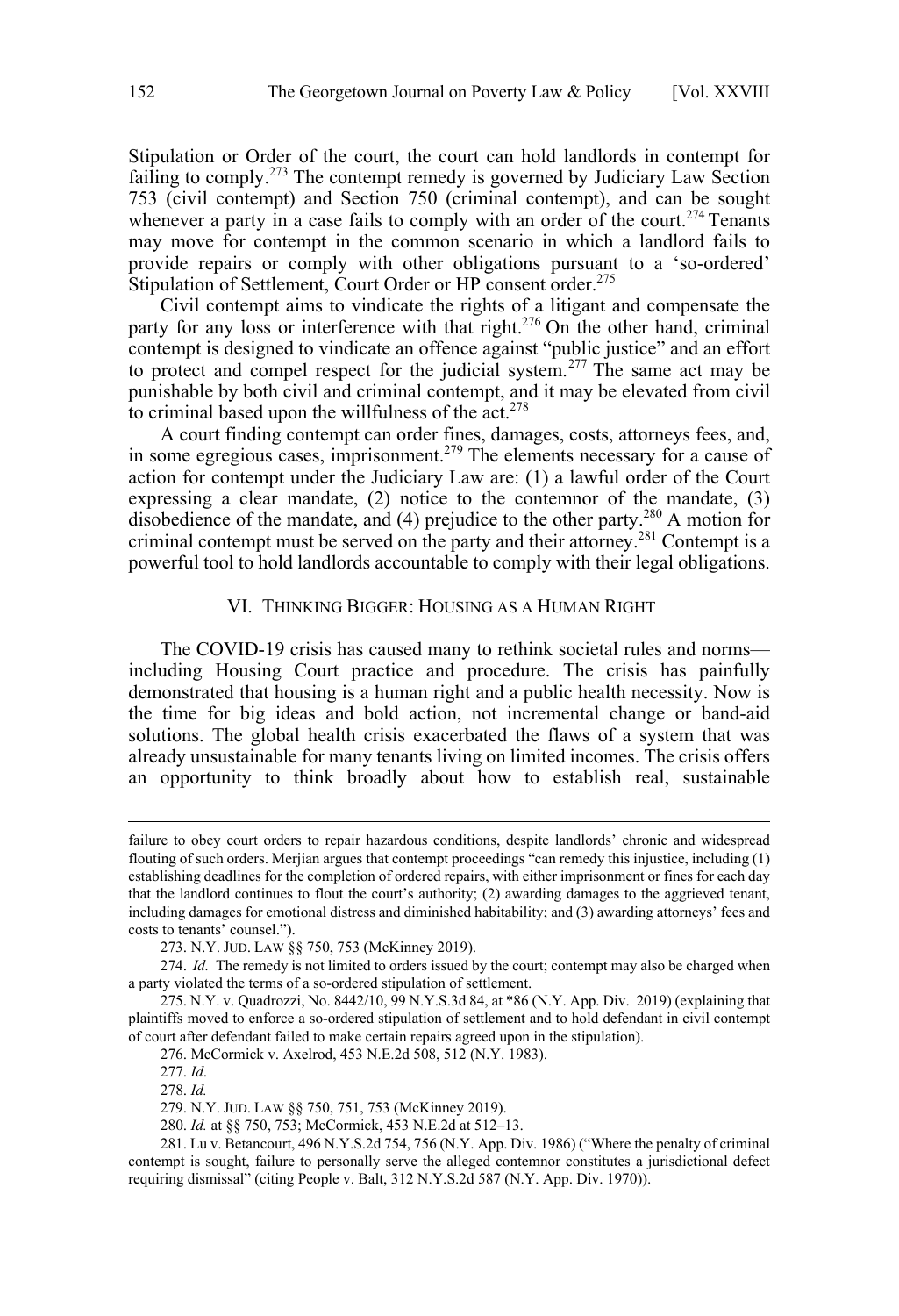<span id="page-36-0"></span>opportunities and protections for tenants to live in safe, secure and affordable homes. This section sets out concrete steps toward achieving these goals.

### *A. Cancel Rent*

The public health crisis led to a state-wide shutdown and put thousands of New Yorkers out of work. Many people are choosing between feeding their children, paying for medical care and paying rent.<sup>282</sup> To ease this burden, the first step is to cancel all rent for those people financially affected by COVID-19. The New York State legislature can pass a bill to cancel rent.<sup>283</sup> One option is the "Relief for All" Act, introduced by Senator Julia Salazar, which aims to help renters and homeowners by canceling or reducing rent for tenants while providing state and federal funding for small property owners and non-profit housing providers who lost rental income during the crisis.<sup>284</sup> The bill would provide rent and mortgage relief starting in March 2020 and ending 90 days after the governor declares the end to New York's ongoing State of Emergency. It is likely that the most vocal critics of the bill will claim that such relief runs afoul of the Fifth Amendment's Takings Clause. While a full legal analysis is necessary, it is highly unlikely a court would strike down the "Relief for All" bill because of the temporary nature of the relief, its emergency justification, and the fact that the relief provided would not rise to the level necessary under the Takings Clause. Further, the legislation provides compensation to any landlord who can sufficiently show injury under the Takings Clause.<sup>285</sup>

Alternatively, the governor can take executive action to cancel rent for struggling tenants who risk losing their homes due to the pandemic.<sup>286</sup> All rent that accrued between March 2020 and the end of the pandemic should be universally forgiven without the requirement that tenants prove financial hardship. Putting the onus on tenants to prove the documented income loss will prejudice many vulnerable groups, including undocumented individuals and those working in informal economies. Relief should be provided to small landlords who rely on monthly rents to pay mortgage and taxes. Large corporate landlords who have

 $\overline{a}$ 

[https://www.nysenate.gov/legislation/bills/2019/s8125.](https://www.nysenate.gov/legislation/bills/2019/s8125)

*See* Desiree Rios, *Nearly 1 in 4 New Yorkers Needs Food as Pandemic Persists*, N.Y. TIMES 282. (May 21, 2020), [https://www.nytimes.com/2020/05/21/nyregion/coronavirus-ny-update.html.](https://www.nytimes.com/2020/05/21/nyregion/coronavirus-ny-update.html)

<sup>283.</sup> S.B. S8125A, N.Y. State S., 2019-2020 Leg. Sess. (N.Y. 2020) (relating to suspending rent payments for certain residential tenants and small business commercial tenants and certain mortgage payments for ninety days in response to the outbreak of COVID-19)*,*

<sup>284.</sup> Ophelia Xie, *Bill Would Protect Renters and Homeowners During COVID-19 Crisis*, LEGISLATIVE GAZETTE (May 5, 2020), [https://legislativegazette.com/bill-would-protect-renters-and](https://legislativegazette.com/bill-would-protect-renters-and-homeowners-during-covid-19-crisis/)[homeowners-during-covid-19-crisis/.](https://legislativegazette.com/bill-would-protect-renters-and-homeowners-during-covid-19-crisis/)

<sup>285.</sup> U.S. CONST. amend. V, cl. 5 (prohibiting the federal government from taking "private property . . . for public use, without just compensation.").

<sup>286.</sup> Press Release, New York State Senate Michael Ginaris, Senate Deputy Leadeer Gianaris Calls on Governor Cuomo To #CancelRent By Executive Order (April 08, 2020),

[https://www.nysenate.gov/newsroom/press-releases/michael-gianaris/senate-deputy-leader-gianaris-calls](https://www.nysenate.gov/newsroom/press-releases/michael-gianaris/senate-deputy-leader-gianaris-calls-governor-cuomo)[governor-cuomo.](https://www.nysenate.gov/newsroom/press-releases/michael-gianaris/senate-deputy-leader-gianaris-calls-governor-cuomo)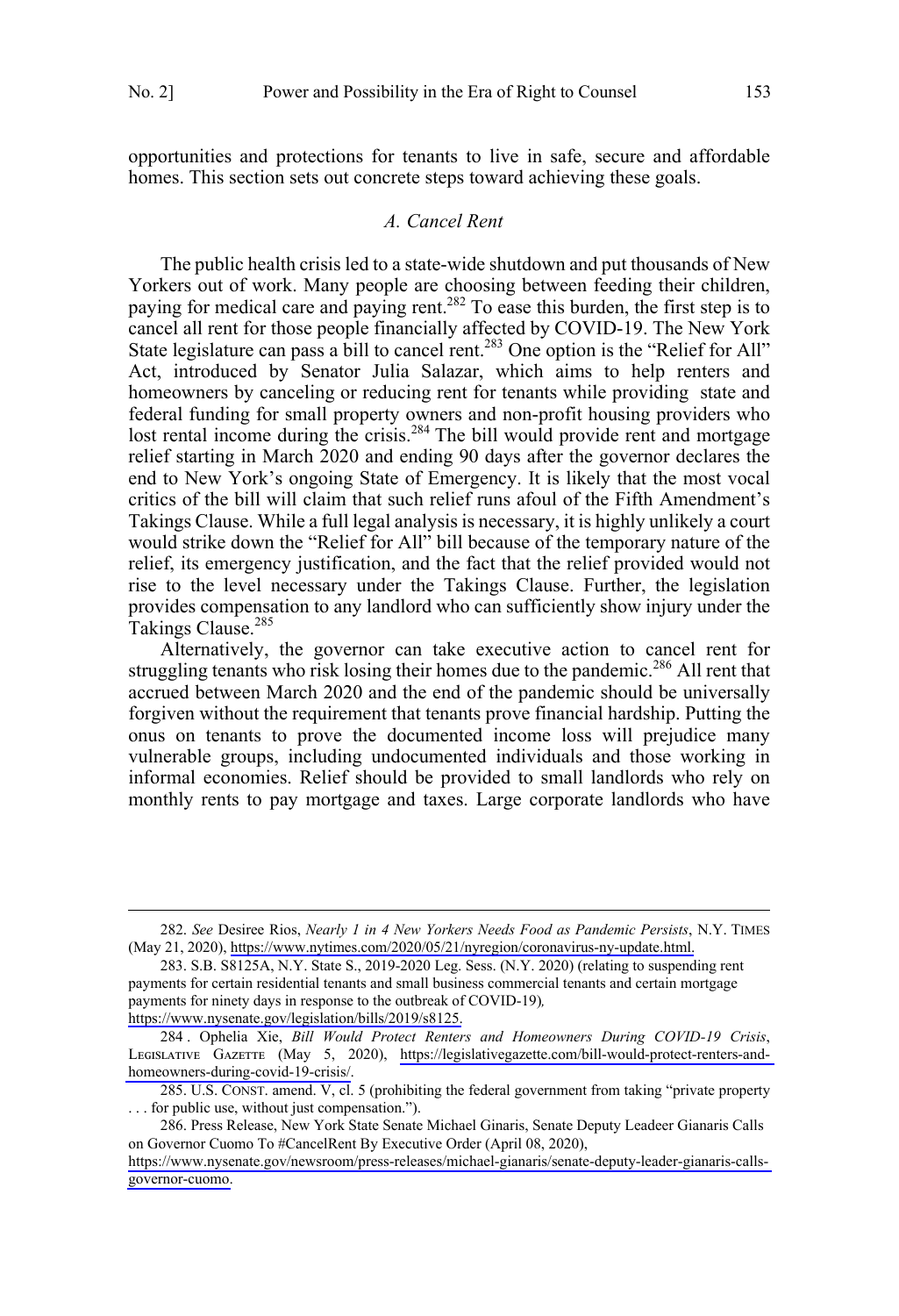<span id="page-37-0"></span>continued to see their total incomes increase should be asked to concede to the short-term financial loss.<sup>287</sup>

### *B. Expand Right to Counsel, Eviction Prevention & Access to Affordable Housing*

Reforms to this broken system, once unthinkable, are now part of the mainstream conversation. In this moment of crisis, there is opportunity to reexamine long-held assumptions about the social contract around housing and the landlord/tenant relationship. The Right to Counsel in Housing Court, pioneered in NYC, has now been adopted in many large cities, including San Francisco, Philadelphia, Newark, Boulder, and Cleveland.<sup>288</sup> Similar programs are being considering in Connecticut, Indiana, Maryland, Minnesota, Nebraska, Oklahoma, South Carolina, Washington State and Wisconsin.<sup>289</sup> Advocates in NYS are now pushing to extend the right to counsel state-wide, and it has now become a reality in Rochester, NY.<sup>290</sup>

 $\overline{a}$ 

288. HEIDI SCHULTHEIS & CAITLIN ROONEY, CTR. FOR AM. PROGRESS RIGHT TO COUNSEL IS A RIGHT TO A FIGHTING CHANCE 8–9 (2019),

[https://www.americanprogress.org/issues/poverty/reports/2019/10/02/475263/right-counsel-right](https://www.americanprogress.org/issues/poverty/reports/2019/10/02/475263/right-counsel-right-fighting-chance/)[fighting-chance/;](https://www.americanprogress.org/issues/poverty/reports/2019/10/02/475263/right-counsel-right-fighting-chance/) *see All About Cleveland's Eviction Right to Counsel*, NAT'L COAL. FOR A CIV. RIGHT TO COUNS. (Feb. 5, 2021), [http://civilrighttocounsel.org/major\\_developments/1382;](http://civilrighttocounsel.org/major_developments/1382) *see also City of Cleveland Creates Right to Counsel in Cleveland Housing Court*, LEGAL AID SOC'Y OF CLEV. (Oct. 1, 2019 2:58 PM), [https://lasclev.org/20191001/;](https://lasclev.org/20191001/) Matt Bloom, *How a Voter-Approved Program in Boulder Could Drastically Reduce Evictions*, KUNC (Nov. 4, 2020, 4:08 PM), [https://www.kunc.org/2020-11-](https://www.kunc.org/2020-11-04/how-a-voter-approved-program-in-boulder-could-drastically-reduce-evictions) [04/how-a-voter-approved-program-in-boulder-could-drastically-reduce-evictions;](https://www.kunc.org/2020-11-04/how-a-voter-approved-program-in-boulder-could-drastically-reduce-evictions) Robert D. Lane Jr. et al., *Philadelphia Enacts 'Right to Counsel in Evictions' Law*, THE NAT'L L. REV. (Nov. 19, 2019), [https://www.natlawreview.com/article/philadelphia-enacts-right-to-counsel-evictions](https://www.natlawreview.com/article/philadelphia-enacts-right-to-counsel-evictions-law#:~:text=On%20November%2014%2C%202019%2C%20the,income%20residents%20facing%20eviction%20proceedings.)[law#:~:text=On%20November%2014%2C%202019%2C%20the,income%20residents%20facing%20evi](https://www.natlawreview.com/article/philadelphia-enacts-right-to-counsel-evictions-law#:~:text=On%20November%2014%2C%202019%2C%20the,income%20residents%20facing%20eviction%20proceedings.) [ction%20proceedings.](https://www.natlawreview.com/article/philadelphia-enacts-right-to-counsel-evictions-law#:~:text=On%20November%2014%2C%202019%2C%20the,income%20residents%20facing%20eviction%20proceedings.)

289. Doug Donovan, Lawmakers Seek Legal Aid for Tenants Facing Eviction in Baltimore, BALTIMORE SUN (July 3, 2017 6:41 PM), [https://www.baltimoresun.com/news/investigations/bs-md](https://www.baltimoresun.com/news/investigations/bs-md-tenant-lawyers-reaction-20170703-story.html)[tenant-lawyers-reaction-20170703-story.html;](https://www.baltimoresun.com/news/investigations/bs-md-tenant-lawyers-reaction-20170703-story.html) Doug Donovan, *Solution to Help Tenants Avoid Eviction Lags in Maryland*, BALTIMORE SUN (July 3, 2017 12:54 PM),

[https://www.baltimoresun.com/news/investigations/bs-md-tenant-attorneys-20170701-story.html;](https://www.baltimoresun.com/news/investigations/bs-md-tenant-attorneys-20170701-story.html) MN HF450, 92nd Leg., 2021-2022 Leg. Sess. (Minn. 2021), [https://legiscan.com/MN/bill/HF450/2021;](https://legiscan.com/MN/bill/HF450/2021) *Right to Counsel Pilot Proposed in Milwaukee*, NAT'L COAL. FOR A CIV. RIGHT TO COUNS. (Mar. 5, 2021), [http://civilrighttocounsel.org/major\\_developments/1514;](http://civilrighttocounsel.org/major_developments/1514) Resolution No. 20083, City Council, City of Tulsa, Okla. (Okla. 2020), [http://civilrighttocounsel.org/uploaded\\_files/273/Tulsa\\_RTC\\_resolution.pdf;](http://civilrighttocounsel.org/uploaded_files/273/Tulsa_RTC_resolution.pdf)  H 3072, S.C. H.R., Sess. 124 (S.C. 2021), [https://legiscan.com/SC/bill/H3072/2021; S.B. 531,](https://legiscan.com/SC/bill/H3072/2021; S.B. 531) Conn. Gen. Assembly, Sess. Year 2021 (Conn. 2021),<https://legiscan.com/CT/bill/SB00531/2021>; S.B. 350, Ind. State S., 2021 Sess. (Ind. 2021), [https://legiscan.com/IN/bill/SB0350/2021;](https://legiscan.com/IN/bill/SB0350/2021) LB419 – Require Appointment of Counsel in Eviction Proceedings and Provide for a Filing Fee, 107th Leg., 2021-2022 Sess. (Neb. 2021), <https://legiscan.com/NE/bill/LB419/2021>; S.B. 5160, Wash. State Leg., Reg. Sess. (Wash. 2021), <https://legiscan.com/WA/bill/SB5160/2021>.

*See, e.g.* Gino Fanelli, *Rochester Tenants Facing Eviction Would Get Free Legal Counsel Under*  290. *New Bill*, ROCHESTER CITY NEWSPAPER (Aug. 3, 2020), [https://www.rochestercitynewspaper.com/rochester/rochester-tenants-facing-eviction-would-get-free](https://www.rochestercitynewspaper.com/rochester/rochester-tenants-facing-eviction-would-get-free-legal-counsel-under-new-bill/Content?oid=12087059)[legal-counsel-under-new-bill/Content?oid=12087059](https://www.rochestercitynewspaper.com/rochester/rochester-tenants-facing-eviction-would-get-free-legal-counsel-under-new-bill/Content?oid=12087059) (explaining that the Volunteer Legal Services

*See* Sofia Lopez & Sara Myklebust, *Make Corporate Landlords Pay the Bills During the*  287. *Pandemic*, INEQUALITY.ORG (Aug. 17, 2020), [https://inequality.org/research/corporate-landlords](https://inequality.org/research/corporate-landlords-pandemic-evictions/)[pandemic-evictions/](https://inequality.org/research/corporate-landlords-pandemic-evictions/) ("These corporations are sitting on billions of dollars and will keep getting richer through tax breaks and giveaways, including in the federal stimulus packages. They can easily afford to cancel monthly housing-related expenses and debts for millions of Americans whose jobs and incomes have been destroyed by Covid-19.").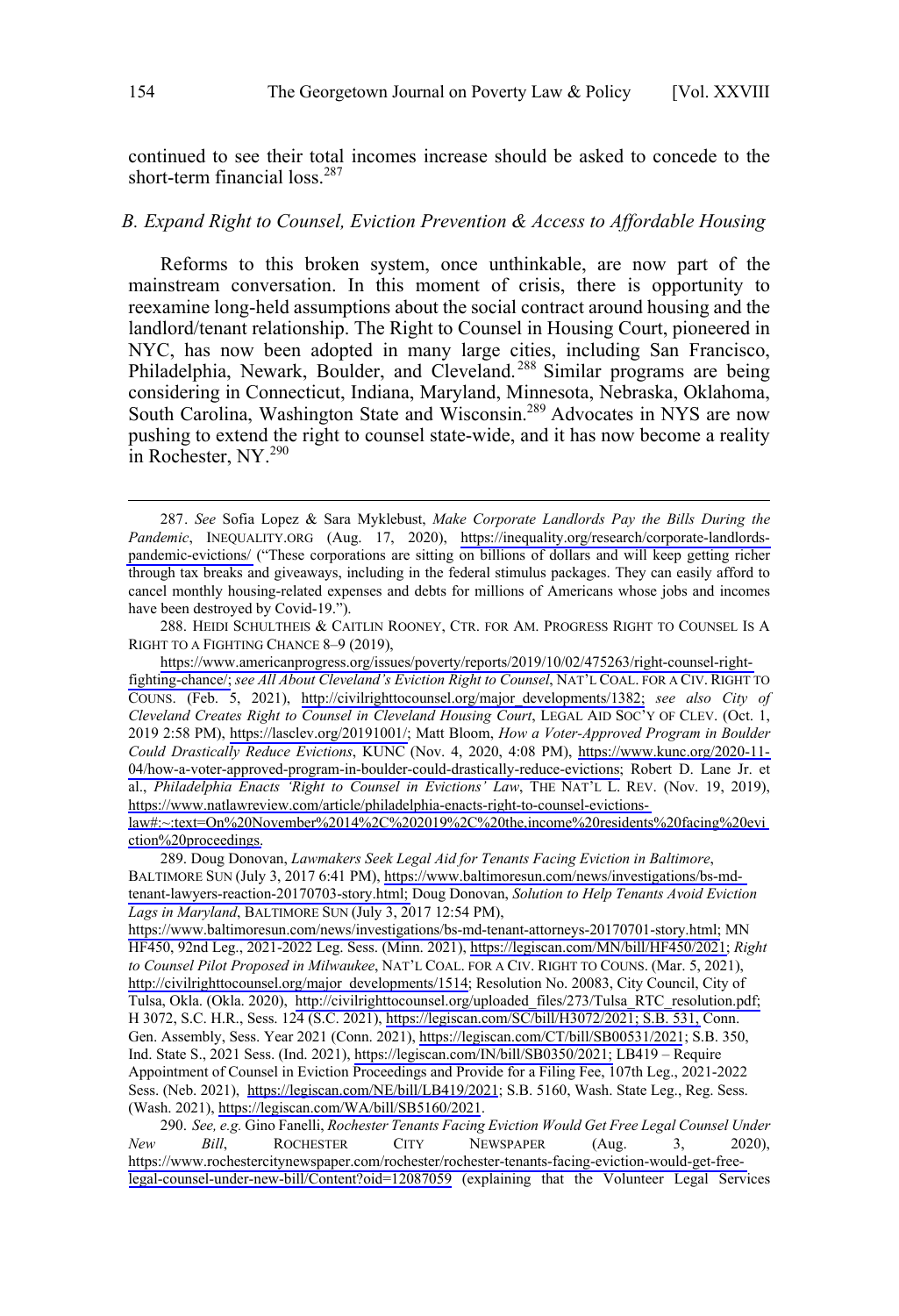<span id="page-38-0"></span>Protections against evictions, similar to those built into New York City's rent regulation scheme, should also be expanded statewide. One of the most significant tenant protections enjoyed by rent-stabilized tenants is the right to a renewal lease unless the tenancy can be terminated for cause.<sup>291</sup> The statewide shift to sanctioning evictions only "for cause" would provide security and peace of mind to tenants living in non-regulated apartments. The NYS legislature is currently considering a bill to ensure evictions for "good cause" only.<sup>252</sup> The "Good Cause" bill would extend the right to a lease renewal and protections from unconscionable rent increases to all tenants across NYS, except those living in owner-occupied buildings with four or fewer units.<sup>293</sup>

Finally, the State should aggressively expand the ability of low-income tenants to access affordable housing. One huge leap would be the creation of a reliable and comprehensive housing voucher program.<sup>294</sup> The program proposed by the NYS legislature—the Housing Access Voucher Program—would create a rental assistance program for New Yorkers who are currently homeless or at risk of losing their homes, including undocumented individuals who are not currently eligible for public assistance.  $^{295}$ 

#### *C. Invest in Community Land Initiatives & End Apartment Warehousing*

One powerful way to flip the narrative of real estate and property as a monetary investment instead of a human right is to invest in community land initiatives throughout NYC. City leaders should follow the lead of non-profits such as the NYC Community Land Initiative.<sup>296</sup> This group works to advance Community Land Trusts ("CLTs") and pushes for policies to give tenants and community organizations a first right to purchase multifamily properties, abolish NYC's tax lien sale, and to prioritize CLTs for public land disposition.

CLTs are non-profit entities that present a different ownership model that is community-led and community-controlled. The CLT stewards a building and/or land with the goal of ensuring permanently affordable housing. <sup>297</sup> It is a community ownership model that gained momentum before the pandemic<sup>298</sup> and

 $\overline{a}$ 

 $\overline{a}$ 

<https://www.nysenate.gov/legislation/bills/2021/S2804>.

295. *Id.*

Project has been operating a program in Irondequoit, New York to provide legal representation to lowincome residents facing eviction, and it "is working to expand it to Greece and East Rochester.").

*See* S. 2892B, N.Y. State S., 2019-2020 Leg. Sess. (N.Y. 2020), 291.

[https://www.nysenate.gov/legislation/bills/2019/s2892.](https://www.nysenate.gov/legislation/bills/2019/s2892) Other pending legislation, S3693/A6322, seeks elimination of Major Capital Improvements (MCIs). MCIs essentially allow landlords to pass the cost of building repairs and major improvements onto tenants, many of whom may not be in possession for the life of the improvement.

<sup>292.</sup> S. 2892B, *supra* note 293.

<sup>293.</sup> *Id.*

<sup>294.</sup> S. 2804A, N.Y. State S., 2021-2022 Leg. Sess. (N.Y. 2021),

*About Us*, NYC CMTY. LAND INITIATIVE, <https://nyccli.org/>(last visited Mar. 28, 2021). 296.

*Frequently Asked Questions,* NYC CMTY. LAND INITIATIVE, [https://nyccli.org/resources/clts-](https://nyccli.org/resources/clts-and-mhas-frequently-asked-questions/)297. [and-mhas-frequently-asked-questions/](https://nyccli.org/resources/clts-and-mhas-frequently-asked-questions/) (last visited Mar. 28, 2021) [hereinafter NYC CMTY. LAND INITIATIVE FAQ].

<sup>298.</sup> Press Release, New Economy Project, Victory! NYC Funds Community Land Trusts in City Budget (June 25, 2019), [https://www.neweconomynyc.org/2019/06/nyc-takes-bold-action-to-address-the](https://www.neweconomynyc.org/2019/06/nyc-takes-bold-action-to-address-the-affordable-housing-crisis-by-supporting-community-land-trusts/)[affordable-housing-crisis-by-supporting-community-land-trusts/.](https://www.neweconomynyc.org/2019/06/nyc-takes-bold-action-to-address-the-affordable-housing-crisis-by-supporting-community-land-trusts/)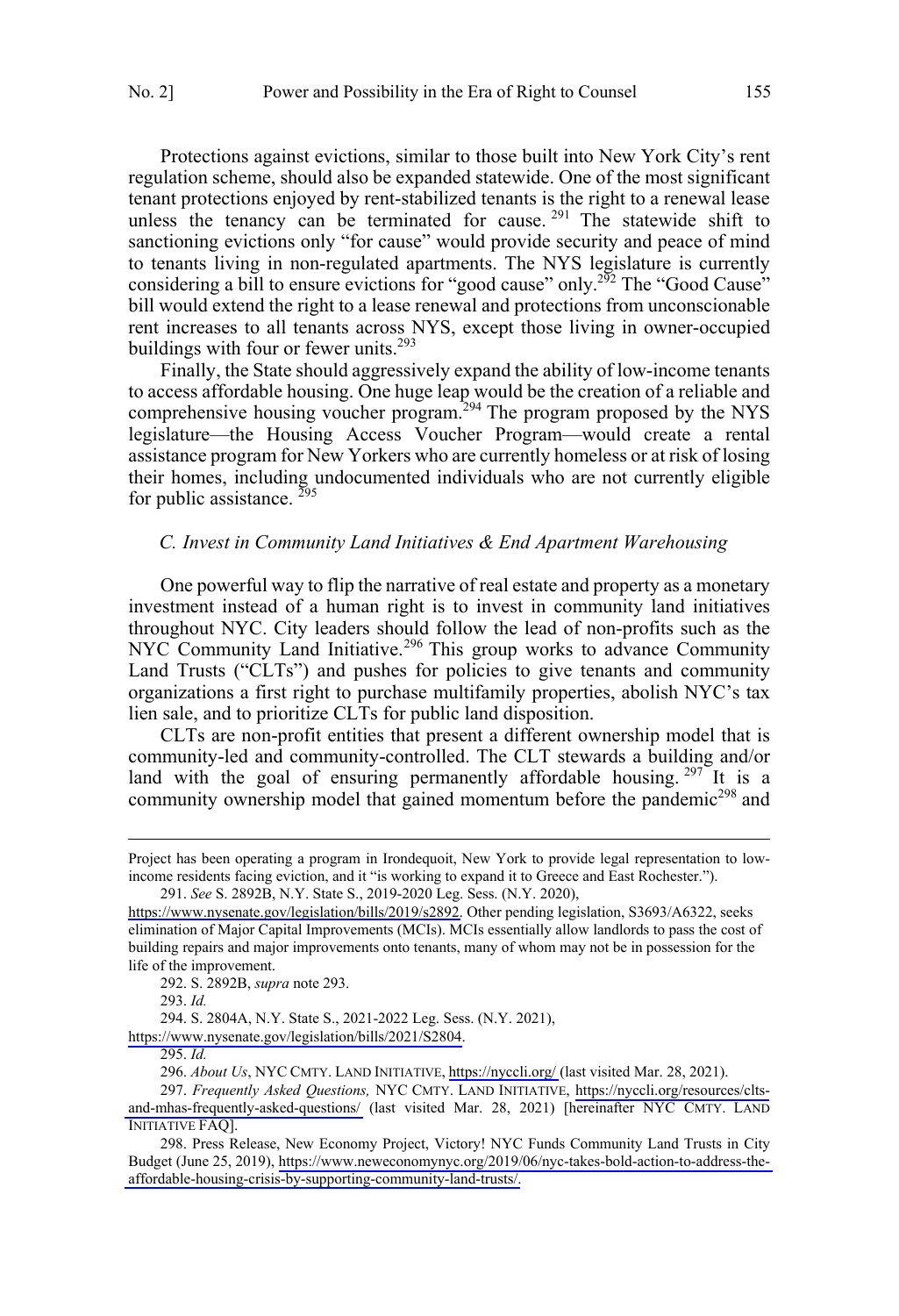<span id="page-39-0"></span>can be a powerful force in post-pandemic New York City that can lead to more affordable homes, jobs, and free community space.<sup>299</sup>

The NYS Legislature should take decisive action to ensure the availability of affordable housing. It can follow the lead of Barcelona, Spain, which recently expanded the prohibition on the warehousing of empty apartments.<sup>300</sup> The new Barcelona law permits the city to assume ownership of apartments that have been vacant for more than two years and compensate the owners at 50% of the market rate. <sup>301</sup> New York should expand its attempts to crack down on warehousing apartments and pass the proposed bill that would fine landlords who leave apartments vacant for more than three months and use the money collected to fund housing vouchers for homeless New Yorkers.<sup>302</sup>

### *D. Abolish Summary Proceedings & Possessory Judgments in Housing Court*

The very nature of the "summary proceeding" in Housing Court creates and perpetuates fundamental inequities. 303 Currently, housing disputes between landlords and tenants are litigated in fast-paced "summary proceedings" instead of in plenary actions like other civil actions.<sup>304</sup> That proceedings resolving such humanly vital questions related to whether one loses a roof over one's head are fast-tracked while other contract disputes are not is inherently unfair and likely a result of racist and classist policies. This "expedited" form of legal proceeding has its origins in New York in a statute passed in 1820 which sought to offer landlords an alternative to an ejectment action to recover possession of real property.<sup>305</sup> By its very nature, such a proceeding privileges property over personhood by depriving tenants of a forum to fully seek comprehensive resolution of their legal claims, a right afforded to other civil litigants. While in 1820 this procedure was a more generous alternative to landlords physically ejecting tenants, self-help evictions have long been outlawed as inhumane and unjust.<sup>306</sup> It is time the procedural aspects of housing law caught up. While challenges to summary

Mark Hallum, *Housing Advocates in NYC Look to Budget to Help Curb Post-Pandemic*  299.

*Gentrification*, AMNY (June 25, 2020), [https://www.amny.com/politics/housing-advocates-in-nyc-look](https://www.amny.com/politics/housing-advocates-in-nyc-look-to-budget-to-help-curb-post-pandemic-gentrification/;)[to-budget-to-help-curb-post-pandemic-gentrification/;](https://www.amny.com/politics/housing-advocates-in-nyc-look-to-budget-to-help-curb-post-pandemic-gentrification/) NYC CMTY. LAND INITIATIVE FAQ, *supra* note 299.

Feargus O'Sullivan, *Barcelona's Latest Affordable Housing Tool: Seize Empty Apartments*, 300. BLOOMBERG: CITYLAB (July 16, 2020, 12:48 PM), [https://www.bloomberg.com/news/articles/2020-07-](https://www.bloomberg.com/news/articles/2020-07-16/to-fill-vacant-units-barcelona-seizes-apartments) [16/to-fill-vacant-units-barcelona-seizes-apartments](https://www.bloomberg.com/news/articles/2020-07-16/to-fill-vacant-units-barcelona-seizes-apartments)

<sup>301.</sup> *Id*. (The law expands 2016 efforts to fine landlords and/or assume temporary control of vacant apartments for us as affordable housing but returns it to the owners after 4-10 years.).

<sup>302.</sup> A9966, N.Y. State Assembly, 2019-2020 Leg. Sess. (N.Y. 2020),

[https://www.nysenate.gov/legislation/bills/2019/A9966.](https://www.nysenate.gov/legislation/bills/2019/A9966)

<sup>303.</sup> Mary B. Spector, *Tenants' Rights, Procedural Wrongs: The Summary Eviction and the Need for Reform*, 46 WAYNE L. REV. 135, 137 (2000).

<sup>304.</sup> Id.

<sup>305.</sup> *See* Reich v. Cochran, 201 N.Y. 450, 453–56 (N.Y. 1911) (providing an overview of the history of New York's summary proceedings statutes).

<sup>306.</sup> Press Release, N.Y. State Office of the Attorney General, Attorney General James Issues Tenant Guidance for New Yorkers During Coronavirus Pandemic (Apr. 16, 2020), [https://ag.ny.gov/press](https://ag.ny.gov/press-release/2020/attorney-general-james-issues-tenant-guidance-new-yorkers-during-coronavirus)[release/2020/attorney-general-james-issues-tenant-guidance-new-yorkers-during-coronavirus](https://ag.ny.gov/press-release/2020/attorney-general-james-issues-tenant-guidance-new-yorkers-during-coronavirus) (explaining that "self-help evictions," which includes your landlord locking you out or trying to evict you, are unlawful in New York State).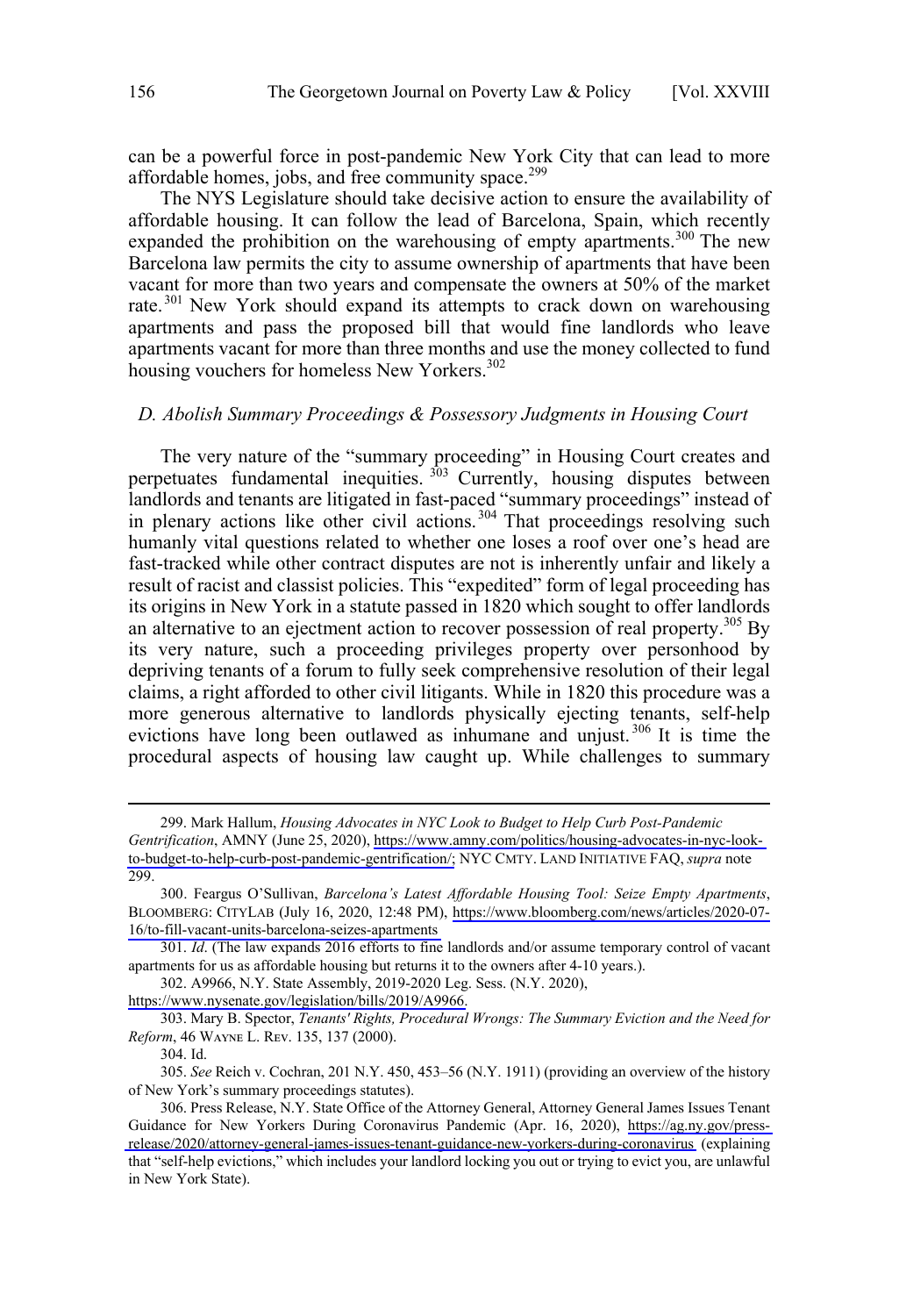<span id="page-40-0"></span>proceedings on federal constitutional grounds have not succeeded,  $307$  the newly emboldened tenants' rights movement along with the growing number of impassioned tenant attorneys working together could craft a legislative response to retire this outmoded conception of justice for tenants.

In addition to abolishing summary proceedings, the State should prohibit possessory judgments. The State should decouple the obligation to pay rent with the violent remedy of eviction. The contractual obligation to pay rent can be enforced through money judgments for the unsecured debt, so that a landlord can collect on a monetary judgment, but a person cannot be made homeless because of the debt. This is exactly what our legislature did in the Tenant Safe Harbor Act, and there is no reason it cannot become the new norm in housing litigation.

### *E. Reimagine Housing as a Human Right*

It is time to rethink the role of government in providing and regulating it housing. Why not consider housing a human right? If housing were a human right, then the government would have the moral and legal obligation to provide it for every citizen. New York State is constitutionally obligated to care for its citizens in need. Article XVII of the NYS Constitution provides that "the aid, care and support of the needy are public concerns and shall be provided by the state and by such of its subdivisions . . . .<sup>308</sup> This constitutional provision grounds the state's obligation to provide shelter for the homeless, as first recognized for homeless single men in the consent decree entered in *Callahan v. Carey*,  $309$  and then extended to women and homeless families in subsequent litigation. 310 Significantly, this constitutional provision has not yet been interpreted to mandate that the state provide housing, but instead have a role only as providing shelter*.*

Since the adoption of the Universal Declaration of Human Rights in1948, the right to adequate housing has become a universally accepted part of human rights law and has been reaffirmed in a wide range of human rights instruments.<sup>311</sup> It is time to bring to fruition the promises of the Universal Declaration of Human Rights for New Yorkers. New York should provide a right to housing, not just a right to shelter, but a right to an adequate home, and to re-order the State's priorities accordingly.

<sup>307.</sup> *See*, e.g*.,* Lindsey v. Normet, 405 U.S. 56, 64–74 (1972).

<sup>308.</sup> N.Y. CONST., art. XVII.

<sup>309.</sup> Consent Decree, Callahan v. Carey, No. 42582/79 (N.Y. Sup. Ct. Aug. 26, 1981), available at [https://www.coalitionforthehomeless.org/wp-content/uploads/2014/06/CallahanConsentDecree.pdf.](https://www.coalitionforthehomeless.org/wp-content/uploads/2014/06/CallahanConsentDecree.pdf)

<sup>310.</sup> Eldredge v. Koch, 459 N.Y.S.2D 960, 961 (N.Y. Sup. Ct. 1983) (extending the right to shelter to homeless women); McCain v. Koch, 484 N.Y.S.2d 985, 987–88 (N.Y. Sup. Ct. 1984) (extending the right to shelter to families).

<sup>311.</sup> UNITED NATIONS, FACT SHEET NO. 21, THE HUMAN RIGHT TO ADEQUATE HOUSING 15–19 (2009), [https://www.un.org/ruleoflaw/files/FactSheet21en.pdf.](https://www.un.org/ruleoflaw/files/FactSheet21en.pdf)